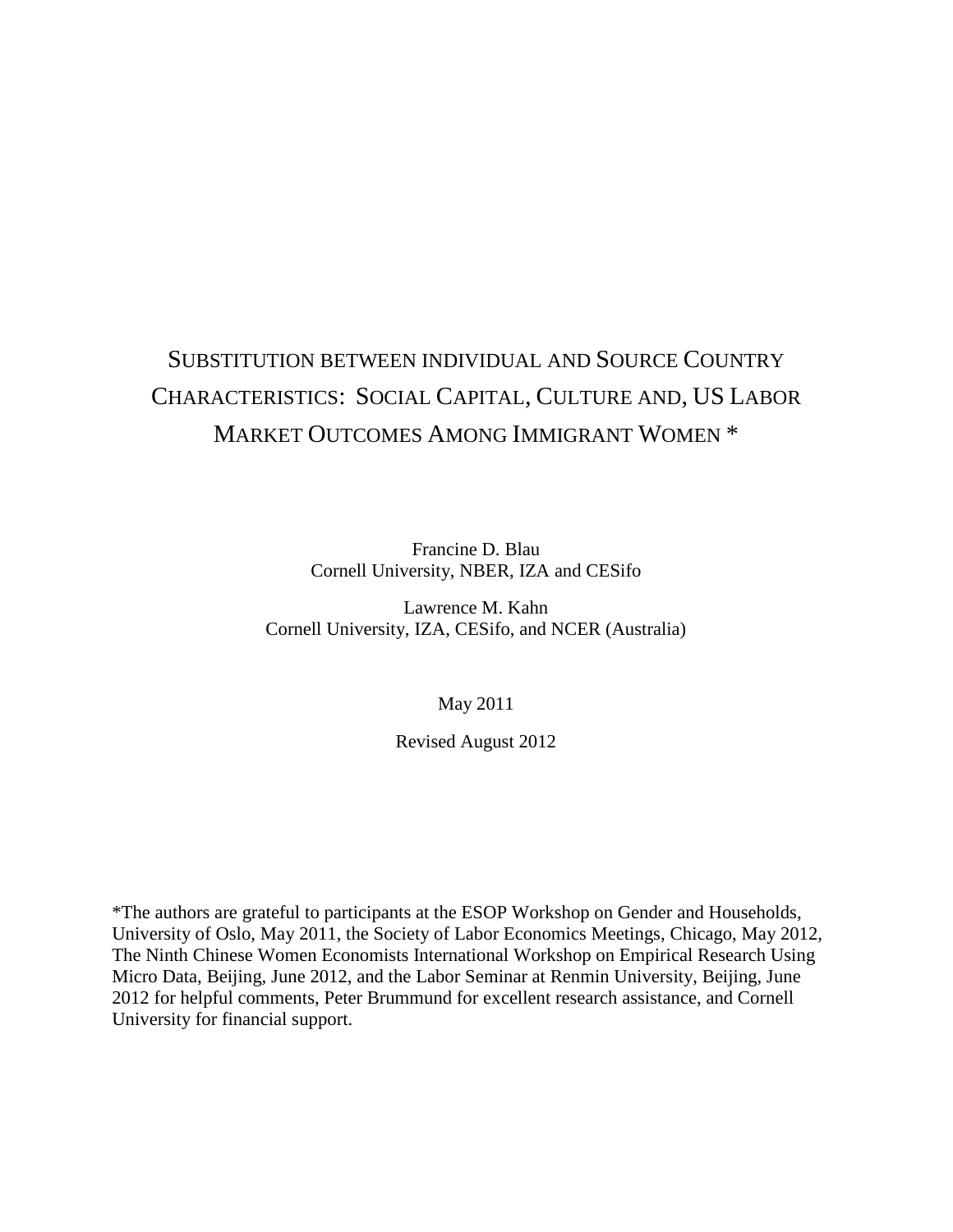# SUBSTITUTION BETWEEN INDIVIDUAL AND SOURCE COUNTRY CHARACTERISTICS: SOCIAL CAPITAL, CULTURE, AND US LABOR MARKET OUTCOMES AMONG IMMIGRANT WOMEN

## **Abstract**

In this paper we use data from the New Immigrant Survey to investigate the impact of immigrant women's own labor supply prior to migrating and female labor supply in their source country on their labor supply and wages in the United States to provide evidence on the roles of culture and social capital. We find, as expected, that women who migrate from countries with relatively high levels of female labor supply work more in the United States. Moreover, most of this effect remains when we further control for each woman's own labor supply prior to migrating, which itself also strongly positively affects their labor supply in the United States. Interestingly, we find a significantly negative interaction between pre-migration labor supply and source country female labor supply. We obtain broadly similar effects analyzing the determinants of hourly earnings among the employed, although the results are not always significant. The negative interaction effects between pre-migration work experience and source country female labor supply on women's US work hours and wages suggest that broader culture and social capital can act as substitutes for individual job-related experience in affecting immigrant women's labor market preparedness and work orientation. We also show that, given plausible values of labor supply elasticities, most of the impact of source country female labor supply is not due to its impact on wages, suggesting that culture rather than social capital is the primary factor accounting for the source country effect.

(*JEL* J16, J22, J24, J61) Keywords: gender, immigration, labor supply, human capital.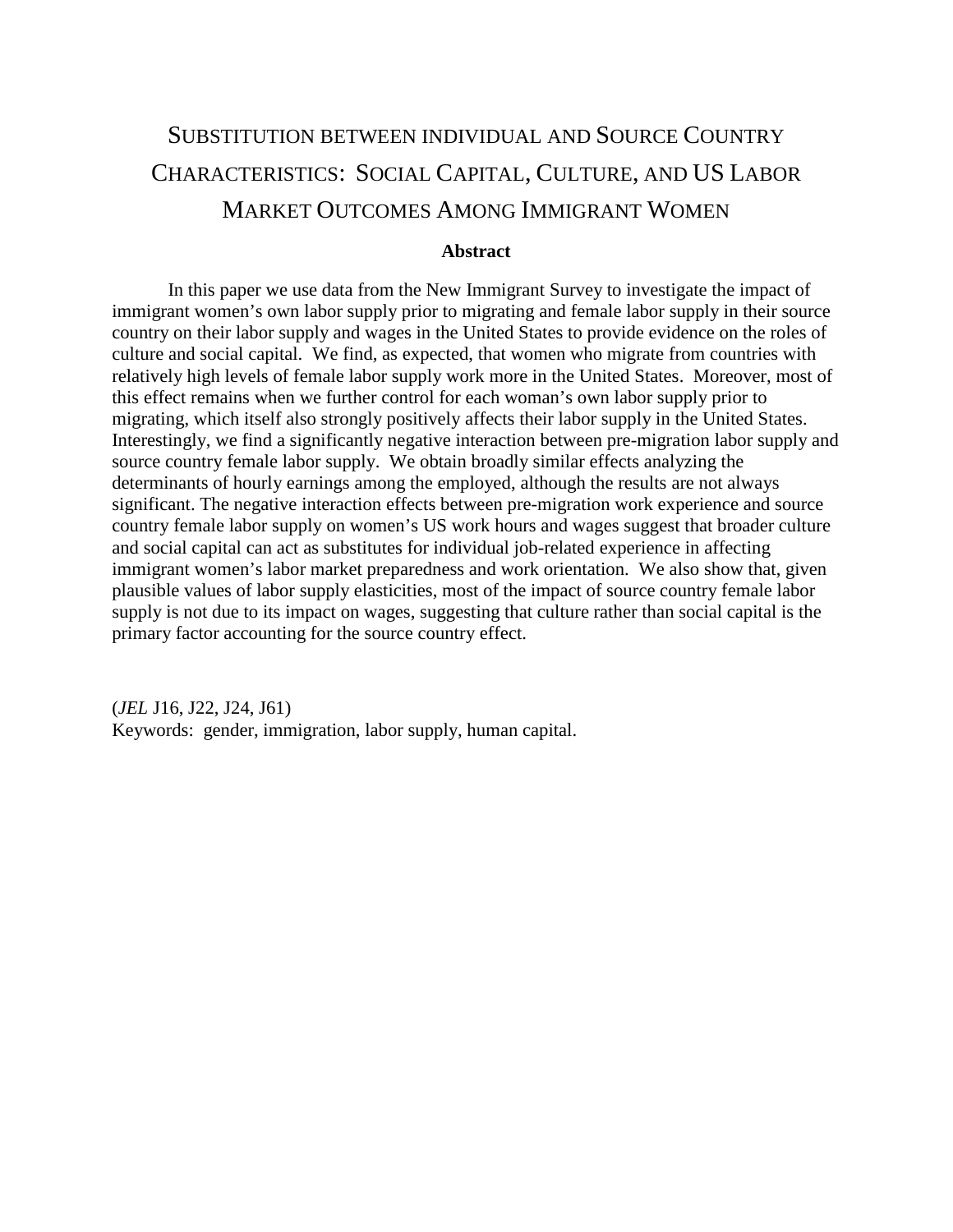# **I. Introduction**

In recent decades, the share of the US population that is foreign-born has risen from 4.8% in 1970 to 12.2% in 2009 (US Bureau of the Census web site: [http://www.census.gov](http://www.census.gov/) ). Perhaps more dramatically, there has been a substantial shift in the source countries of immigrants: in 1970, 70.4% of the foreign-born population came from Europe or North America, while, by 2009, 81.1% were the from Asia or Latin America (US Bureau of the Census web site: [http://www.census.gov](http://www.census.gov/) ). As the share of US residents who were born abroad rises and as the regions from which immigrants arrive shift toward areas with different cultures and traditions from the largely European origins of the US-born population, economists are paying increasing attention to issues of culture and assimilation. Recent research has shown that immigrants increasingly come from countries that have a more traditional division of labor by gender than the United States (Blau, Kahn and Papps 2011). Moreover, several studies have found a positive correlation between indicators of female labor force participation in an immigrant or second generation woman's source country and her labor supply behavior in the United States (Antecol 2000; Fernández and Fogli 2009; Blau, Kahn and Papps 2011; Blau, Kahn, Liu, and Papps forthcoming). Such findings are suggestive of cultural influences on female labor force behavior, particularly since the source-country effects on immigrants persist with long duration in the United States (Blau, Kahn and Papps 2011) and influence the labor supply behavior of second and higher generation women (Fernández and Fogli 2009; Blau, Kahn, Liu, and Papps forthcoming, Antecol 2000).

As suggested above, these source country effects may be seen as reflecting the impact of culture, which Fernández and Fogli (2009) define as: "systematic differences in preferences and beliefs across either socially or geographically differentiated groups" (p. 147). Such effects may also reflect to some extent social interactions of type included under the notion of "social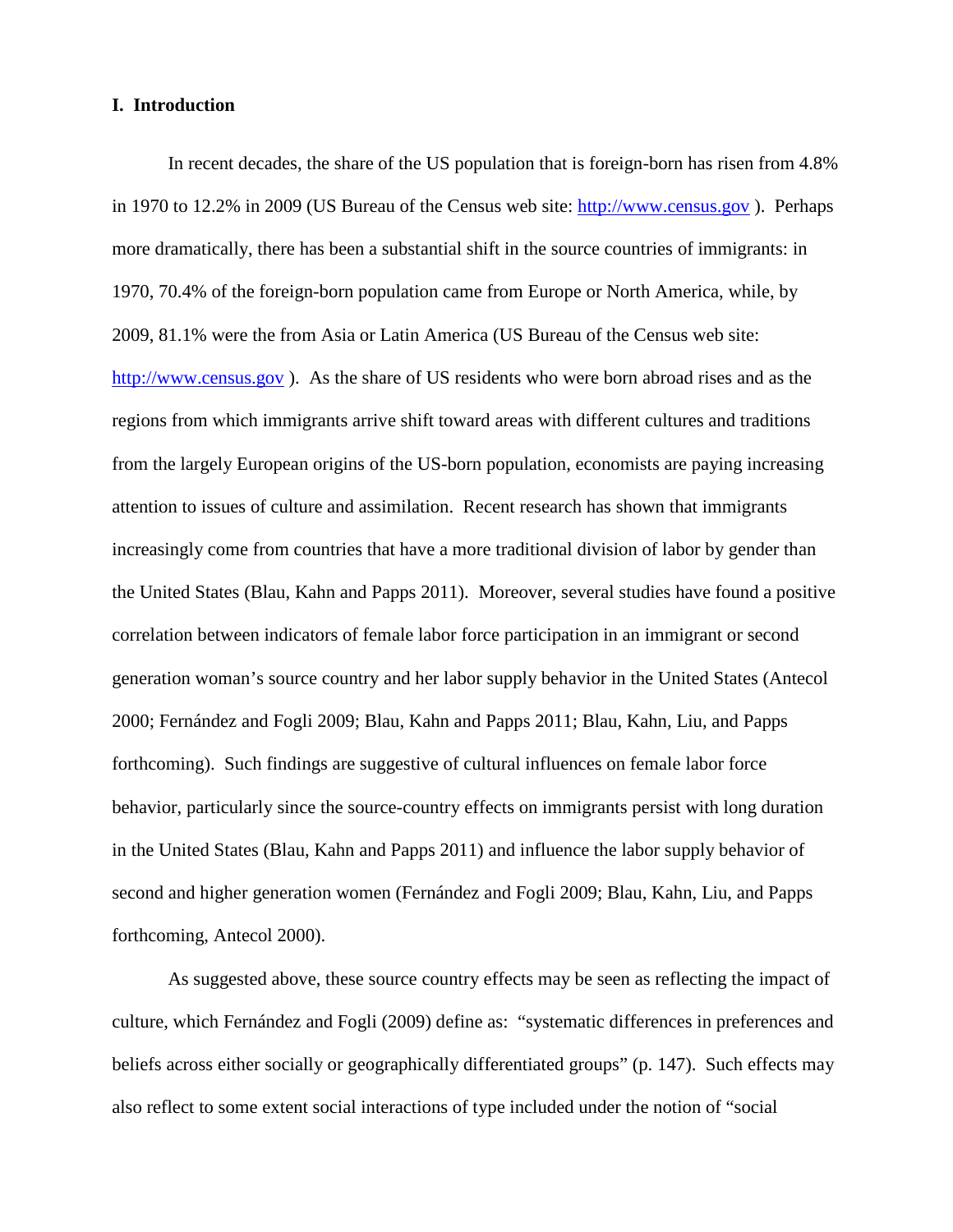capital" acquired from the community in which women or their parents grow up. Social capital can, for instance, take the form of role models, expectations, behavioral norms, and interpersonal networks (see, e.g., Dasgupta 2008; Borjas 1992; Coleman 1988; and Wilson 1987). Culture operates mainly through preferences whereas social capital, as the name implies, is expected to increase productivity, although a preference for market work could also have the consequence of increasing productivity through its effect on the amount of work experience accumulated.

Using a rich new data set, the New Immigrant Survey (NIS), we study the effects on immigrant women's employment and wages in the United States of their own pre-migration labor supply and average female relative labor force activity of women in their source country. An innovative feature of our work is that, because we are able to observe women's employment before they migrated, we are able to separate the effects of these two factors. This enables us to present a much more detailed picture of the relationship between culture or social capital and immigrant labor market outcomes than previous literature has done.<sup>[1](#page-3-0)</sup> If, as is likely, women from higher female labor supply countries have more work experience, then the observed effect of source country may be due at least in part to the relatively high levels of job-related human capital that they accumulated before migration. An examination of the relationship between source country female activity rates and immigrant women's US labor supply, controlling for their pre-migration labor supply, provides a sharper test of whether values or skills beyond those directly tied to employment have been transmitted to such women. In other words, such a test would provide evidence on the effect of broader culture or social capital in the relationship between source country participation rates and the US labor market behavior of immigrant women. Our examination of the impact of the source country variables on both employment and

<span id="page-3-0"></span><sup>|&</sup>lt;br>|<br>| As discussed in more detail below, this feature of our design is similar conceptually to Fernández and Fogli's (2006) analysis of the fertility of US-born women with different ethnic backgrounds. We describe our data in detail below.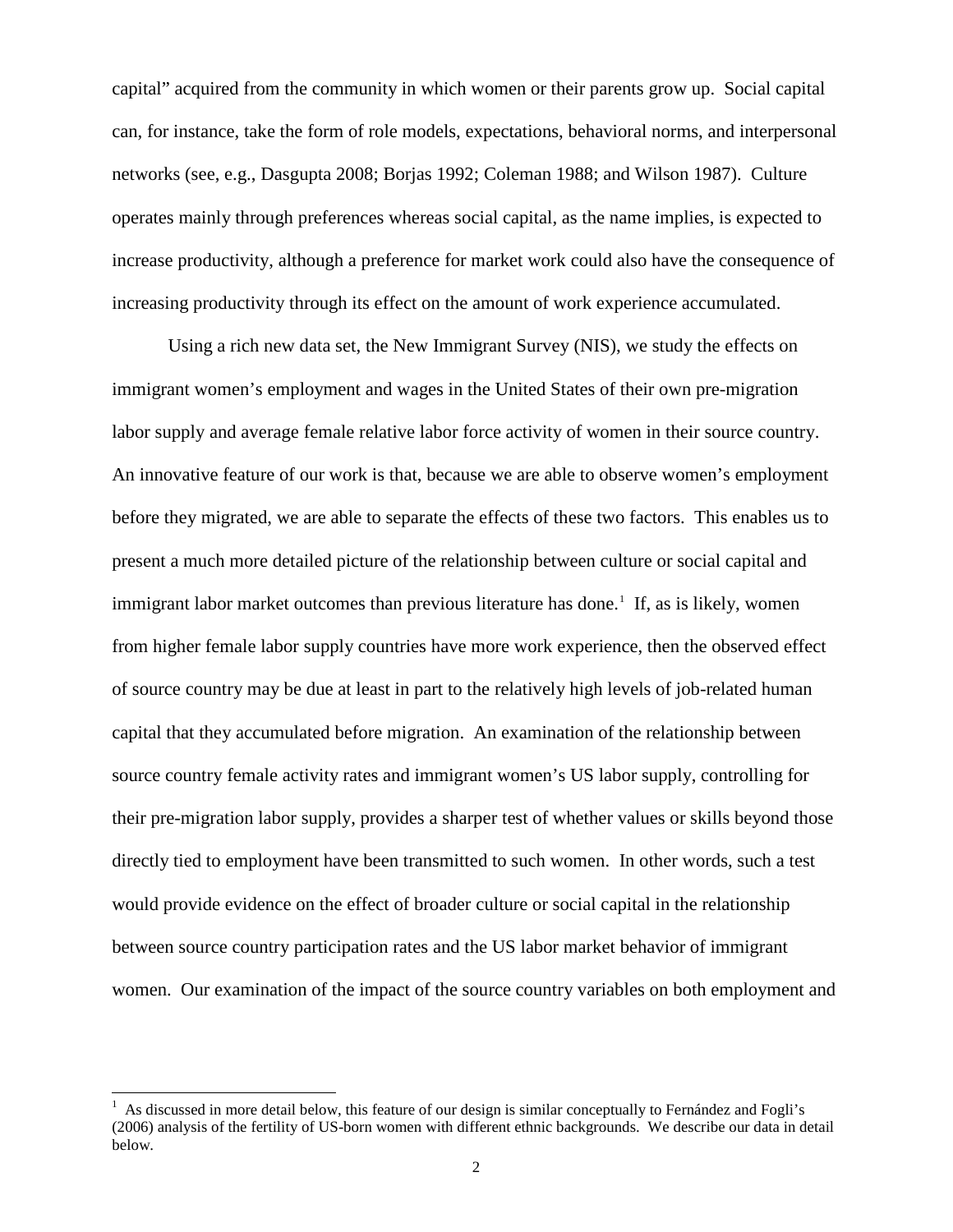wages will also provide suggestive evidence on the role of culture versus social capital since the latter is expected to be more strongly tied to productivity and hence to wages.

An additional phenomenon we are able to study is whether culture and social capital, as indicated by the labor force activity of women in the source country, and immigrant women's own pre-migration work experience act as substitutes or complements in affecting employment and wages in the US labor market. For example, growing up in a country where women typically work may provide women with role models for how to be an employee and also may affect their aspirations and preferences for market work. This knowledge may substitute for actual work experience since even women who didn't work before migrating may have acquired some work orientation or job-related skills by observing the careers of friends or relatives in their source country. However, culture and social capital and actual work experience may also act as complements if, for example, having role models in one's source country enhances the quality of one's work experience there or its impact on one's work orientation. Prior research on immigrant labor market outcomes has not examined these issues. Again, by investigating this relationship for both employment and wages we will gain insight on the role of culture compared to social capital.

Evidence on the effects of source country social capital and women's own pre-migration work experience could also yield important information about the likely impact of immigration policies on the labor force behavior of the women who migrate. For example, US policies regarding diversity visas have a direct effect on the distribution of countries from which immigrants arrive and therefore the cultural backgrounds of those migrants who are granted visas. [2](#page-4-0) Employment visas, on the other hand, are likely to be selective of those with previous work experience; thus, policies regarding the number of such visas may directly affect the prior

<span id="page-4-0"></span><sup>&</sup>lt;sup>2</sup> The US Diversity Immigrant Visa Program creates 50,000 diversity visas each year, which are given by lottery to those from countries with low immigration rates to the United States. See [http://travel.state.gov/visa/immigrants/types/types\\_1322.html](http://travel.state.gov/visa/immigrants/types/types_1322.html) .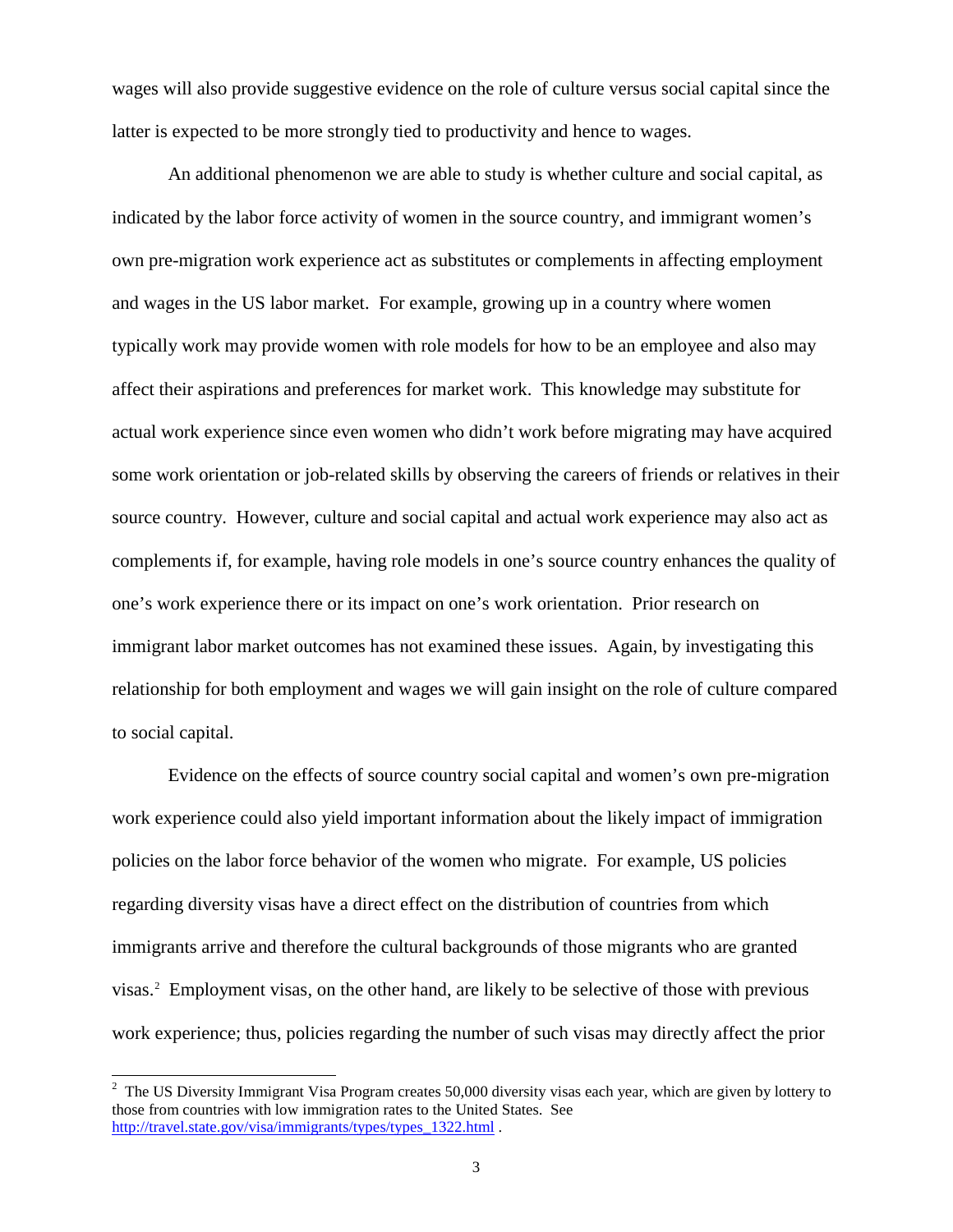work experience of immigrants as well as indirectly affecting the types of source countries they migrate from. Since immigration policies may have differing effects on the distribution of source countries and the pre-migration labor supply of migrant women, it is important to have information on the impact of both source country characteristics and actual pre-migration behavior on immigrant women's US labor supply.

Similar to previous work (Antecol 2000; Blau, Kahn and Papps 2011), we find that women who migrate from countries with relatively high levels of female labor supply work more in the United States. Of particular interest is that, using the NIS, we are able to show that most of this effect remains when we further control for each woman's own labor supply prior to migrating, and, moreover, that immigrant women's pre-migration labor supply also strongly positively affects their labor supply in the United States. Finally, we find a significantly negative interaction between pre-migration labor supply and source country female labor supply. We obtain broadly similar results analyzing the determinants of hourly earnings among immigrant women who are employed in the United States, although the effects are not always significant. We also show that, given plausible values of labor supply elasticities, most of the impact of source country female labor supply is not due to its impact on wages, suggesting that culture rather than social capital is the primary factor accounting for the source country effect. The negative interaction effects between pre-migration work experience and source country female labor supply on immigrant women's US work hours and wages suggest that culture and social capital can substitute for individual job-related human capital and work orientation in affecting preparedness and preferences for work in the United States.

## **II. Relationship to Previous Literature and Contribution of the Study**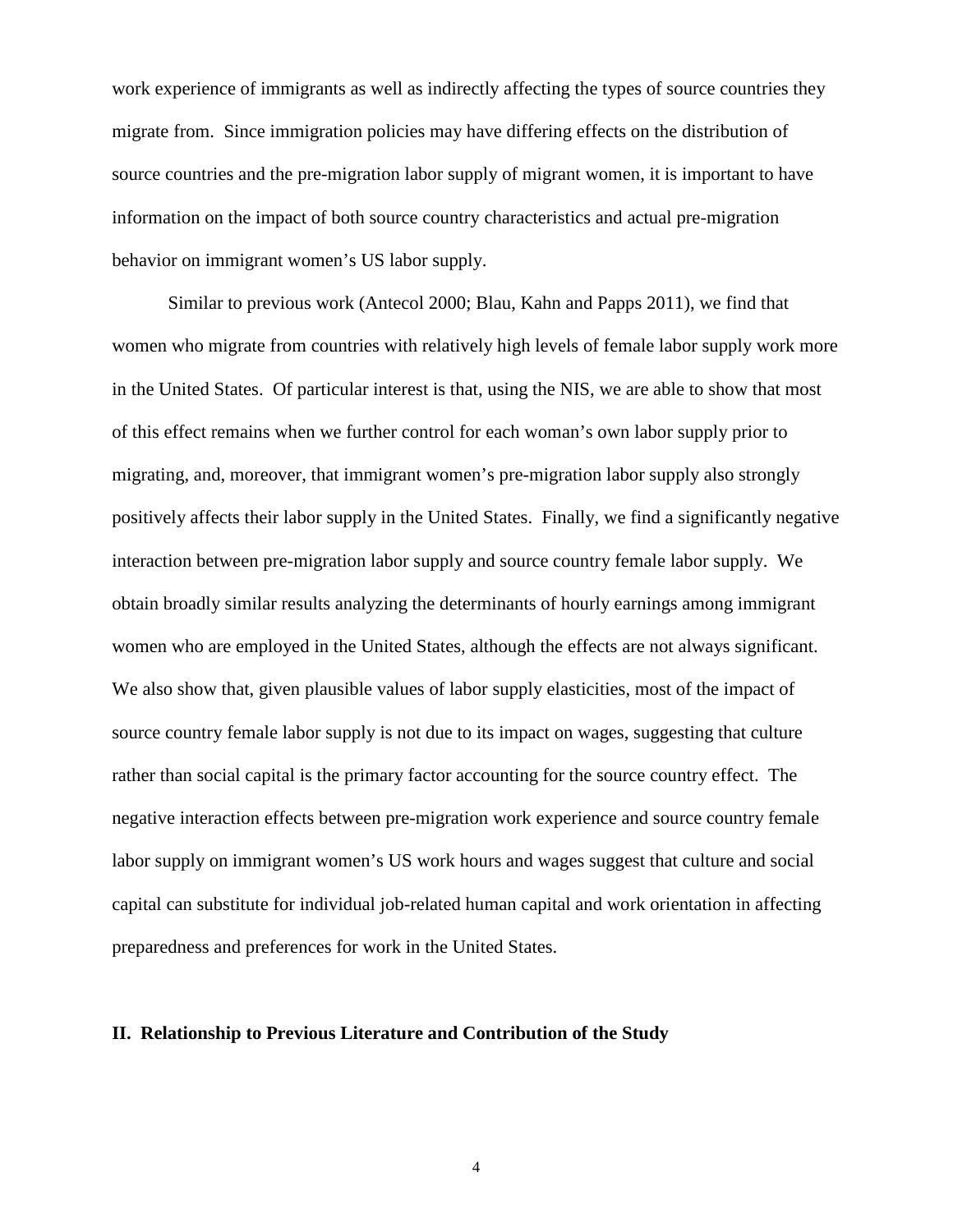Our analysis builds on some recent papers that have studied the impact of source country characteristics on the labor supply of immigrant women. For example, Antecol (2000) found, using the 1990 Census, that source country female labor force participation rates were positively correlated with the US labor force participation of immigrant women, even controlling for human capital characteristics. Blau, Kahn and Papps (2011) further elucidated the nature of this relationship by examining the impact of source country characteristics on immigrant women's labor supply assimilation profiles—the relationship between time in the United States and labor supply. They found strong positive assimilation for all groups but that migrating from a country with higher female labor force participation permanently raised immigrant women's labor supply profile in the United States. Those who came from high female labor supply countries eventually assimilated fully to native labor supply levels, while there was a persistent 10-12% shortfall relative to comparable natives among those who migrated from a low female labor supply country. In addition, Blau's (1992) study, which found a positive effect of source country fertility rates on immigrant women's fertility, also suggests an impact of gender roles in source countries on the behavior of immigrant women in the United States.

As noted above, several studies have found an impact of source country characteristics on the behavior of US-born women descended from immigrants (Antecol 2000; Fernández and Fogli 2009; Blau, Kahn, Liu, and Papps forthcoming). Of particular relevance to this study, Fernández and Fogli (2006) employ a research design that is conceptually similar to ours to examine the impact of culture on the fertility of US-born women from different (self-reported) ethnic backgrounds. Using General Social Survey data from 1977-1987 they control for both the fertility of the respondent's own parents (i.e., her number of siblings) and the 1950 fertility rate in her country of ancestry. Both variables positively affected current fertility and, since the impact of the source country fertility level was still positive even controlling for the number of siblings, the results suggest an impact of culture beyond the behavior of one's own family.

While prior results relating immigrant women's US labor supply to female labor force participation in their source countries suggest an impact of culture or social capital, they do not provide much insight into the possible mechanisms behind this relationship, in particular the role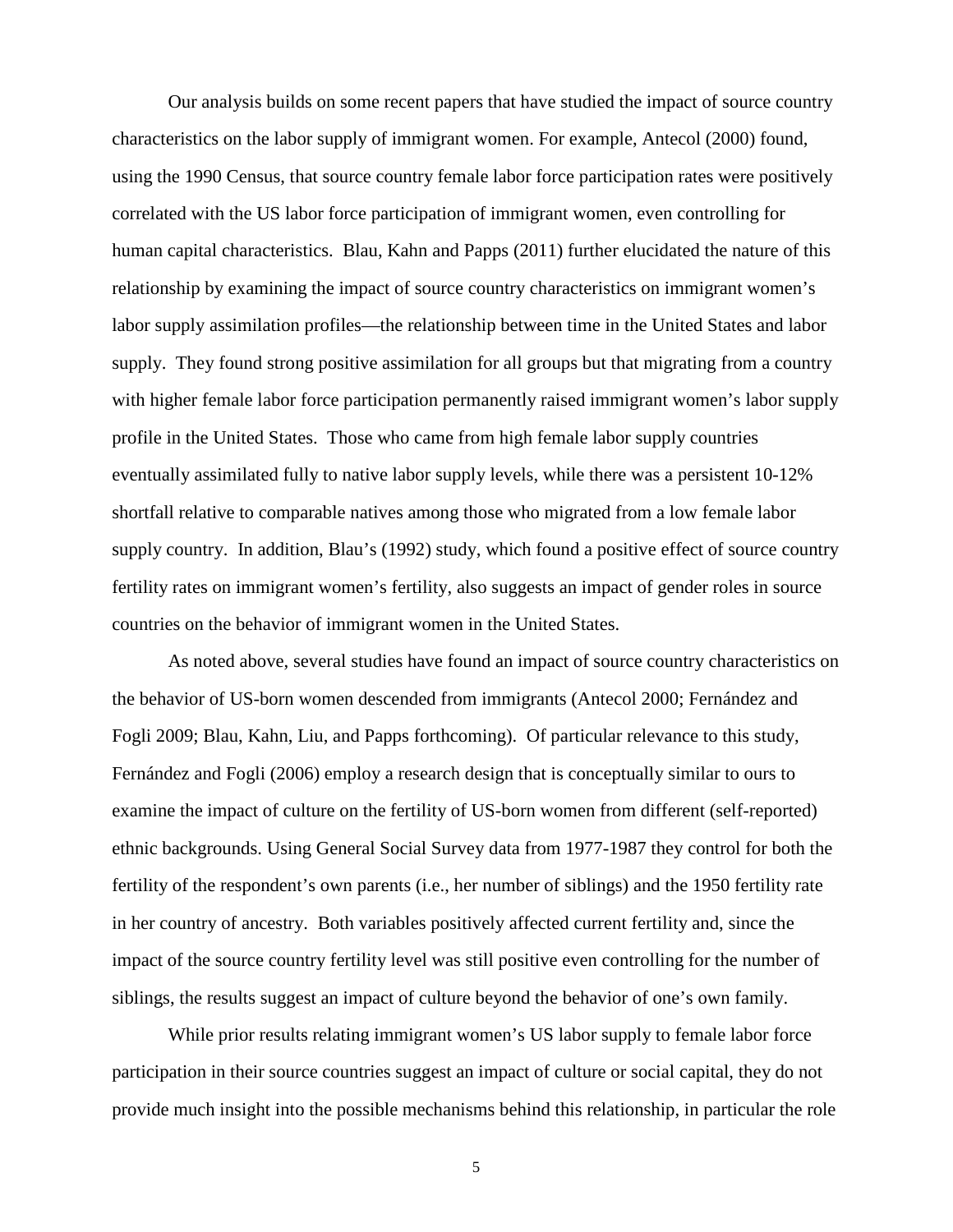of prior work experience in the country of origin. The data sets generally used to analyze immigrant behavior in the United States—the Census, the American Community Survey (ACS), and the Current Population Survey (CPS--since 1994)—contain information on immigrants and their source countries, but not on immigrants' work behavior prior to migrating. National origin country data sources, from which labor force behavior in source countries may be calculated, do not of course break out the behavior of residents from that of future migrants to the United States. Thus, in this paper, we study these issues using a relatively new data set, the New Immigrant Survey (NIS), which contains information not only on immigrants' source countries and labor supply behavior in the United States, but also on the labor supply and schooling they received before migrating. The NIS allows us to disentangle the effects of the migrant's own past behavior from that represented by source country characteristics. Because the NIS contains information on when the respondent left the source country, we can assign source country characteristics as of that date of migration, as in Blau, Kahn, and Papps (2011). Moreover, unlike the Census, ACS or CPS, the NIS contains detailed information on visa type, allowing for a more extensive set of controls in studying immigrants' labor market behavior and outcomes. In addition to allowing for a more detailed study of the role of culture or social capital than is possible in other data sources, as mentioned earlier, the NIS data also allow us to whether broader environmental factors (proxied by source country female participation rates) and premigration work experience act as substitutes or complements in the formation of immigrant women's labor market preferences and skills.

# **III. Data and Descriptive Patterns**

Our basic data source, the NIS, is a nationally-representative survey of 8573 adult immigrants who received admission to permanent legal residence in the United States in 2003 (Jasso, Massey, Rosenzweig and Smith forthcoming). [3](#page-7-0) The respondents were interviewed during 2003 or 2004 with about 2/3 of the sample surveyed in the earlier year. Some had just arrived in

<span id="page-7-0"></span> <sup>3</sup> A small fraction (about 0.5%) were admitted during 2002. For additional information on the NIS, see: <http://nis.princeton.edu/> .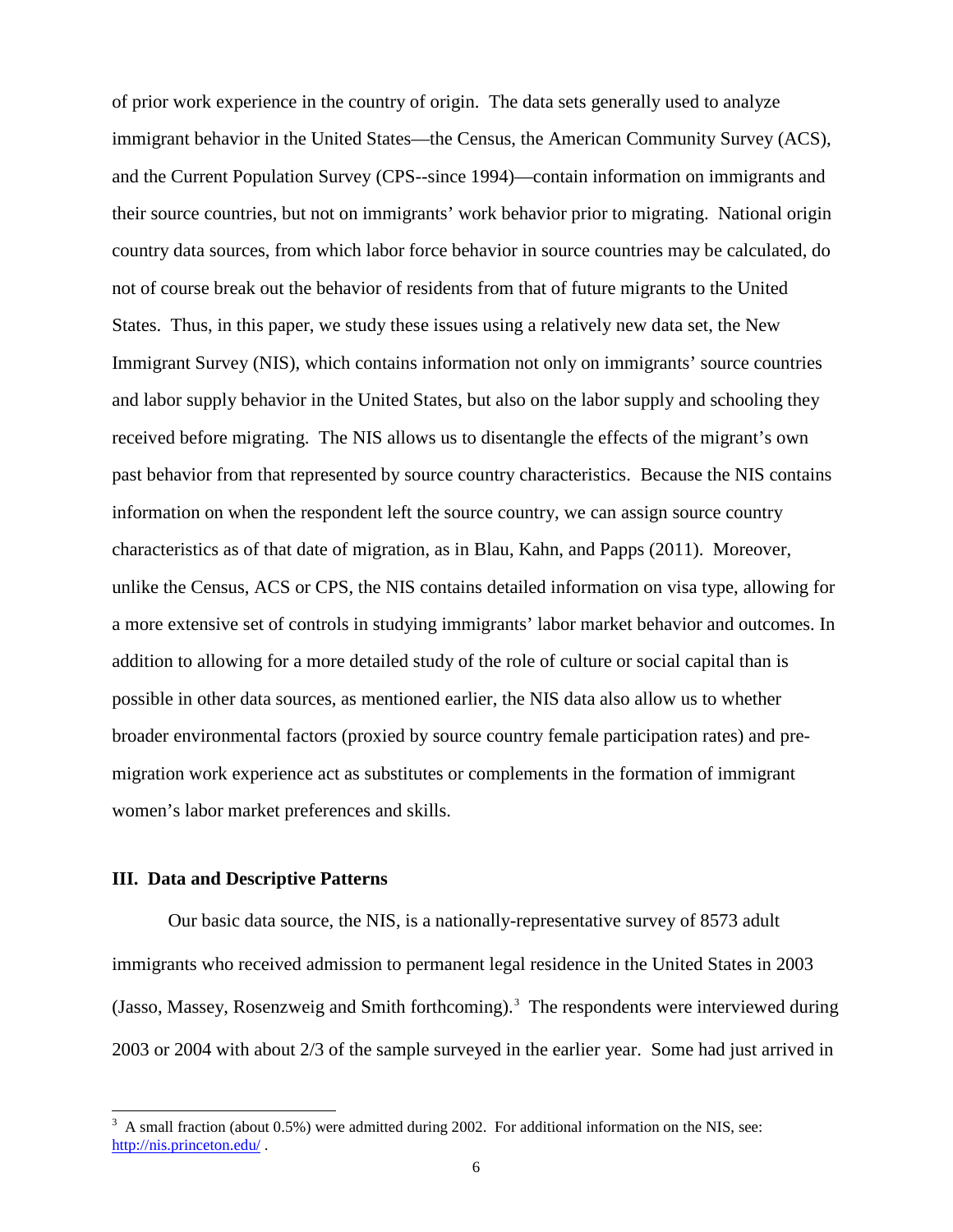the United States with permanent residence visas already issued, while others were already in the United States, either under temporary visas or illegally. Although the NIS is not representative of all immigrants (because presumably some never become legalized), it does represent a random sample of those obtaining permanent legal status in a given year. The NIS contains information on the respondent's country of birth and when the immigrant left his/her source country. We use this information to match source country characteristics from a time-series cross-section data base we constructed, as described in more detail below and in the Appendix. A key component of our design is that we are able to measure source country variables at the time the individual left the source country. This is a potentially important feature of our analysis, since we would like to know the kinds of norms and values the respondent grew up with.

Our sample is restricted to individuals who migrated as adults (age 18 and over) and were currently no older than 65. Focusing on adult immigrants is appropriate because we want to study the effects of source country culture on US behavior, and those who migrated at very young ages may be very Americanized by the time they reach adulthood. Moreover, since we wish to examine the role of pre-migration labor market experience, we need a sample of individuals for whom this is a realistic possibility. We also exclude the small number of newly legalized immigrants who were not currently living in the United States (about 1.2% of the sample), although the results were virtually identical including them. The NIS supplied a set of sampling weights, which we use in all of our analyses, thereby assuring that we have a representative sample of newly legalized immigrants.

We now examine the characteristics of the NIS sample, which as noted contains information not available in other data bases on immigrants. Table 1 shows descriptive information for men and women overall as well as separately for three major source regions: South and East Asia; Latin America and the Caribbean; and Europe and Central Asia. Several conclusions about gender and employment before and after immigration emerge. First, overall,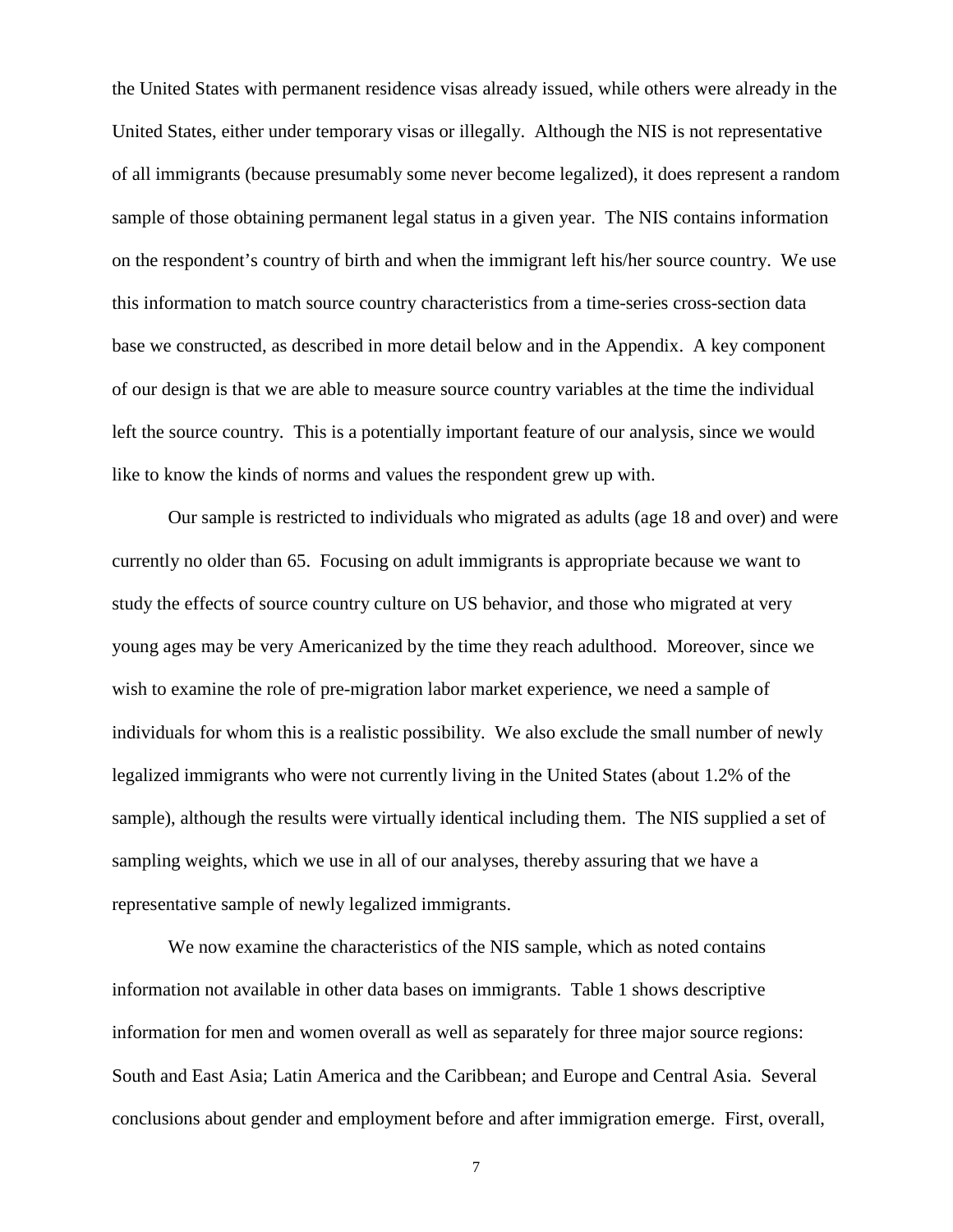immigration seems selective of women with high relative work propensities. This can be seen by comparing the gender ratio for the average incidence of pre-migration employment among immigrants to the gender ratio for activity rates in the source country.<sup>[4](#page-9-0)</sup> Table 1 shows that before migration, women were 78% as likely as men to have worked for pay (i.e., 0.532/0.686≈0.78), while the average female/male activity rate ratio in migrants' source countries at the time they migrated was only [5](#page-9-1)9-60% (see Panel B).<sup>5</sup> In addition to selection, the higher female/male premigration employment ratio in the NIS compared to the source country average may also be due to the age or education composition of immigrants or to temporarily high labor supply among immigrant women earning money before leaving their source country to help finance their (and their family's) migration.

Second, in terms of the labor supply behavior of the specific women who do migrate, migration appears to widen the gender gap in employment or work hours. For example, 53.2% of women worked before migrating, compared to 46.8% after coming to the United States (a 6.4 percentage point decline, or about 12 percent of the pre-migration mean); for men, the share working rose from 68.6% before migration to 73.6% in the United States (7.3 percent relative to the mean). While average work hours (including those not working) fell for both men and women, they fell much more for women (306 hours, or 29.4%) than for men (114 hours, or 7.5%).<sup>[6](#page-9-2)</sup> Several interpretations of these changes in labor supply are possible. On the one hand, perhaps women are returning to their intended labor supply levels, which may have been temporarily inflated pre-migration in an attempt to help finance their move. Alternatively, it is possible that women's early labor supply in the US is temporarily reduced due to their having greater difficulty than men in locating employment; this would particularly be the case if they

<span id="page-9-0"></span> <sup>4</sup> While the activity rates include unemployment, the NIS does not contain information on pre-migration unemployment.

<span id="page-9-1"></span><sup>&</sup>lt;sup>5</sup> This is implicitly a weighted average across source countries, where countries which send a lot of migrants to the United States will be more highly represented in the average.

<span id="page-9-2"></span><sup>&</sup>lt;sup>6</sup> Using the NIS data, Akresh (2008) found that women experience larger post-migration reductions in occupational prestige than men, a pattern that is similar to the labor supply comparisons we obtain here.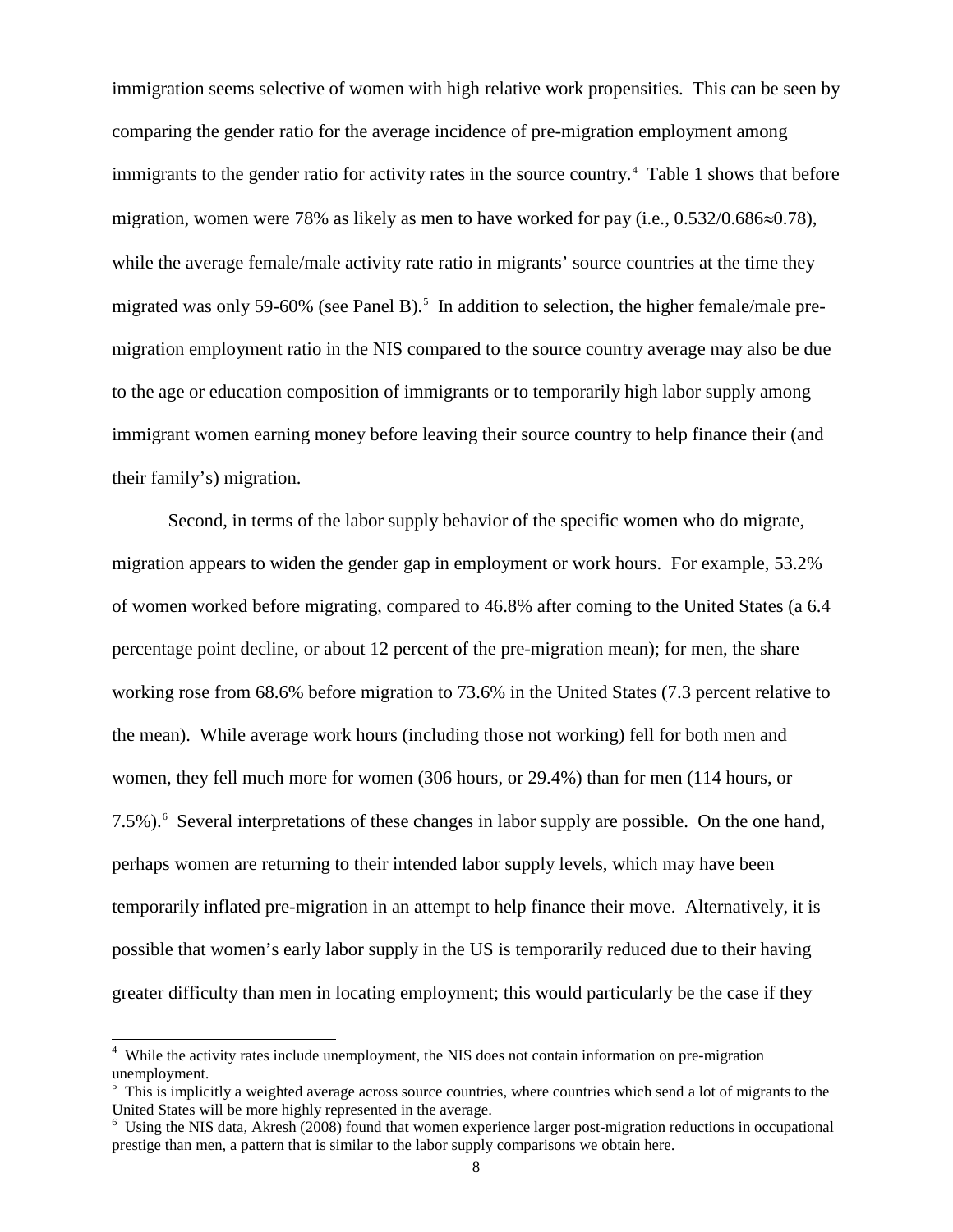were married women and "tied movers" (Mincer 1978 and Cooke, Boyle, and Couch 2009). The disruption of moving may also result in a disproportionately high level of family responsibilities for women under a traditional division of labor. Gender differences in visa types could also contribute to this result. The NIS data show that family visas were by far the most common method of attaining legal permanent resident status for both sexes, but were more common among women than men. Fully 62.5% of women compared to 47.6% of men had such visas. Not surprisingly, the reverse was true for employment visas, which were somewhat more common for men (14.5%) than women (10.1%). Finally, men were better educated than women on average (their pre-migration education levels were .7 years higher) and their average hourly earnings were about .20 log points higher.

In addition to these results for all immigrants, Table 1 shows some interesting patterns among the three major source regions represented in the NIS. Pre-migration labor supply among women is ranked similarly to the average source country female/male activity rate ratio (see Panel B), with considerably lower average hours worked for women from Latin America and the Caribbean than for women from Europe and Central Asia and South and East Asia. And, while women's labor supply after migration hardly changed for those migrating from Latin America and the Caribbean region, it fell sharply after migration for those from the other two regions. The gender gap in US labor supply was smaller both absolutely and relatively for those migrating from Europe and Central Asia than for those migrating from the other regions, while the gender pay gap was smaller for those from Latin America and the Caribbean area than for those from the other two regions. Gender differences in the level of pre-migration schooling also differed by region. Men and women from Europe and Central Asia had about the same level of pre-migration schooling, while men's pre-migration schooling was somewhat higher than women's among those moving from Latin America and the Caribbean area and considerably higher than women's for those migrating from South and East Asia. There were also some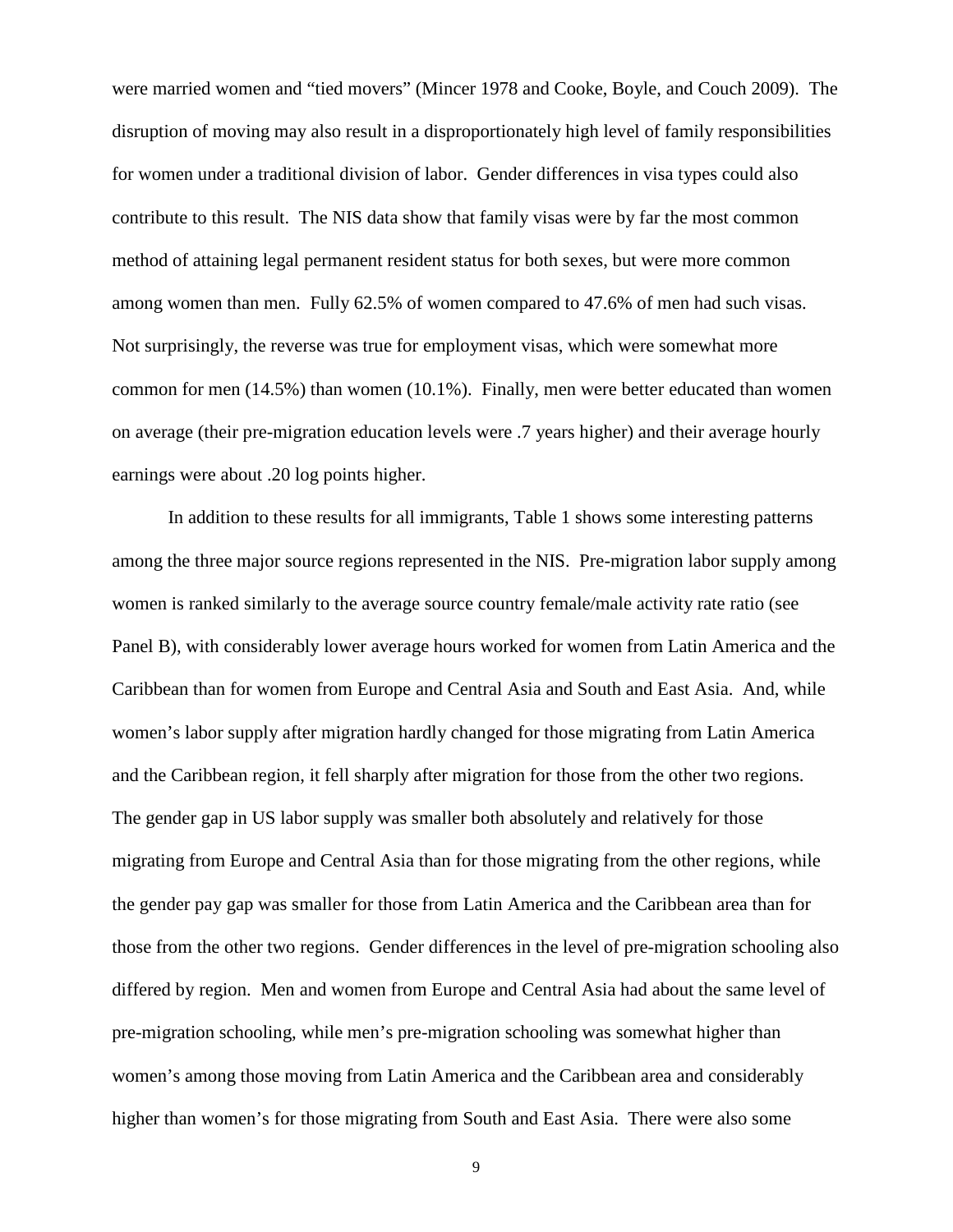differences by visa type across the regions. Legalization visas were especially common among those migrating from Latin America and the Caribbean, likely reflecting the relative ease of illegal border crossings, given their physical proximity to the United States, raising the stock of those potentially requesting such visas. There was a higher incidence of employment visas among those migrating from South and East Asia; this may reflect their longer distance of migration, a fixed cost that requires a larger labor market return to migration to offset (Chiswick 1978). The gender gap in employment visas was also particularly large for this group as well.

Panel B of Table 1 shows means for the source country characteristics in the aggregate and separately by region. (The source countries are implicitly weighted by the (weighted) number of immigrants from each country.) Not surprisingly, the Europe and Central Asia region has higher levels of income, lower fertility, higher female activity rates, and higher schooling levels than the other two regions. In contrast, the Latin America and Caribbean region has relatively high fertility, low income, low education and low female supply. The international differences on these dimensions at the source-country level provide a source of variation among immigrants that we will use in our empirical analyses.

Since the NIS sample includes only legalized immigrants who have been issued permanent residence visas, it may not be representative of all immigrants. A large share of immigrants is believed to be undocumented and, in any given year, most immigrant visas issued are temporary rather than permanent. For example, the Department of Homeland Security estimated that as of January 2006, 39.6% of the US foreign-born population was unauthorized (Hoefer, Rytina and Campbell 2007, p. 3). And the number of temporary work and student visas issued in 2010 was about 4.3 million, compared to about 1.0 million permanent residence visas (see<http://www.dhs.gov/files/statistics/publications/yearbook.shtm> ). To shed light on the question of whether the NIS is representative of the US immigrant population, it is instructive to compare the NIS data to US Census and ACS data, which contain information on both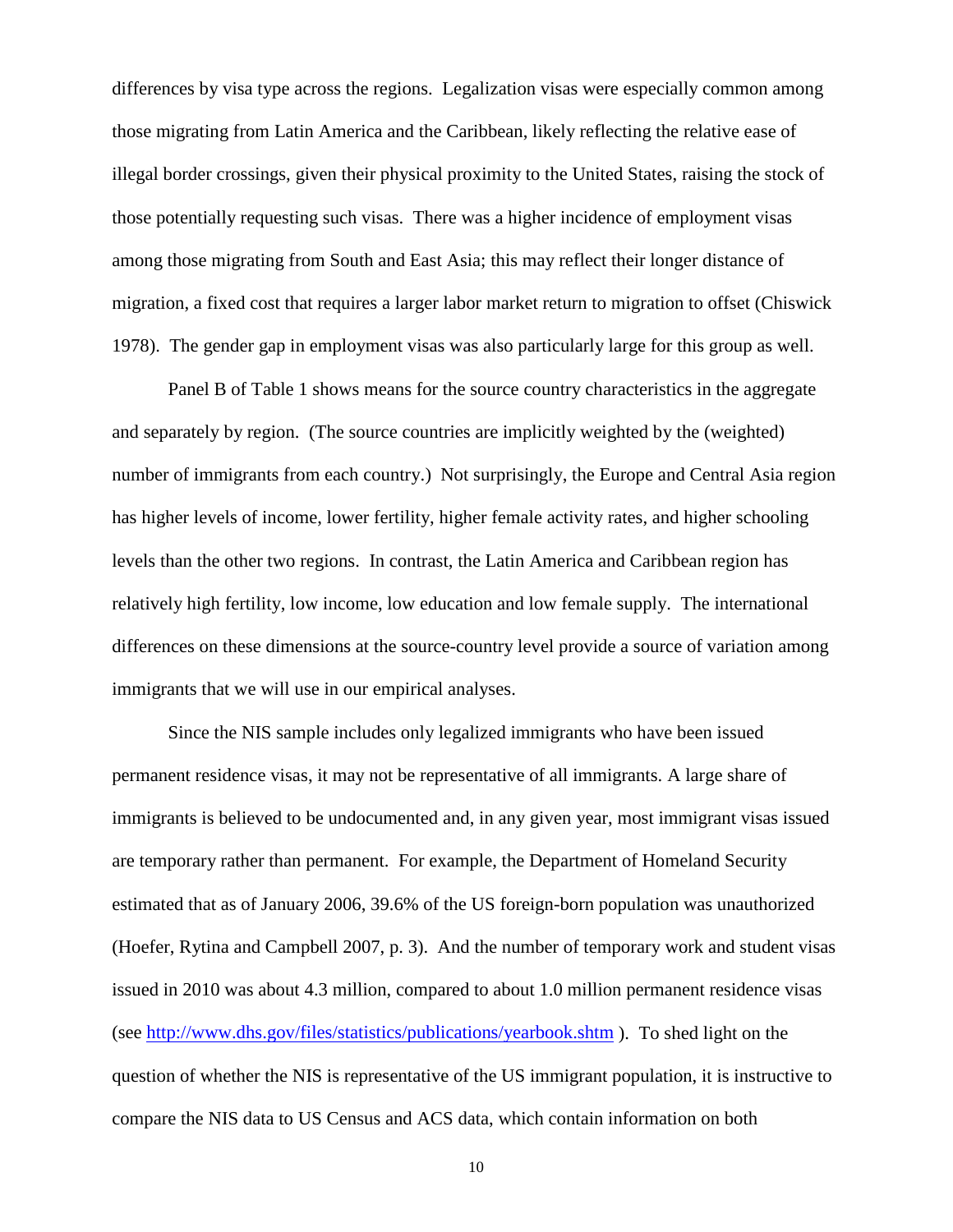documented and undocumented immigrants, as well as those on temporary or permanent visas, albeit in unknown proportions.<sup>[7](#page-12-0)</sup> Appendix Table A1 shows information from the 2000 US Census and 2005 ACS on similar variables (when available) for foreign-born individuals who arrived in the United States in the last 5 years (about 69% of the NIS sample arrived during the previous 5 years).

Several interesting contrasts and similarities emerge between the NIS and the samples included in the Census Bureau data sets. First, the NIS sample is older than the immigrant respondents in the Census or the ACS—mean age was 38 for the NIS compared to 32-34 for the Census and ACS. This difference is consistent with the inclusion of unauthorized immigrants or those on temporary visas in the Census and ACS sample, since it is likely that it takes a significant amount of time to obtain permanent resident status.

Second, the NIS respondents are more highly educated than those in the Census or ACS: total years of schooling average 13.2 for men and 12.3 for women in the NIS, compared to 11.8- 12.3 in the Census and ACS.<sup>[8](#page-12-1)</sup> It is likely that the sample of NIS respondents contains a disproportionate share of those with work qualifications and therefore higher schooling levels. Moreover, there is a gender gap in education favoring men in the NIS, while, in the Census and ACS, women have slightly higher levels of schooling. This pattern is consistent with those entering with permanent work visas being disproportionately male (as we have seen is the case) and undocumented immigrants or those on temporary visas being disproportionately comprised of less educated men. The possibility that illegal immigrants are included in the Census and ACS is also supported by the pattern showing larger shares of immigrants from Latin America and the Caribbean area in the Census and ACS than in the NIS. In addition, taking into account sampling weights, the 2000 Census and 2005 ACS samples consist of 52.1-52.5% men, in

<span id="page-12-0"></span> $<sup>7</sup>$  In addition, illegal immigrants may be underrepresented in these data sets.</sup>

<span id="page-12-1"></span><sup>&</sup>lt;sup>8</sup> Because the Census and ACS code education in categories, we use Jaeger's (1997) suggested algorithm to convert these to years of schooling.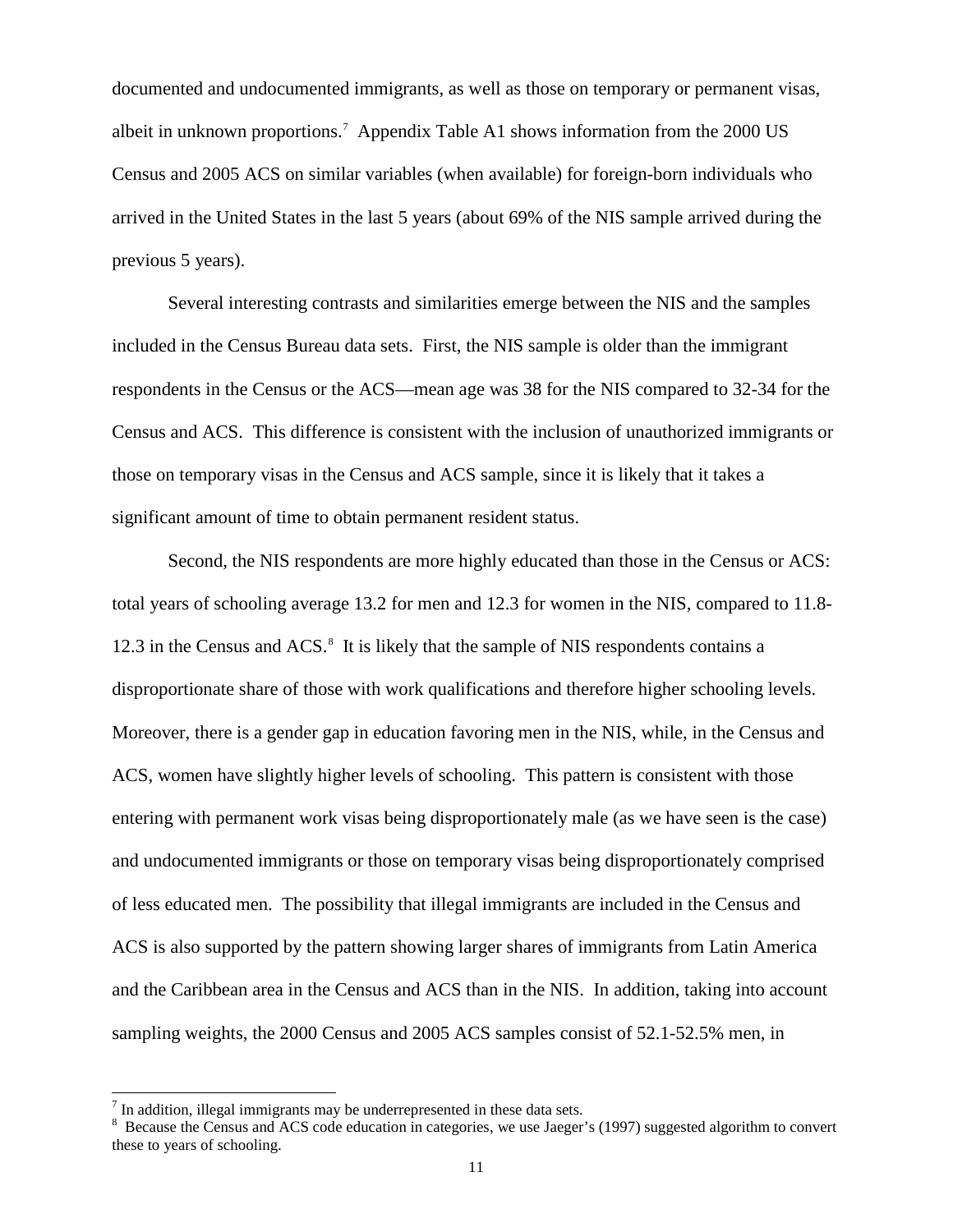contrast to the NIS's 42.5% figure. Again, a higher level of illegal immigration among men is suggested.

Importantly, however, despite these differences in demography and education, the gender gaps in work behavior and wages are very similar in the NIS to the Census and ACS. In the NIS, men work an average of 1399 hours (including those with zero work hours), compared to 1436- 1634 in the Census and ACS; women in the NIS work 735 hours, compared to 764-826 hours in the Census and ACS. (Other measures of labor supply show also show comparable levels in the NIS and the other data sets.) And, the gender pay gap is roughly 0.20 log points in the NIS, compared to  $0.14$ - $0.16$  in the Census and ACS. $\degree$  Thus, overall, for the purposes of analyzing work behavior, the NIS seems fairly representative of all immigrants, despite its limitation to those with permanent resident status.

### **IV. Empirical Procedures and Regression Results**

## **A. Empirical Procedures**

We study the role of source country environment (culture and social capital) and women's pre-migration work experience for two dependent variable. First, we analyze their effects on immigrant women's labor supply, and second, we study their impact on wages among employed immigrant women. Together, the findings will allow us to infer the effects of source country environment on labor supply and human capital.

We analyze labor supply in the United States by estimating the following equation for immigrant i, migrating from source country c at time t:

$$
H_{\text{ict}}=F(X_i, Z_{\text{ct}}, u_i) \qquad (1),
$$

<span id="page-13-0"></span><sup>&</sup>lt;sup>9</sup> The NIS provides information on the respondent's rate of pay and the time unit upon which this is based (i.e., hourly, weekly, bi-weekly, monthly, or annually). Combined with information on weeks worked in the last year and usual work hours, we can compute an hourly earnings measure. The NIS also has information on labor income in the last year. However, since there are more missing values for this variable than for the rate of pay on one's job, we use the latter in our wage analyses. As explained in the footnote to Table A1, we compute average hourly earnings in the Census and ACS using annual wage and salary income divided by annual work hours for wage and salary workers.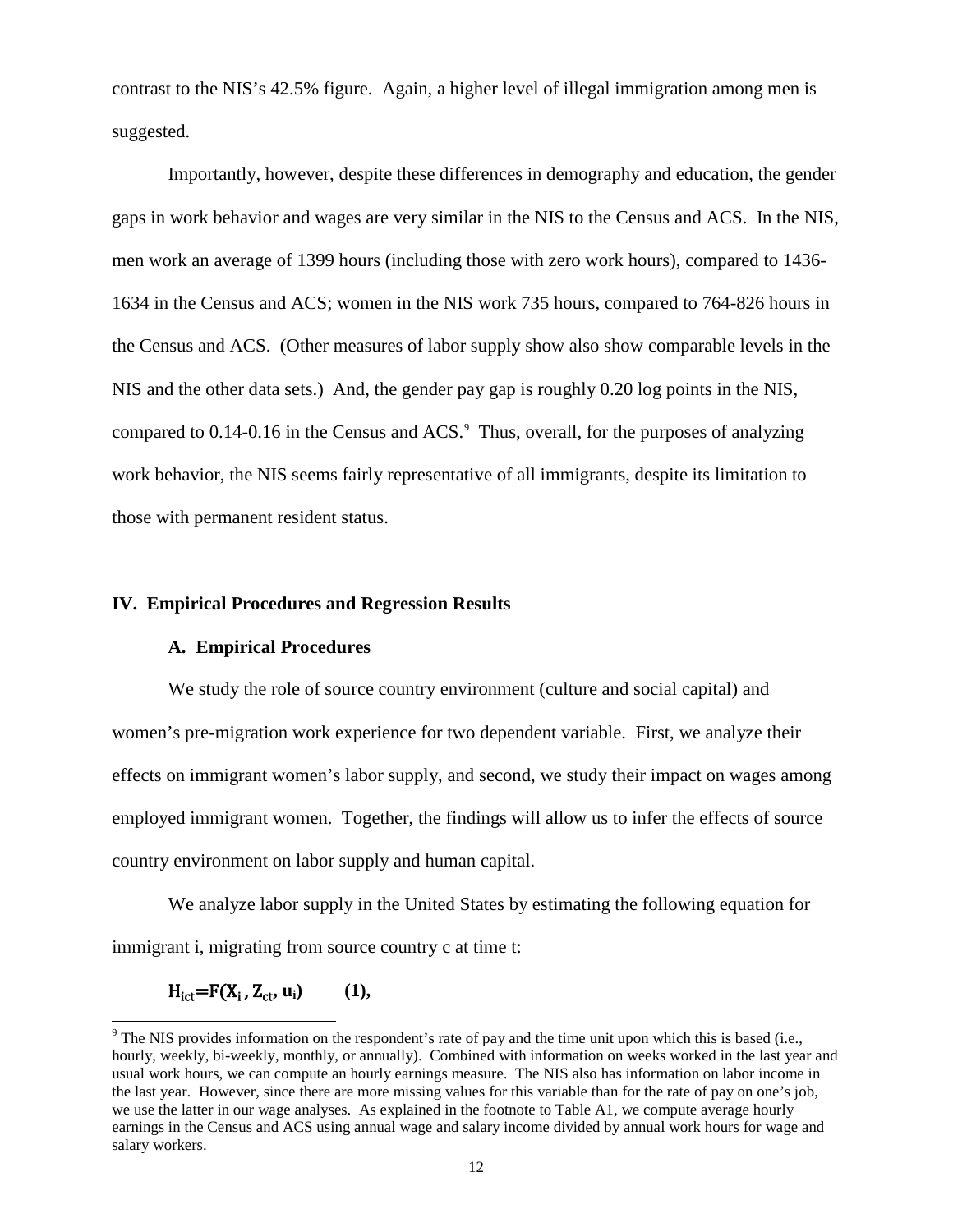where H is annual hours worked in the United States, including zeroes; X is a vector of personal characteristics; Z is a vector of source country characteristics measured at the time of migration; and u is a disturbance term. The sample is restricted to women who migrated after age 17 and were currently no more than 65 years old. We estimate (1) as a linear regression, although implementing a Tobit analysis to take account of the mass of points at zero hours led to very similar results. Standard errors were clustered at the source country level, allowing for a correlation across respondents from the same country regardless of the time of arrival.

X includes current age; age squared; a dummy for married spouse present; years of schooling completed before migrating;<sup>[10](#page-14-0)</sup> years since migrating to the United States (ysm); ysm squared; a series of race/ethnicity dummy variables including: Hispanic, Asian Nonhispanic, Black Nonhispanic, and Other Nonwhite Nonhispanic; and annual work hours before migrating, including zeroes. Z, the source country characteristics (measured at the time of arrival), include female/male activity rate ratio; completed fertility; GDP in 1995 US dollars; gender-specific primary and secondary enrollment rates; distance to the United States; and dummies for Englishspeaking and for English-official but not English speaking countries. The construction of these variables is described in detail in the Appendix.

The personal characteristics variables are intended to measure preparedness for the US labor market, labor supply propensities, and job opportunities. Age, schooling, and race/ethnicity may be proxies for human capital, the quality of schooling, or discrimination. Labor supply before migration and marital status may reflect human capital as well, or labor supply propensity given human capital levels. The years since migration variable likely combines both true assimilation as well as cohort effects. Since the NIS consists of one crosssection, it is not possible to disentangle these using Borjas' (1985) suggested use of multiple cross-sections or Lubotsky's (2007) longitudinal data approach. Nonetheless, years since

<span id="page-14-0"></span> $10$  We do not include years of schooling in the US as an explanatory variable since, as a form of time allocation, it may be viewed as endogenous to the labor supply decision.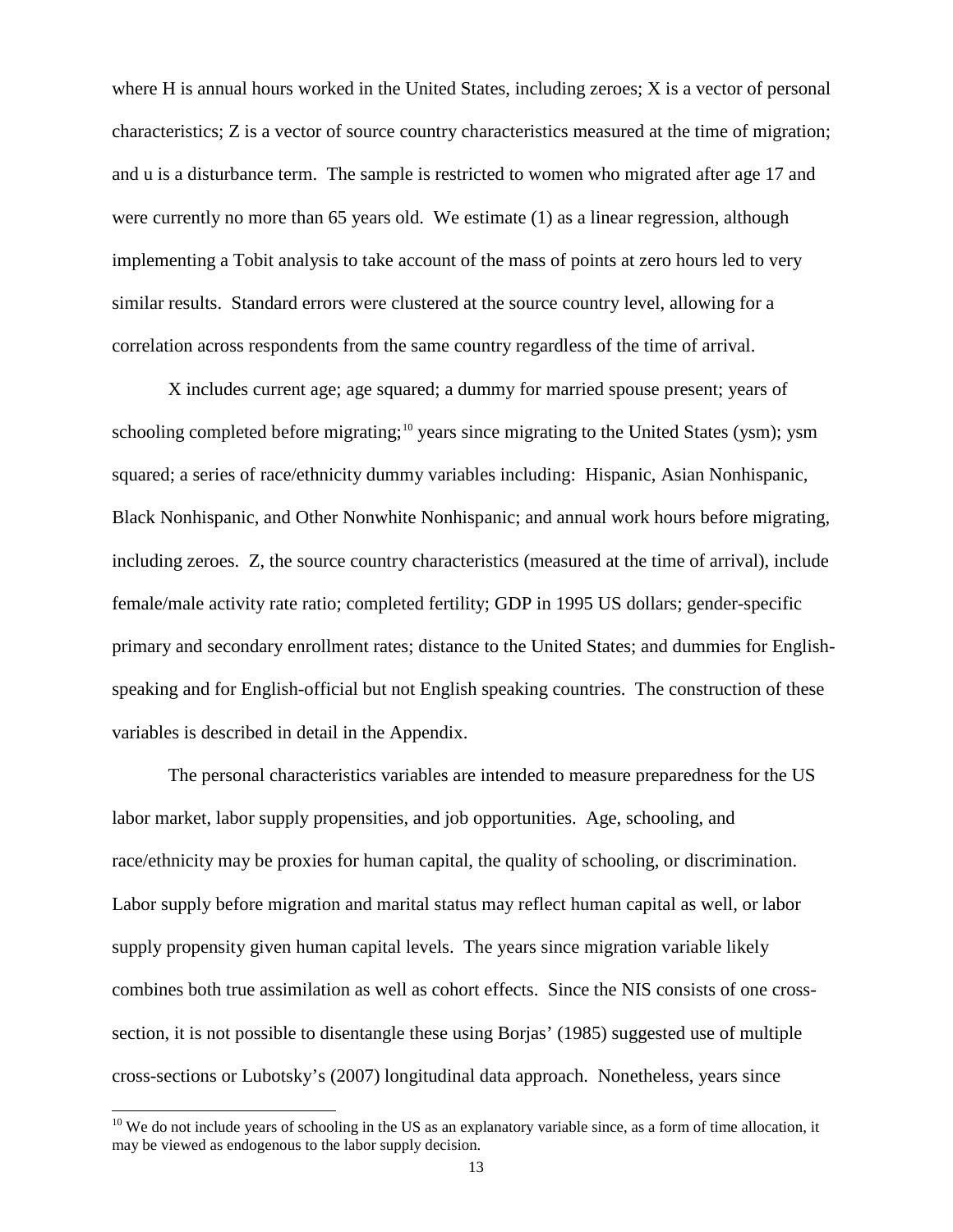migration is a potentially important control, since as noted earlier, about 31% of immigrants who obtained legal permanent resident status arrived more than five years before the NIS survey.

Source country variables were selected to serve as indicators of the degree to which the source country has a traditional division of labor by gender, the extent of labor market preparedness of men and women from that country, and also to address possible issues of selective migration. Female relative labor supply and fertility rates in the source country are indicators of traditional gender roles in the country of origin which may, as previously discussed, influence US labor supply as indicators of culture or social capital. Our particular focus here is on source country relative labor supply. Note that the measure we employ is women's labor force participation relative to men's (female LFP/male LFP). This relative measure is appropriate in that it captures the gender division of labor explicitly. A further advantage is that it implicitly adjusts for any problems in measuring the labor force, particularly at different levels of economic development, at least to the extent that such problems affect men's and women's measured participation rates similarly. Income, education, and use of English are all likely to be related to preparedness for work in the US labor market. In addition, migration likely involves a disruption of work patterns due to housing and job search in the United States. Those who came a long distance may suffer the largest disruption, likely negatively affecting their labor supply on arrival in the United States. On the other hand, as noted, because of the fixed costs of migration, those who choose to come from a greater distance are likely to have higher labor market returns to migration than those coming from shorter distances, all else equal (Chiswick 1978). Therefore, distance could be positively or negatively associated with labor supply in the United States.

Since we have controlled for actual work behavior and schooling before migrating, the source country variables can be interpreted as indicators of community-level effects on the US labor supply of immigrant women. Moreover, an important test we implement is to interact the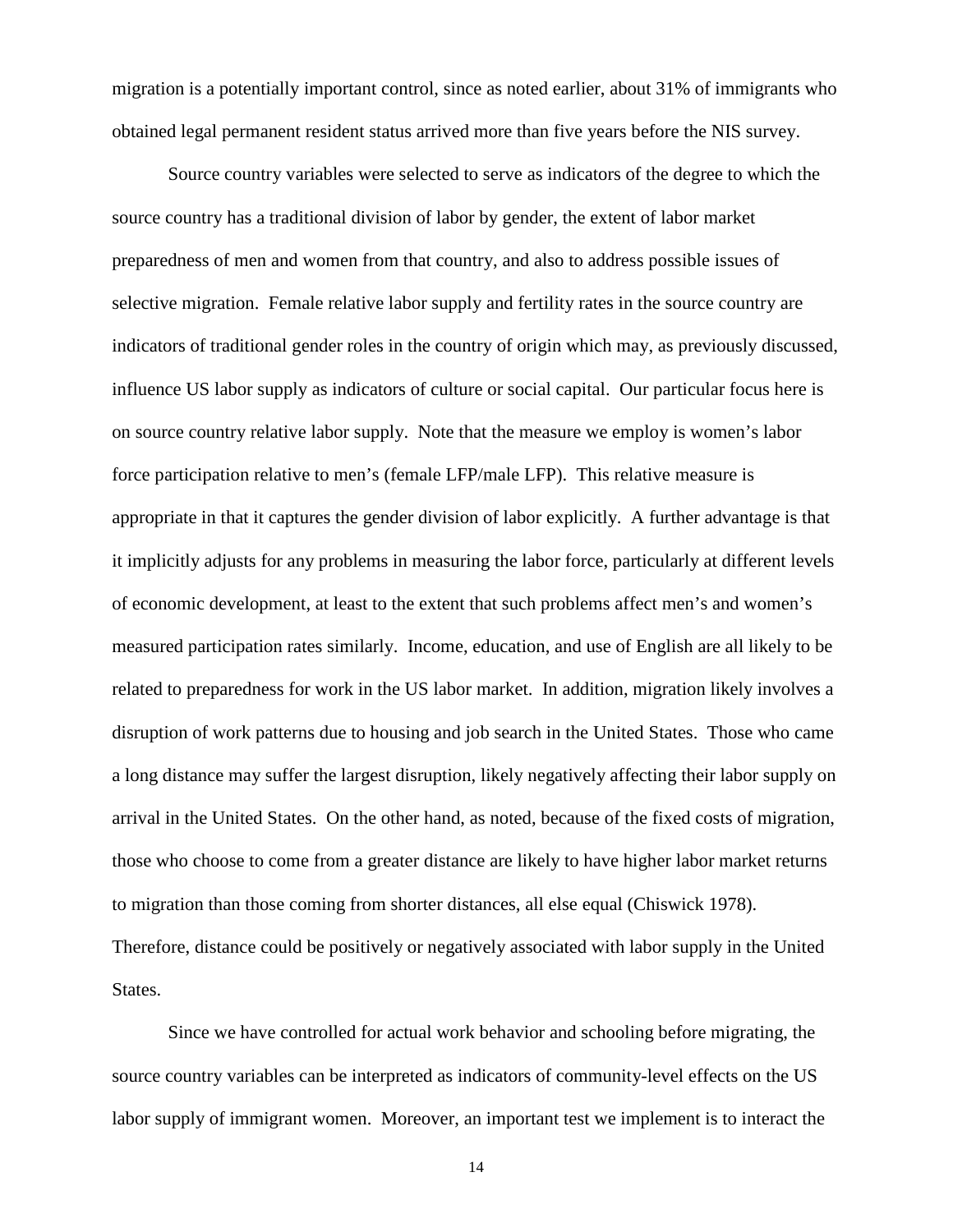respondent's pre-migration labor supply with the female relative activity rate. The sign of this interaction effect will provide evidence on the degree to which actual work experience prior to immigration and source country female work propensity act as substitutes or complements in affecting preparedness or desire for work in the United States.

We note that the explanatory variables in equation (1) can affect immigrant women's labor supply directly as well as indirectly through their effects on wage offers in the United States. Thus, equation (1) should be seen as a reduced form. Focusing on our key explanatory variable, source country female relative activity rates may, as suggested above, enhance immigrant women's social capital and thus increase their productivity and wage offers. This will in turn affect their labor supply in the United States through movements along a given supply curve. In addition, even controlling for wage offers, source country culture can affect women's desires for working in the United States, in effect shifting their labor supply function to the right. Below, we examine the determinants of wage offers in the United States and use these results to make inferences about these direct and indirect effects of source country female relative activity rates on immigrant women's labor supply. These results also enable us to estimate the relative importance of culture versus social capital in accounting for the estimated effect of source country relative female activity rates on women's US labor supply. To do so, we make the assumption that the effect of source country relative female activity rates on wages is due to social capital, whereas culture affects preferences given wages. And we do believe these are the predominant effects. However, we acknowledge that there may be some spillovers in each direction. Building productivity through social capital may affect work orientation, while preferences for employment can affect human capital through labor force exposure.

In addition to the basic model outlined above, we also estimate some supplementary specifications to test the robustness or sharpen our interpretation of the basic results. First, we estimate the basic models for men. Such analyses may be of interest in and of themselves and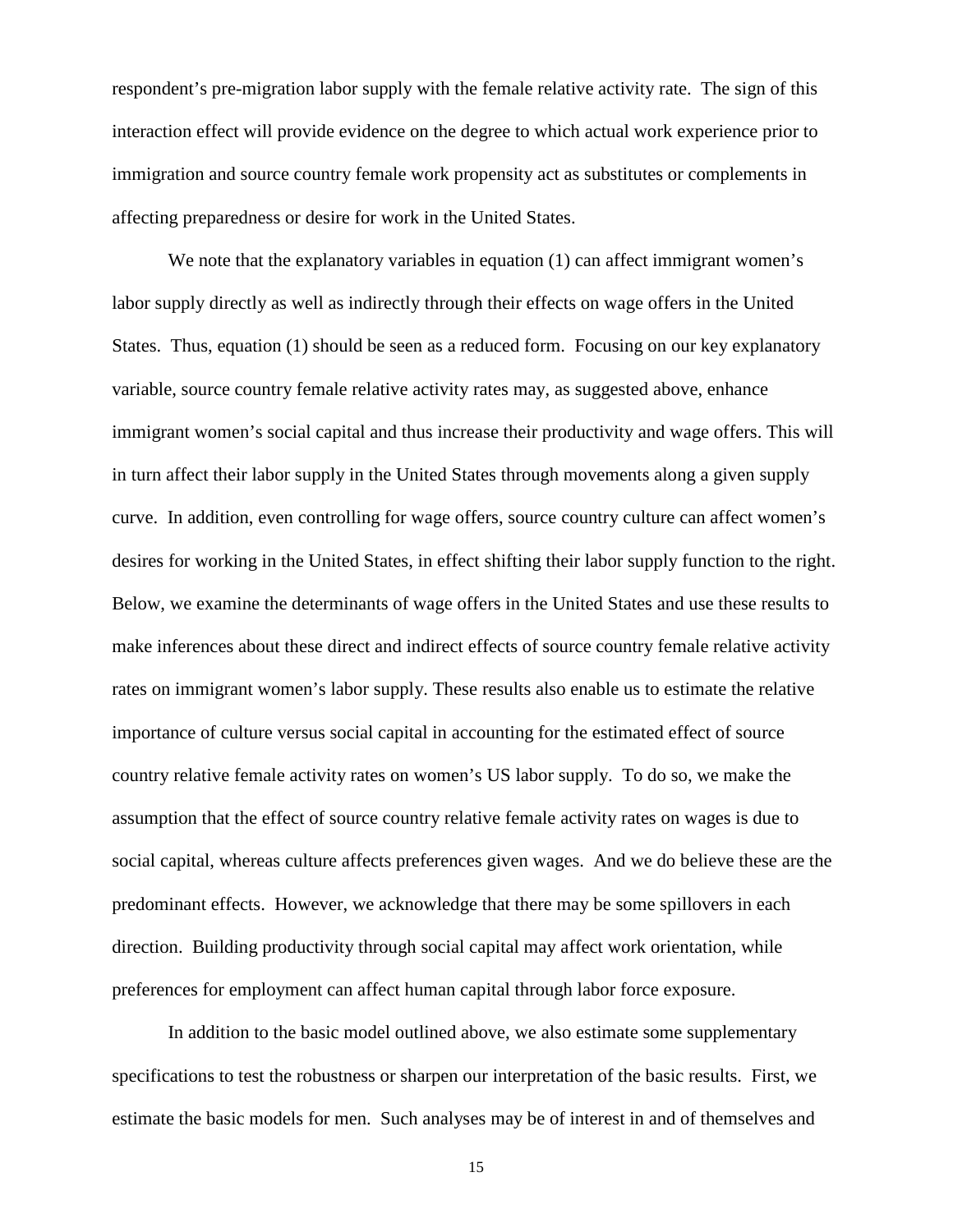also provide a useful check on our interpretations. For example, suppose we find that the source country female relative activity rate is positively related to female labor supply in the United States. While this effect may be due to the impact of culture and social capital on gender-related norms and productivity, it may also be due to unobserved factors correlated with overall preparedness for work and work orientation of both men and women from the source country. Obtaining similar results for men would support the latter interpretation; however, if such a variable only (or predominantly) affects women, then it likely would reflect gender-related factors.

Second, research on the assimilation of immigrants has acknowledged the potential problem of selective return migration. Specifically, in a sample of immigrants, we only observe those who have decided to stay, and their labor market experience may not be representative of the full population of individuals who have ever migrated. For example Lubotsky (2007) finds evidence that stayers are positively selected. The immigrants in the NIS sample are mostly recent arrivals, so the problem of selective return migration may be less severe than in the Census, ACS, or CPS, which contain many immigrants who have been in the United States for many years. Nonetheless, even recent immigrants may be planning return migration, and these plans, while possibly endogenous with respect to source country labor supply and past work behavior, may influence immigrant women's employment in the United States. We address the issue of the possible selection bias due to return migration by using available data on emigration rates by source country (see the Data Appendix). Specifically, we include the female 1980-1990 emigration rate for immigrant women from the respondent's source country in some supplementary labor supply models. Adding this variable at least partially controls for differences across respondents in their plans to emigrate. However, since these plans themselves are likely to be affected by the respondent's own work history and cultural capital, our basic models are estimated without including the emigration rate.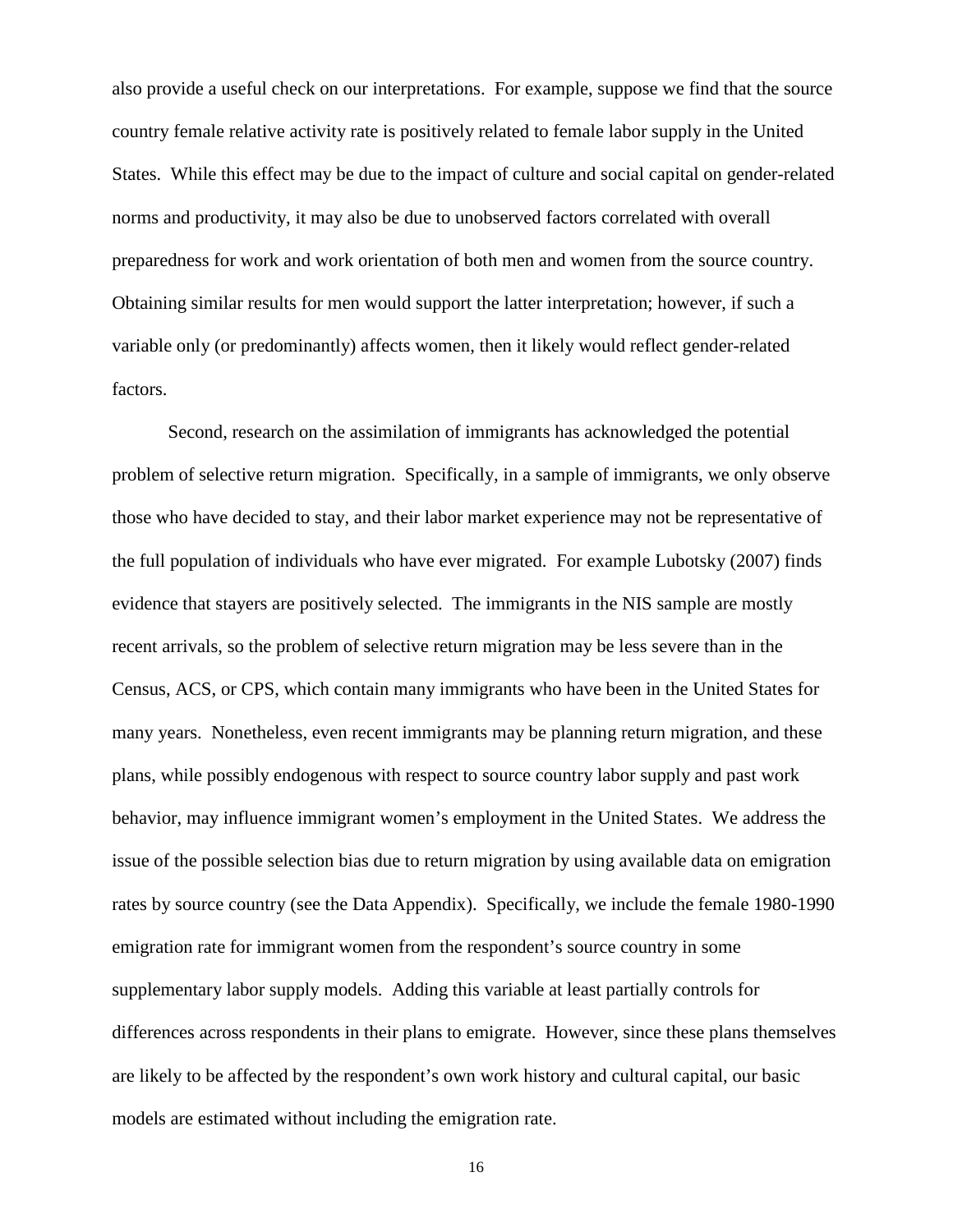Third, in some models we include controls for the type of visa the respondent has obtained in achieving permanent resident status, a variable not available in other data sources. These include family visas, employment visas, diversity visas, refugee visas and legalization visas (e.g., those given during amnesties to people who were previously undocumented), with the omitted category being unspecified visa type. While visa type is likely endogenous with respect to skills and labor supply intentions, it may be useful to control for it in order to sharpen the interpretation of the underlying labor supply and source country characteristics variables.

Fourth, we additionally include dummies referring to the region in which the respondent was born and an indicator for the respondent's current religious tradition in some labor supply models. The regions include Africa, East and South Asia, Latin America, Europe-Central Asia, and North America-Oceania, with the latter group omitted. While the NIS data are not fine enough to permit individual source country dummies to be included, by adding regional controls in some models, we are able to sharpen the interpretation of the source country characteristics. Religious tradition takes on nine possible values, referring to: Catholic, Orthodox Christian, Protestant, Muslim, Jewish, Buddhist, Hindu, Other Religion, and No Religion (the omitted category). Controlling for the respondent's religion allows us to study the possible mechanisms through which source country environment can affect work behavior in the United States.

Fifth, in some models we control for education acquired in the United States and number of children ever born, again likely endogenous variables whose inclusion may reveal information about the effects of past labor supply and source country characteristics.<sup>[11](#page-18-0)</sup> Further, we experimented with alternative forms of the dependent variable and found similar results to those reported here. Specifically, we estimated models with current employment or labor force participation as the dependent variable. The latter dependent variable may be an especially important indicator of labor supply, since some groups of immigrant women have very high

<span id="page-18-0"></span><sup>&</sup>lt;sup>11</sup> One might argue that marital status is similarly endogenous, and we also estimate some models excluding marital status.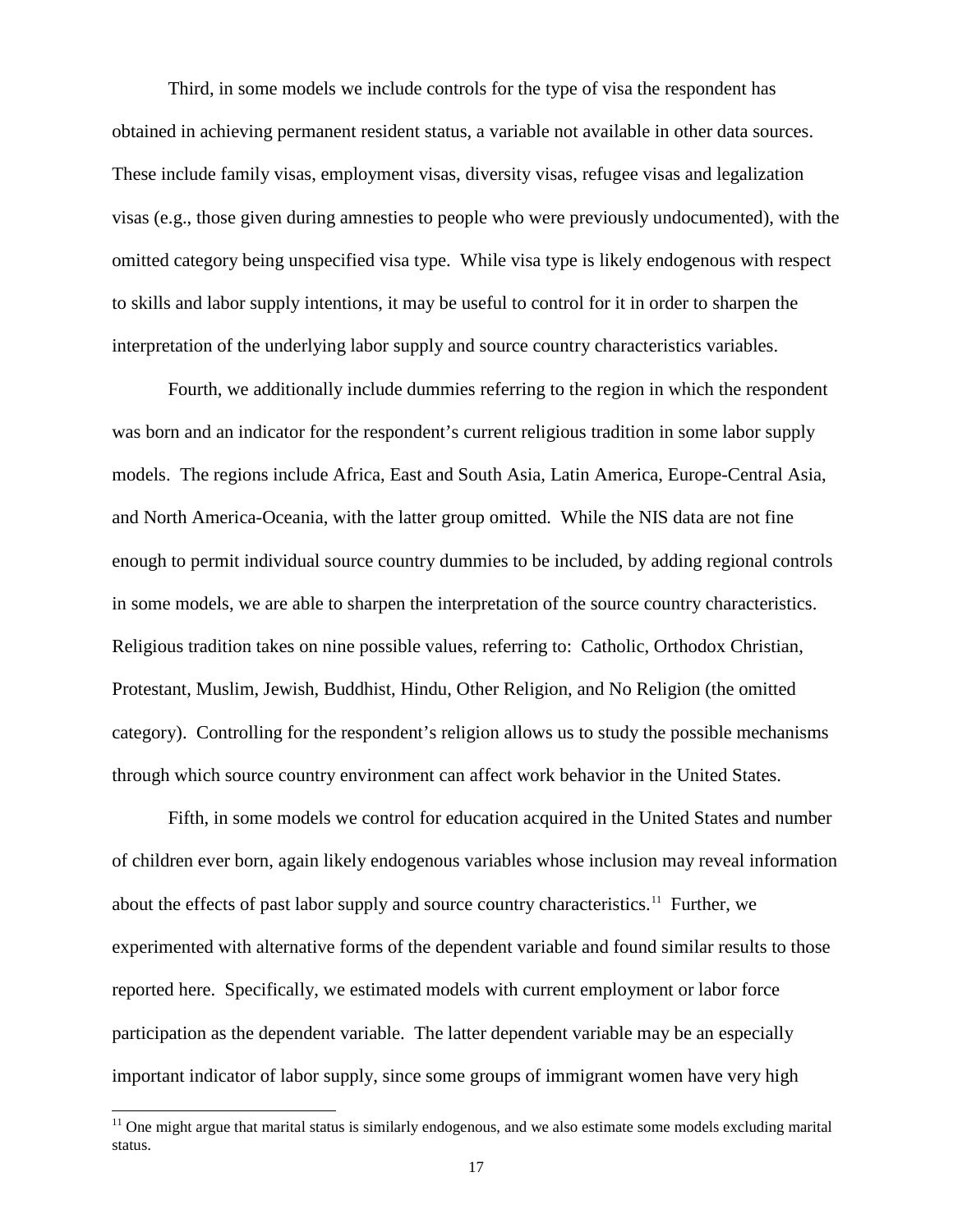unemployment rates (see Blau and Kahn 2007b for data on Mexicans). If jobs are hard to find, then using annual work hours or employment may not give a complete picture of women's labor supply, although even the labor force participation rate does not include discouraged workers. Nonetheless, the labor force participation indicator will include at least some of those who would like to work but cannot find a job.

Finally, we also estimated models stratifying by marital status or educational attainment. The effect of traditional gender norms may be more in evidence among married than among single women, while stratifying by education implicitly allows for possible substitution or complementarity relationships among formal schooling, female relative activity rates in the source country, and pre-migration labor supply.

In addition to analyzing labor supply, as noted above, we also study the determinants of hourly earnings among immigrant women who were wage and salary workers. We are particularly interested in the impact of pre-migration labor supply and source country relative activity rate on the labor market opportunities facing immigrant women, as indicated by wage offers. We use a sample of wage and salary workers who are not currently enrolled in school and a similar specification of explanatory variables to that in the labor supply models, augmented by years of schooling obtained in the United States. This specification allows us to compare the value of schooling obtained before and after migration. In estimating the wage equations, we need to confront the issue of sample selection, since, as Table 1 shows, only about 41% of immigrant women in the NIS are currently employed. To correct for selectivity bias , we perform a traditional selectivity bias correction (Heckman 1979). In addition to functional form, the model is identified by including number of children, a variable that is excluded from the second stage (log wage) equation, in the first stage (probability of having a wage observation). We note that, since less than half of the sample is employed, we cannot use median regression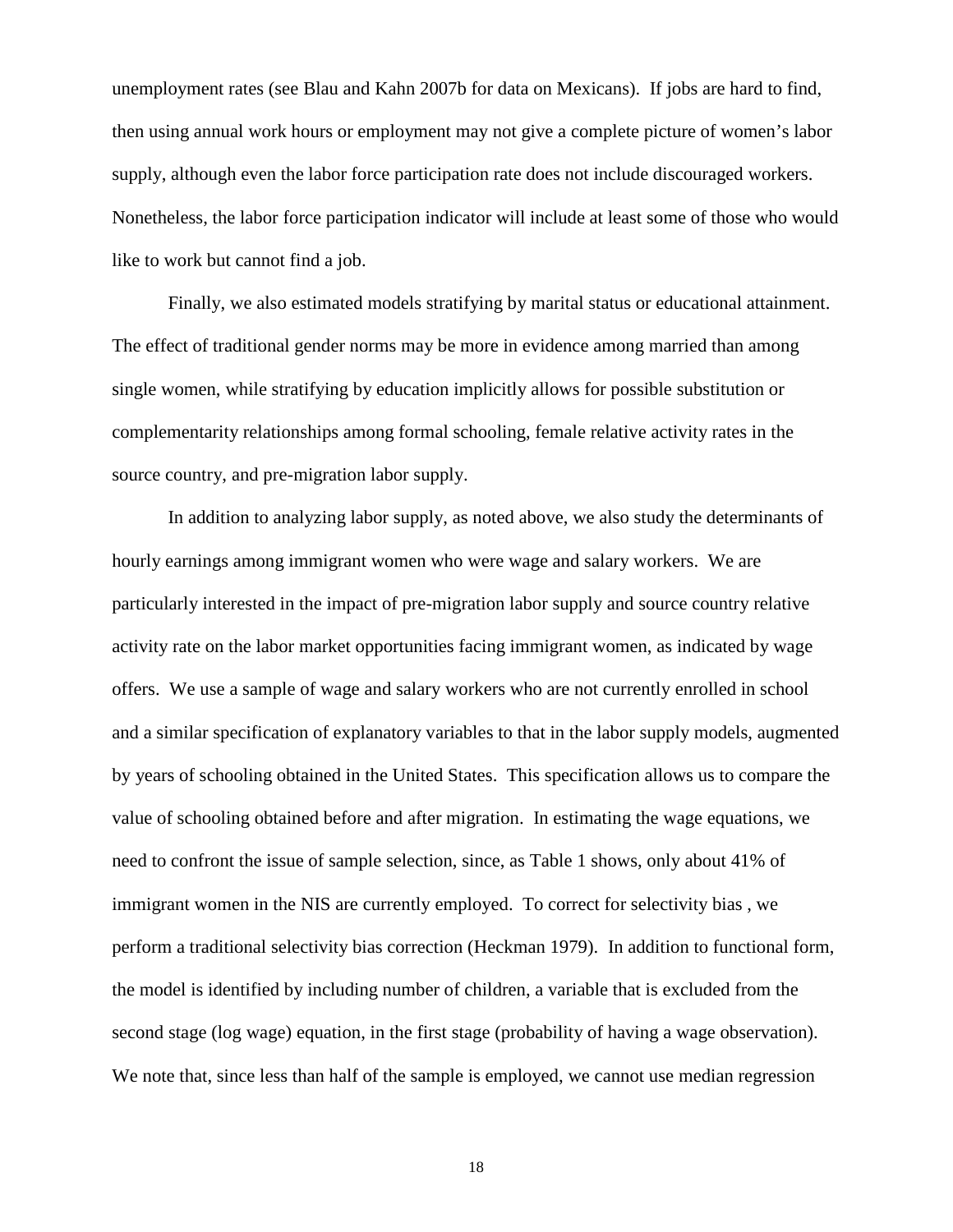methods to account for selection bias, as in Neal and Johnson (1996), Neal (2004), and Blau and Kahn (2006).

# **B. Basic Regression Results**

Table 2 contains regression results for the determinants of annual work hours in the United States for immigrant women. We show several specifications, as indicated in our previous discussion. The first column shows the simplest specification, with only individual characteristics included, excluding visa type. Work hours before migrating have a positive, highly significant effect on work hours in the United States. The coefficient is 0.101, implying that a woman who worked the average number of hours among those who were employed prior to migrating (approximately 2000) will work roughly 202 hours (or about 27% of the immigrant unconditional mean work hours) more than a woman who did not work before migrating to the United States. Column 2 shows that this effect remains the same when we add source country characteristics other than the female relative activity rate.

Column 3 shows the reduced form effect of the female relative activity rate obtained by excluding the respondent's own work hours prior to migration. The effect is 982 hours and is highly statistically significant. To gauge the magnitude of this effect, we note that the  $75<sup>th</sup>$ percentile of the female relative activity rate in our sample is .7045 (roughly the level in Sub-Saharan Africa) and the  $25<sup>th</sup>$  percentile is .4726 (roughly the level in the Dominican Republic).<sup>12</sup> The estimate in column 3 implies that an increase from the  $25<sup>th</sup>$  to the  $75<sup>th</sup>$  percentile in the female relative activity rate will raise women's work hours by 228 hours (31% of the mean).

Columns 4-6 of Table 2 explore the interplay between source country environment (the female/male activity rate ratio) and actual pre-migration labor supply in affecting immigrant women's work behavior in the United States. First, column 4 shows that adding the respondent's

<span id="page-20-0"></span> $12$  These percentiles are based on individual observations (with sampling weights), which means that countries with a large number of observations, such as Mexico, will get greater weight in computing the percentiles.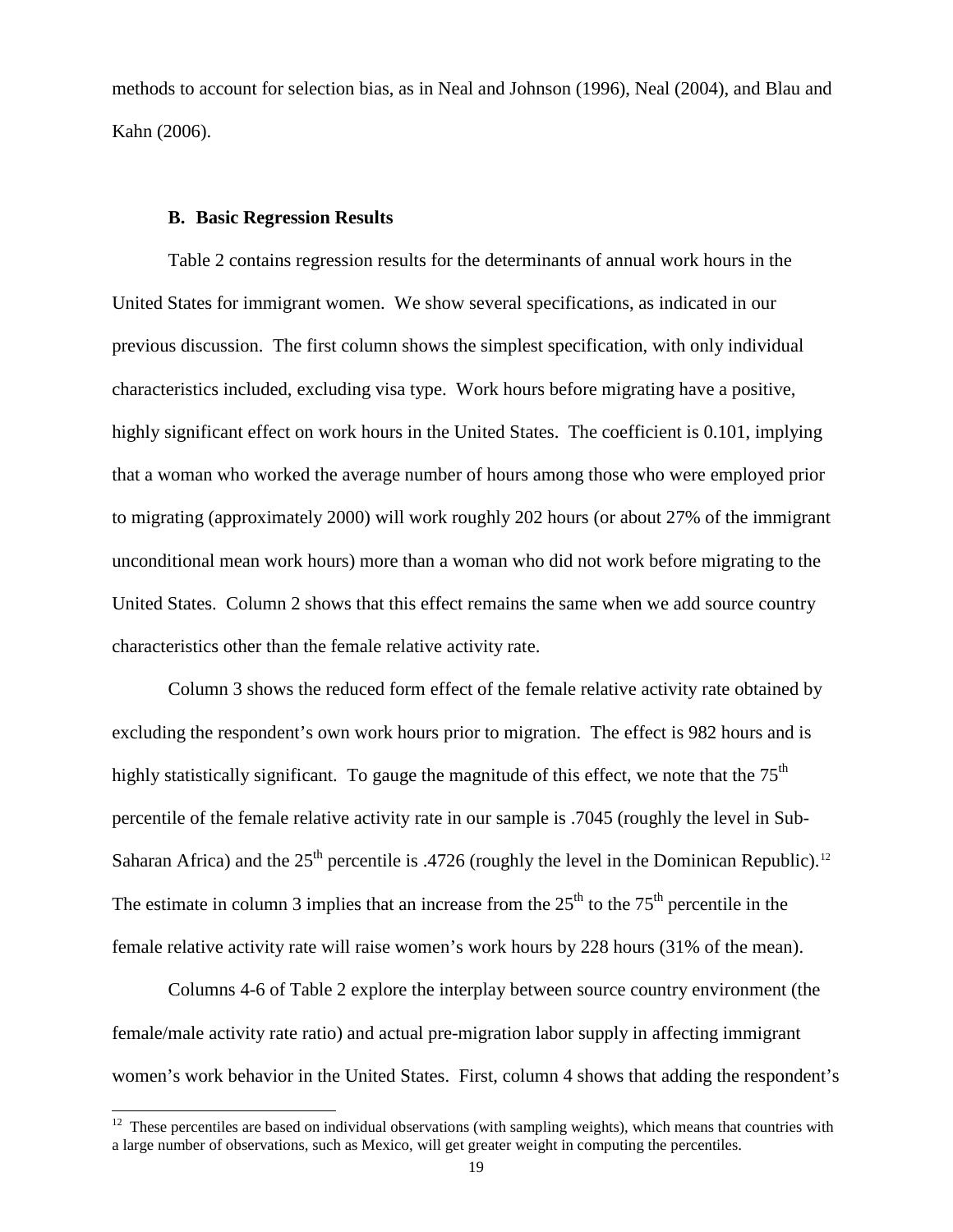pre-migration work hours to the model reduces the effect of the source country female/male activity rate ratio by about 99 hours to a still highly significant value of 883. Thus about 90% (883/982) of the total effect of source country culture remains even after we control for the immigrant's actual labor supply before migrating. And the effect of the respondent's premigration labor supply remains unchanged at .1. This latter result is interesting, partly because the own labor supply variable can now be interpreted as labor supply relative to the average in one's source country.

Second, columns 5 and 6 of Table 2 show statistically significant negative interaction effects between pre-migration labor supply and female relative activity rate ranging from -0.222 to -0.193 (with visa category excluded and included, respectively). Based on the estimated interaction effects, Table 3 employs the coefficients from Table 2 to compute the impact of premigration labor supply for women migrating from high vs. low female activity rate countries, as well as the impact of female source country activity rate for women who worked before migration vs. those who did not. Table 3 shows that the impact of working before migration (at the conditional average of roughly 2000 hours per year) on U.S. labor supply is 253-262 hours for those coming from low female labor supply countries and 160-163 hours for women from high female labor supply countries. Moreover, the impact of coming from a high female labor supply country vs. a low female labor supply country is 213-259 hours for those who did not work before migrating and 123-156 hours for those who did work. The effects shown in Table 3 are all highly statistically significant as are the negative interaction terms shown in Table 2, columns 5 and 6. Thus, in general source country labor supply is more important for those without prior work experience, while prior work experience is more important for those coming from traditional source countries. These comparisons illustrate the degree to which previous labor supply and source country female relative participation can substitute for each other in affecting immigrant women's labor supply in the United States.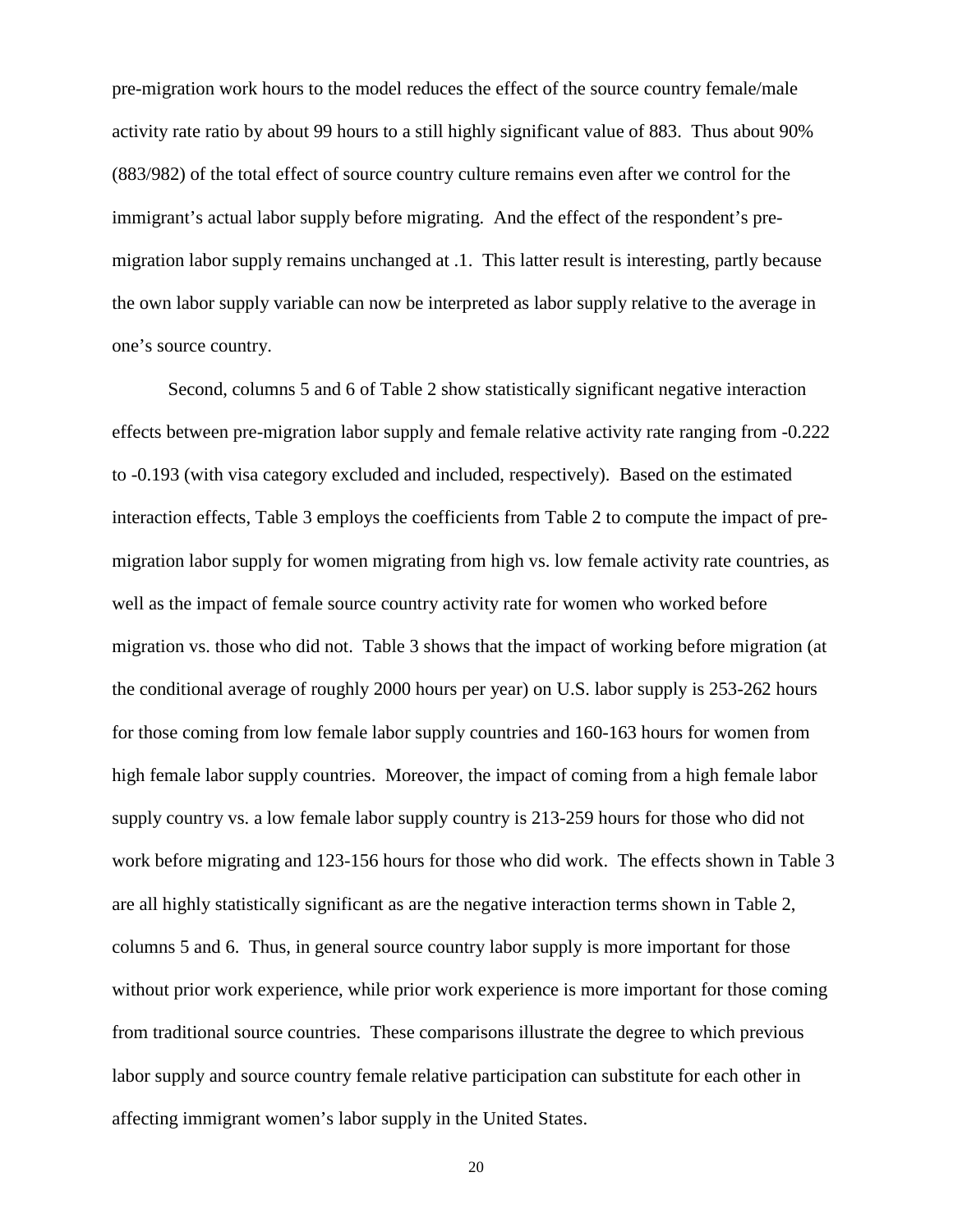Table 2 also contains some interesting results for other factors that influence immigrant women's labor supply in the United States. Looking first at the impact of individual characteristics, we see that, as would be expected, married women work less than single women, other things equal, impacts that are very similar across specifications. We also find that premigration schooling significantly raises post-migration labor supply in all specifications. The estimates suggest that the impact of a college degree vs. a high school degree is 46-69 hours. It is noteworthy that this effect does not change when we control for source country enrollment rates, a specification that, as we noted in our earlier discussion of the impact of own labor supply, in effect transforms the own schooling variable into one that measures schooling relative to one's source country peers. Years since migration has a positive main coefficient and a negative quadratic coefficient in the analysis of work hours, with a positive derivative for women who have been in the United States for up to 19-20 years (depending on the specification in Table 2), or about 96% of the population-weighted sample. As noted earlier, while this effect could be interpreted as assimilation, it may also be a cohort effect, since we have only one crosssection. And compared to the omitted "other" visa category, refugees, women with employment visas, and previously undocumented women have especially high labor supply.

Some source country characteristics besides female labor supply have some interesting effects on labor supply as well. First, longer distance to the United States is associated with decreased work hours, implying that the disruption effect outweighs the selection effect discussed above. Second, coming from a country in which English is an official language is associated with longer work hours. Both of these effects were also found for recent immigrants by Blau, Kahn, and Papps  $(2011).$ <sup>[13](#page-22-0)</sup>

<span id="page-22-0"></span><sup>&</sup>lt;sup>13</sup> Table 2 shows insignificant effects of gdp per capita on women's work hours. Previous work on international differences in women's labor force participation shows a U-shaped relationship, with women having high labor force participation in countries with either low or high levels of development (measured, for example, by gdp per capita); and, women in countries with middle levels of economic development having the lowest labor force particpation (Goldin 1995; Mammen and Paxson 2000). We tested this notion by including a quadratic term for gdp per capita in our labor supply equation. While the point estimates suggested the same U-shaped relationship found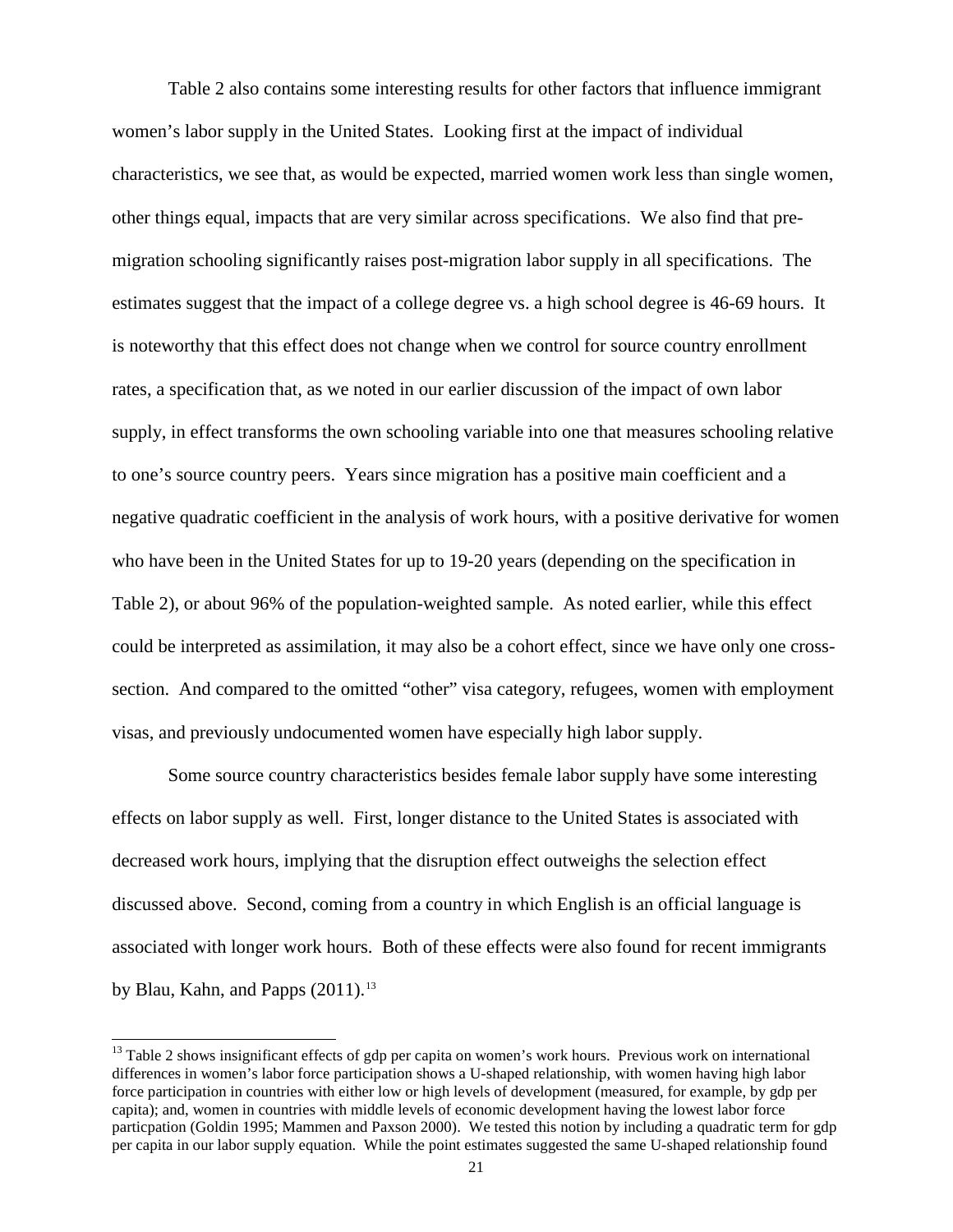While the results in Table 2 suggest the presence of substitution effects between own labor supply and a source country female relative participation, it is possible that the source country effects reflect overall work preparedness and work orientation rather than the source country division of labor by gender. Table A2 implicitly tests this view by showing results for the same models estimated for men. While prior work experience has a roughly similar effect for men to its effect for women (a coefficient of about .11), the effects of source country female/male activity ratio and its interaction with pre-migration labor supply are small and insignificant. Thus, our interpretation of these effects for women as reflecting the impact of the source country division of labor by gender would appear valid.

Tables 4-6 continue our investigation into source country female relative participation and immigrant behavior by studying the determinants of log hourly earnings among women who were wage and salary workers and not enrolled in school. We measure prior work experience in these Tables by a dummy variable equaling one for those who were employed before migrating. Using annual hours worked before migrating gave similar but less statistically significant results. Individuals with wages less than \$1 or greater than \$250 per hour were excluded.

The OLS results in Table 4 are qualitatively similar to those in Table 2 for annual work hours but less statistically significant. For example, in columns 1, 2 and 4 of Table 4, which show effects of pre-migration labor supply on current wages without any interactions with source country female labor supply, the effect of the respondent's own pre-migration labor supply on wages is 4-5% and only slightly larger than its standard error. Moreover, in columns 3 and 4, the impact of source country female labor supply is positive, but only about the same size as its standard error. However, the results become stronger when we include an interaction term for these two variables, as shown in columns 5 and 6. For example, in both columns 5 and 6, the

 $\overline{a}$ 

by Goldin (1995) and Mammen and Paxson (2000), the gdp coefficients were insignificant individually and as a pair. This insignificance may not be surprising since we have also controlled for the source country female relative labor force participation rate as well. Importantly, the effects of our key variables—pre-migration work hours, source country female relative activity rate, and their interaction were very similar when we added the quadratic gdp term.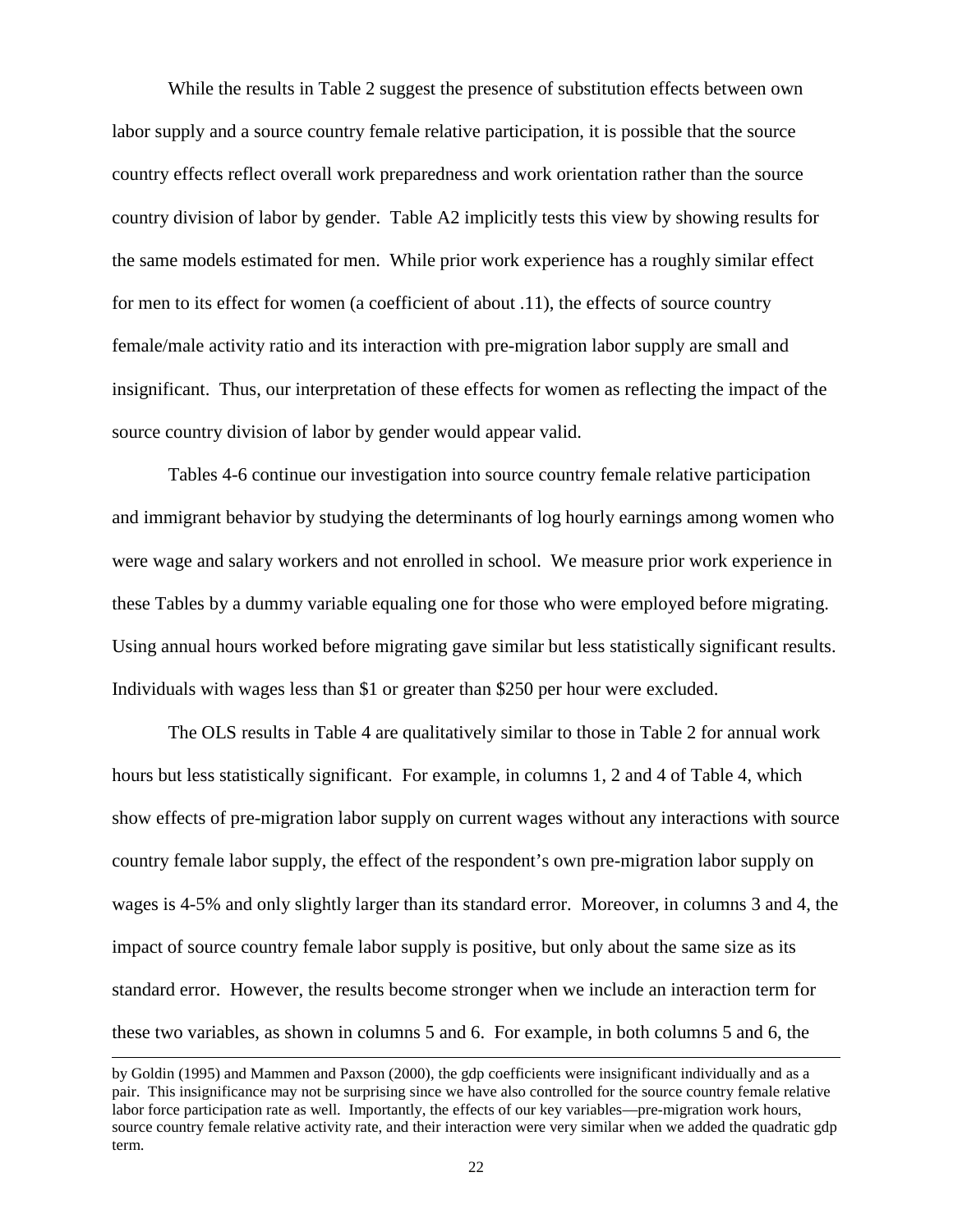main effect of previous employment is significantly positive, the main effect of the female/male activity ratio is positive and 1.5-2.0 times its standard error, and the interaction effect is negative and 1.4-1.6 times its standard error in absolute value. Table 5 shows wage results for the fully specified model (i.e., including an interaction term for work before migration and female/male activity rate ratio) using a two-step Heckman (1979) estimator to correct for selectivity bias.<sup>14</sup> The selectivity bias-corrected results are quite similar to the OLS results in Table 4.

Table 6 evaluates the impact of pre-migration labor supply and source country female activity rate on immigrant women's wages based on models including interaction effects. Panel A shows the effect of pre-migration work experience. For women migrating from low female labor supply countries, working before migration raises wages by a statistically significant 8-9% when we do not control for visa type. The effects are somewhat smaller and not significant when we control for visa type. Overall, the results suggest that pre-migration work experience has a modest labor market return in the United States for women from low female labor supply countries. In contrast, working before moving to the United States has virtually no effect on the wages of women moving from high female labor supply countries. Panel B shows the wage effects of migrating from a high female activity rate country vs. one with a low female activity rate. For women without pre-migration work experience, coming from a high female labor supply country raises wages by 11-13% using the OLS or Heckman methods, although these effects are significant only when we control for visa type. The effects are noticeably smaller and not statistically significant for those who worked before migrating.<sup>[15](#page-24-1)</sup> These findings suggest that both pre-migration labor supply and growing up in a work-oriented culture (for women) can both impart skills that are marketable in the US, and that these two sources of human capital act as

<span id="page-24-0"></span> $14$  There is one fewer observation for the Heckman models because they include number of children in the first stage, a variable which is missing for one individual with an observed wage.

<span id="page-24-1"></span> $15$  Table 5 shows that the selectivity variable coefficient ("Inverse Mills Ratio") is not statistically significant in either specification; while this does not prove that selectivity bias is not a problem, a formal statistical test accepts the null hypothesis of no selectivity bias. Indeed, as discussed, the results for our key variables are similar for the Heckman and the OLS models.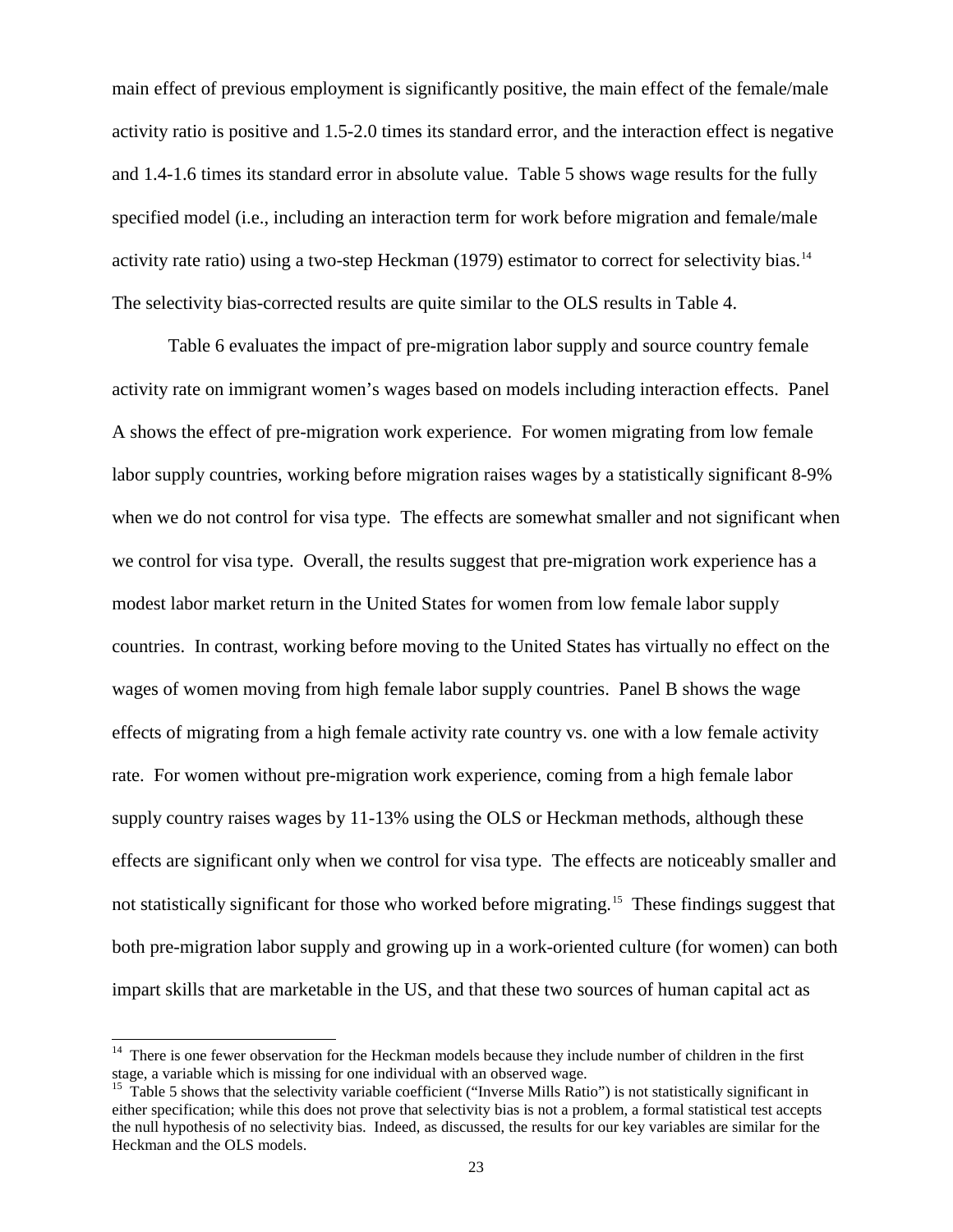substitutes in the sense that an increase in one reduces the marginal productivity of the other. While we obtain no evidence that pre-migration work experience raises wages in the United States for those who were born in a country with high levels of female labor force participation, pre-migration work experience has potentially substantial positive effects on US wages for those growing up in a country with low female labor participation. And, similarly, coming from a country with high female relative participation has substantial positive wage effects for women with no pre-migration work experience.

Our finding that source country female relative participation can affect immigrants' wages (particularly in the case of those who did not work before migrating) can be compared to the findings of Fernández and Fogli (2009) who found that 1950 source country female labor force participation had no impact on second generation women's wages in 1970. There are a number of possible reasons for this difference. Their results refer to women as of 1970, and the nature of female labor force participation and the source countries of immigration have changed dramatically between then and the period for which the NIS collected data—2003 (Blau, Kahn and Papps 2011). Moreover, it is possible that source country social capital really does have an effect on immigrant women's wages but that this effect dissipates by the next generation.<sup>16</sup> This latter possibility is consistent with the results reported in Antecol (2001). She found a positive correlation between the gender wage gaps of US immigrants and the gender wage gaps in their countries of origin, but no source country effect for second-and-higher generation immigrants.

The result obtained in Tables 6 and 3 suggest that pre-migration work experience and high source country female labor force participation both enhance the wage outcomes of immigrant women and positively affect their work hours in the United States. The hours effects could in principle be due to the impact of these variables in shifting the labor supply curve to right (i.e. by affecting work preferences) or simply due to movements along women's labor

<span id="page-25-0"></span> <sup>16</sup> Below, we discuss the possibility that immigrant selectivity could help explain the pattern of wage and labor supply results we have found.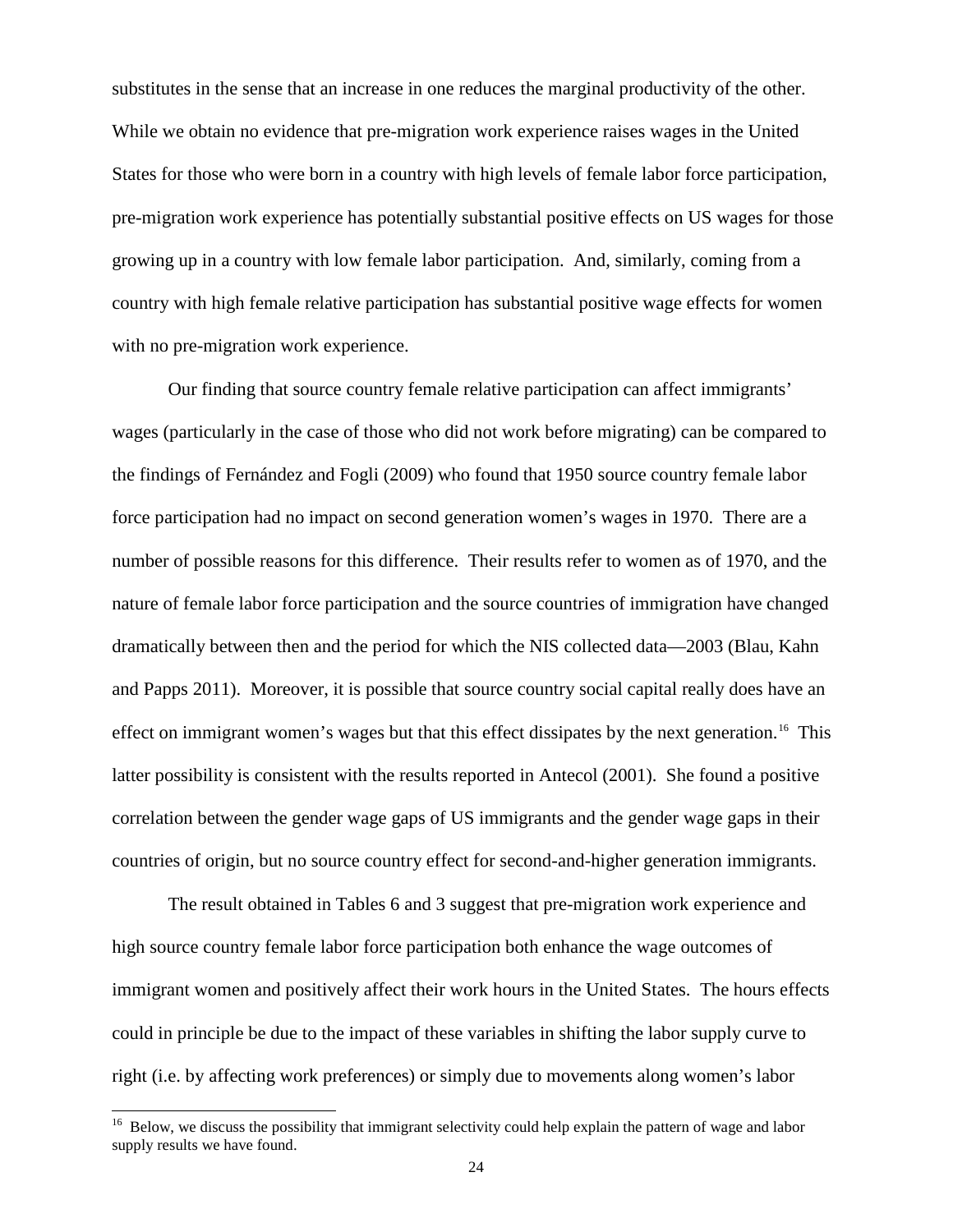supply curves caused by the wage increases. Assuming that the wage effects of these variables represent the impact of social capital, we may ask whether the hours effects can completely be accounted for by movements along the labor supply curve. If so, we would conclude that the impacts of source country female labor supply and pre-migration work experience operate exclusively by enhancing women's social capital.<sup>17</sup> On the other hand, if the wage effects are insufficient to explain the hours effects, then we conclude that these variables affect women's work preferences in addition to their skills; this would constitute evidence for the impact of culture. Further, if there is evidence of both types of effects, it would also be interesting to estimate the relative importance of culture compared to social capital in accounting for the effect of pre-migration work experience and source country female labor force participation on immigrant women's labor supply in the United States.

To study whether movements along labor supply curves can explain the work hours findings, consider first the effect of pre-migration labor supply on wages and work hours. For women moving from low female labor supply countries, the effect of pre-migration work experience on work hours not controlling for visa type is 35.7% (Table 3, Panel A Column 1), while the corresponding effect on log wages ranges from 0.078 to 0.089 log points (with and without the selectivity bias correction, see Table 6), or 8.1-9.3% (for example,  $0.093 = exp(0.089) - 1$ . Thus, the hours effect is 3.84 to 4.41 times the wage effect of premigration work experience for women migrating from low female labor supply countries, not controlling for visa type. When we control for visa type, the hours effect is 5.18 to 9.07 times the wage effect for this experiment.

For movements along the labor supply curve to explain the entire work hours effect of pre-migration work experience for those coming from low female labor supply countries, the

<span id="page-26-0"></span> $17$  Part of the wage effects obtained in Table 6 for pre-migration labor supply and source country female activity rate may be due to the positive impact of these variables on US labor supply. Thus even some of the wage effects may have been due to cultural influences on immigrant women's preferences.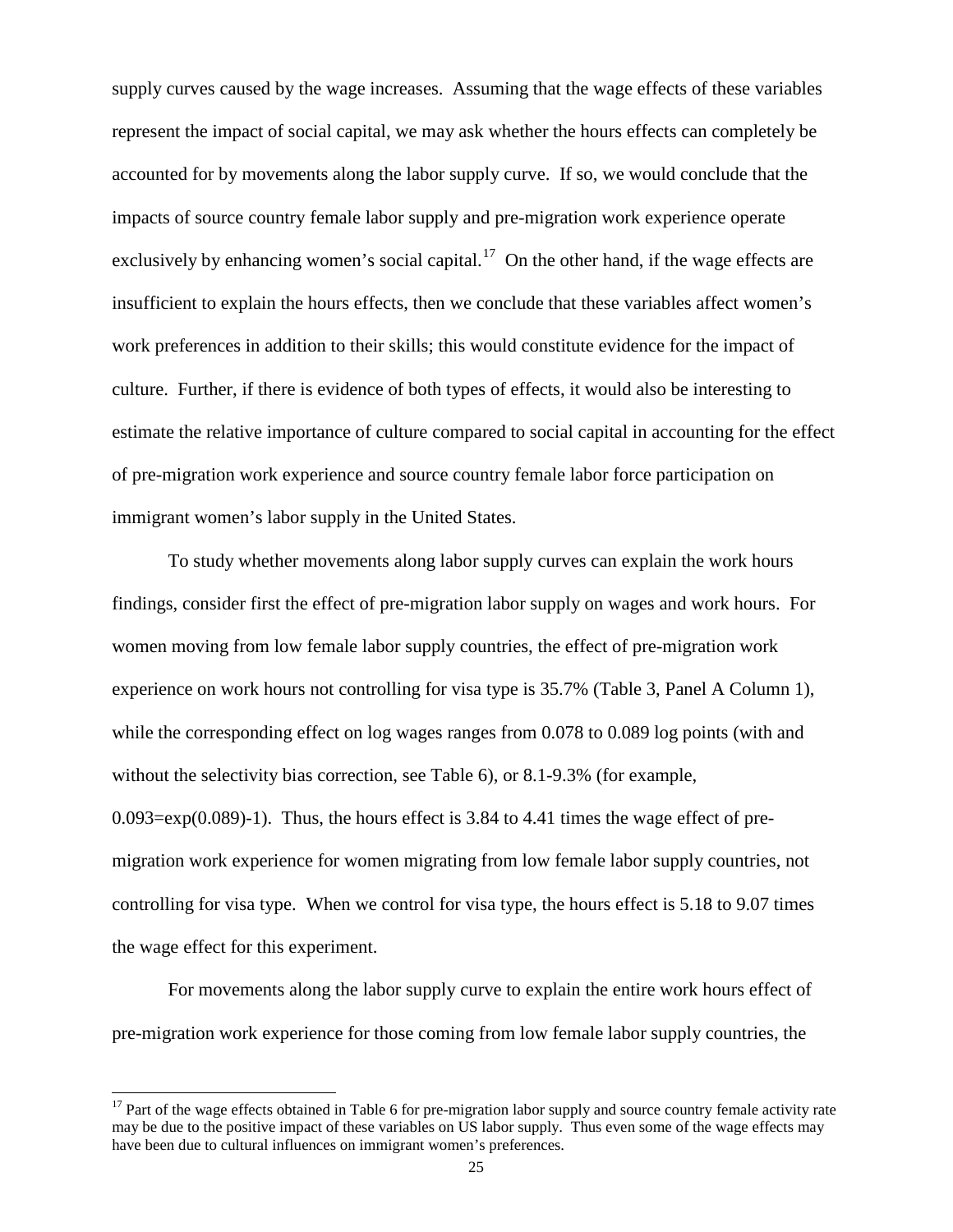female labor supply elasticity would need to be in the 3.84 to 9.07 range (or 3.84-4.41 if we focus on the specification that omits visa category). Previous research finds that this parameter was about 0.26-0.32 in the aggregate for women in the United States in 2000 (Blau and Kahn 2007a). In other words, for movements along the labor supply curve to fully explain our results for work hours, the labor supply elasticity of immigrant women would need to be roughly 12 to 35 times that of the full population of immigrants and natives. Thus, given this recent evidence on the female labor supply elasticity, only 3-8% of the hours effect of pre-migration work experience for women migrating from low female labor supply countries is due to movements along the labor supply curve; fully 92-97% is due to a shift in the labor supply curve.<sup>18</sup> When we look at the effect of pre-migration work experience for those coming from high female labor supply countries, Table 6 shows that the wage effects for this group are all very small and statistically insignificant. Thus, virtually all of the work hours effect for this group is due to preferences rather than skills.

Looking at the magnitudes of the effects of source country female labor supply, the results suggest that effect of higher source country female labor supply operates principally to shift the US immigrant women's labor supply function to the right. For example, in the OLS and Heckman models, the hours effects of coming from a high vs. a low female labor supply country range from 2.10 to 5.78 times the wage effects depending on whether one worked before migrating. Again, using our plausible value for the female labor supply elasticity implies that movements along the labor supply curve can explain only 5-14% of the hours effect of coming from a high vs. a low female supply country. The other 86-95% of the hours effect is due to a rightward shift of immigrant women's US labor supply function.

<span id="page-27-0"></span><sup>&</sup>lt;sup>18</sup> The 3-8% range is calculated as follows. The estimates just discussed imply that the hours effect is at least 3.84 times the wage effect. Taking the midpoint of the 0.26-0.32 range for the labor supply elasticity, the wage results imply that the wage effect raises hours by 0.29 times the percentage wage effect. Since the actual hours effect is 3.84 times the wage effect in this case, then wages can explain only 0.29/3.84, or about 8% of the hours effect. When the hours effect is 9.07 times the wage effect, wages can explain only 3% of the hours effect.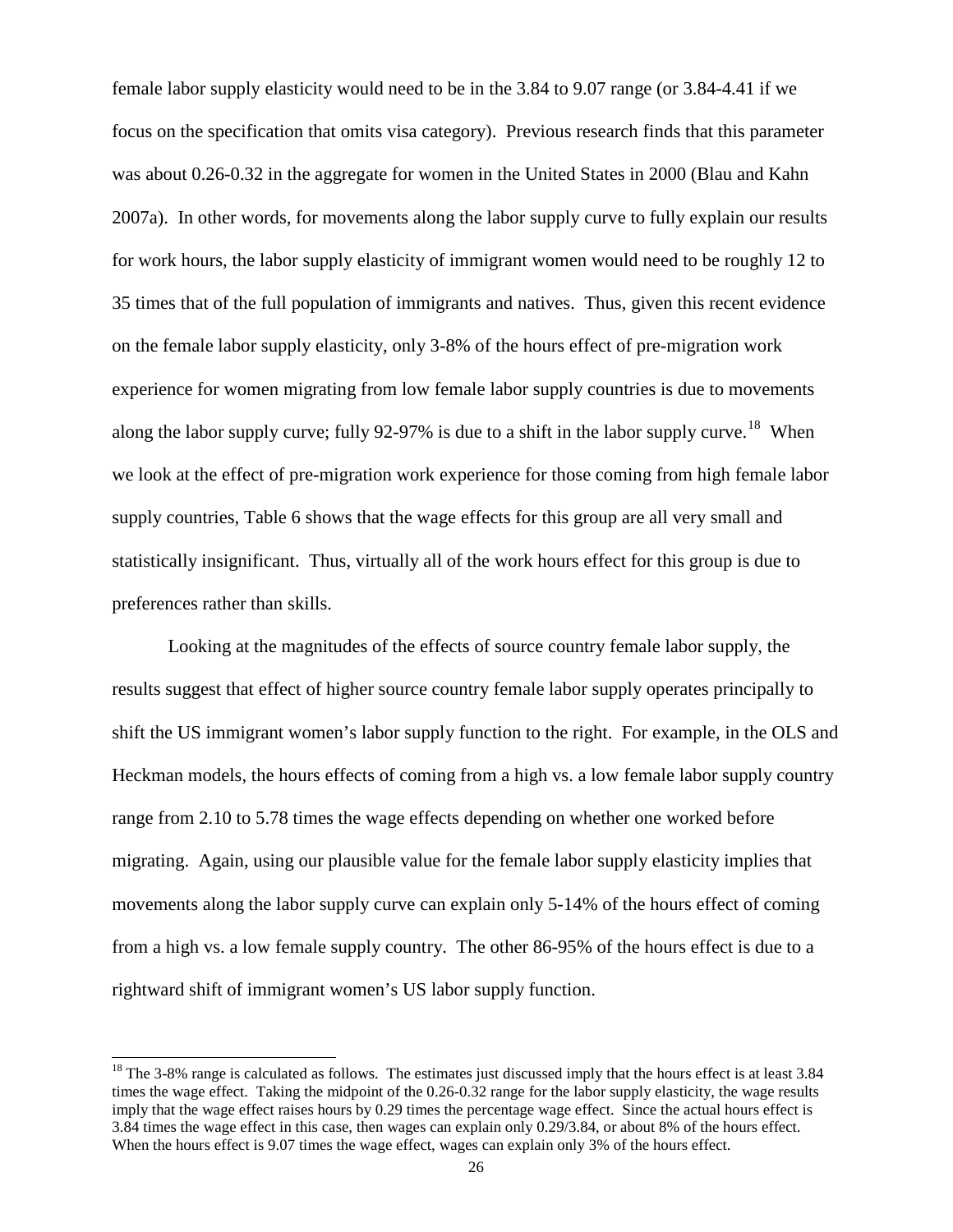This comparison of the wage and hours effects of pre-migration labor supply or source country female labor supply suggests that most of the impact of both of these factors on women's labor supply in the United States is due to shifts of their labor supply functions, although movements along the labor supply curve usually play a role as well. Thus, there is some evidence that while these factors do affect immigrant women's skills, their predominant effect is on women's work aspirations and preferences.

Other results for wage determination can be briefly summarized. First, both Tables 4 and 5 show that pre-migration and US schooling both contribute positively to earnings, with, as would be expected, a substantially larger effect of US schooling. Second, in results not shown but available upon request, Black, Hispanic and Asian immigrants earn less than white immigrants, all else equal. Third, growing up in an English-speaking or English-official country raises earnings. And, finally, employment visas are associated with especially high earnings.

# **C. The Possible Role of Selective Migration**

One of our major findings is that source country female labor supply and an immigrant woman's pre-migration labor supply have significantly negative interaction effects on her labor supply and wages in the United States. We have interpreted these results as implying that premigration job experience and the effects of the culture and social capital one accumulates by living in a country where women have high labor force commitment act as substitutes in the production of preferences for work (work orientation) and job-related productivity. However, it is also possible that selective migration could have help to explain the negative interaction we have found.<sup>19</sup> We now consider whether such selection could account for our results.

<span id="page-28-0"></span> $19$  It has sometimes been claimed that the second generation is a more appropriate group in which to study these types of relationships because they are not selected. However, second generation outcomes are also impacted by selection, since the second generation consists of children of the possibly self-selected immigrants. That is, their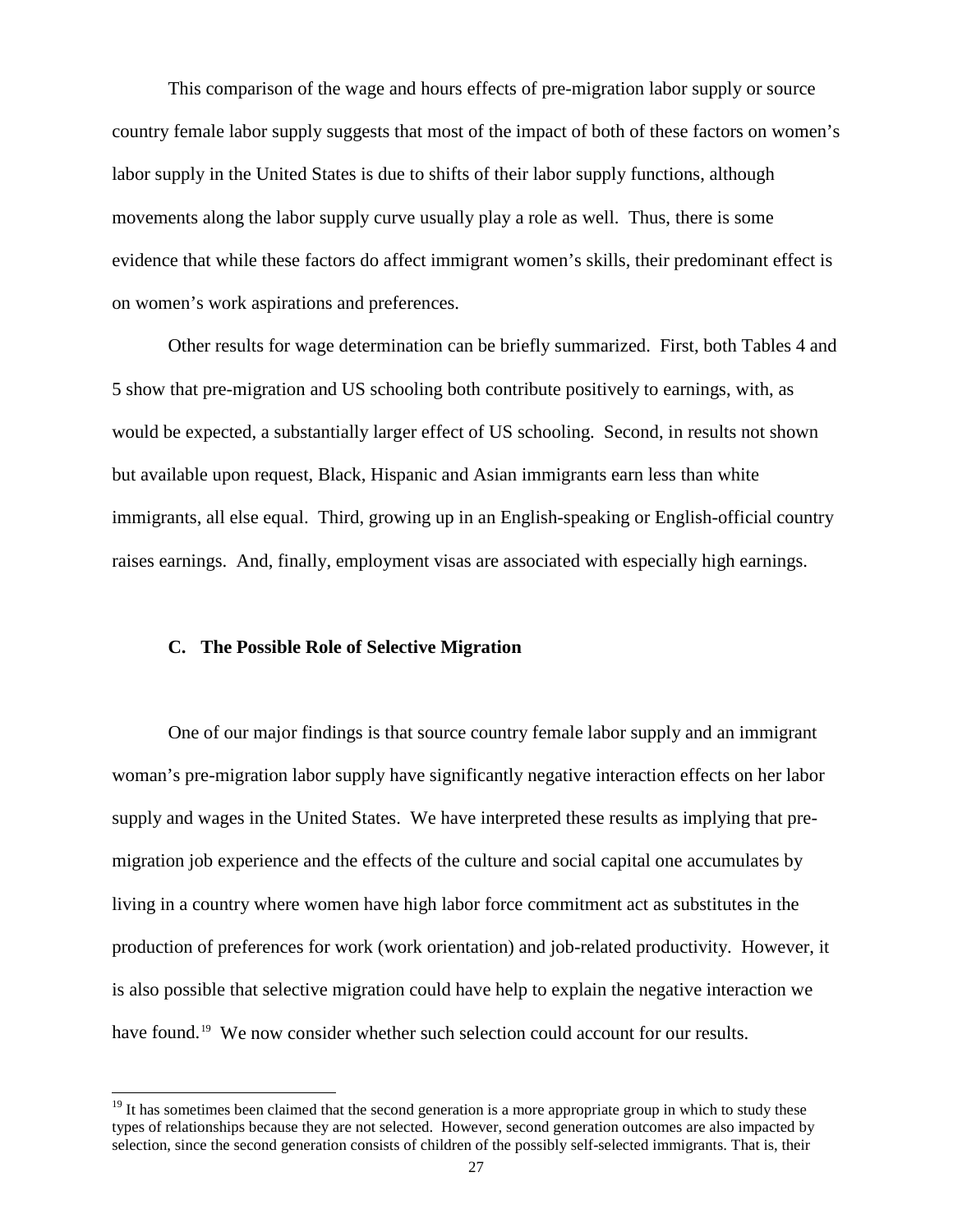First, consider the implication of the negative interaction effect that high source country female labor force participation has a smaller effect on US labor supply and wages for women who worked prior to migration than for women who did not work before migrating. This result could be due to selection if women workers from low female labor supply countries are positively selected relative to female workers from high female labor supply countries. Such a possibility is consistent with results showing a positive cross-country relationship between the gender pay gap and female labor force participation rates (see, Blau and Kahn 2003 and Olivetti and Petrongolo 2008), although, as Blau and Kahn (2003) argue, this finding could also be due to high female labor supply lowering women's relative wages through simple supply effects, as long as men and women are imperfect substitutes in production. Nonetheless, if the selection argument is valid, then it may be that the women from traditional source countries who had previous work experience are an especially positively selected group.

However, now consider those who did *not* work before migrating. The selection argument outlined above implies that nonparticipants from a high female labor supply country would be *more negatively* selected than nonparticipants from a low female labor supply country. So selection could not explain why we find especially *large positive* effects of source country female labor supply for those who did not work prior to migrating. Thus, while selection could help to explain the negative interaction effect by lowering the source country female labor supply effect for those who worked before migrating, it cannot explain the very large source country female participation effect we obtain for those who did not work prior to migrating. This makes it very unlikely that a reasonable selection story can account for our findings.

As we discuss in the next subsection, results from two of our supplementary specifications also suggest that factors other than selection, such as culture and social capital, are

 $\overline{a}$ 

home environments differ from second-generation natives not only due to the impact of immigrant culture but also due to any unmeasured self-selection of their immigrant parents. See, for example, Blau, Kahn, Liu and Papps (forthcoming) for evidence on intergenerational transmission of immigrants' education, labor supply and fertility to their native born children.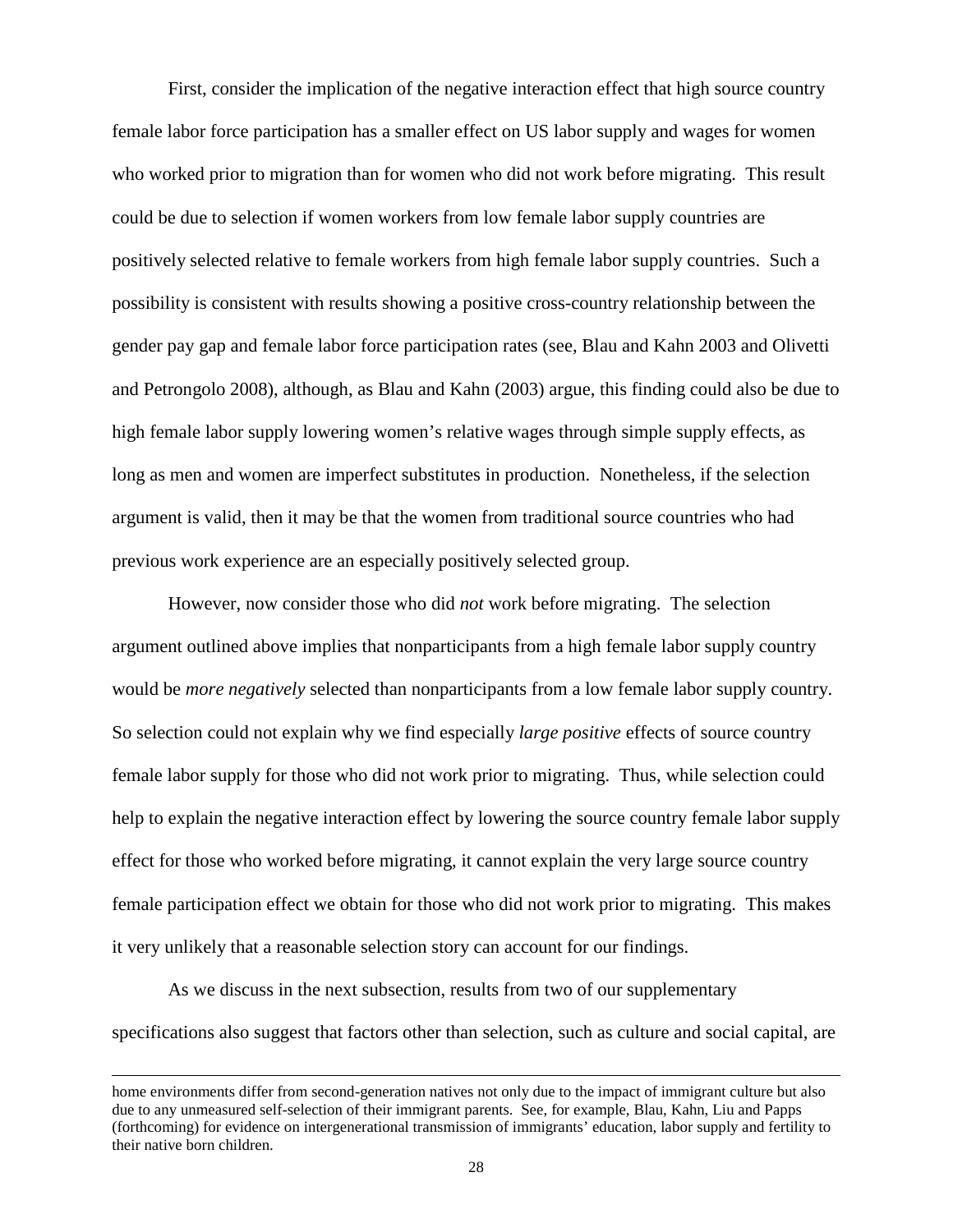part of the explanation for our basic findings. First, we obtain very similar results for married women, who are more likely to be tied movers than single women are. To the extent that married women are tied movers, selection may be less of an issue for them than otherwise. Second, we obtain similar results when we control for the source country's average emigration rate from the United States, thus implicitly addressing the issue of selective return migration. Finally, in our basic models, we control for distance from the United States, which as Chiswick's (1978) analysis suggests, is a proxy for the relative labor market return for immigrants that is not captured by other variables in the model.

# **D. Supplementary Analyses**

As mentioned above, we performed a number of alternative analyses which, in each case, found similar results to those reported above. For example, Table A3 shows labor supply results for married women. These are of interest in part because one might expect source country culture to exert a stronger pull for married than single women. In addition, as mentioned, married women are more likely to be tied movers than single women are and therefore possibly less influenced by selective migration. Several specifications are shown. The first two columns of Table A3 show the same specifications (excluding and then including the visa category variables, respectively) as those for the basic model on the pooled sample shown in Table 2. The results for the key labor supply, female activity rate and interaction term are very similar to those in Table 2. Columns 3-5 add information about the immigrant's husband as well as controlling for number of own children. Roughly 82% of the sample of married women are married to immigrant men, and, of this group, fully 92% are married to men born in the same country they were. We therefore do not control for husband's source country information, although we control for whether the husband is an immigrant (Column 3) and additionally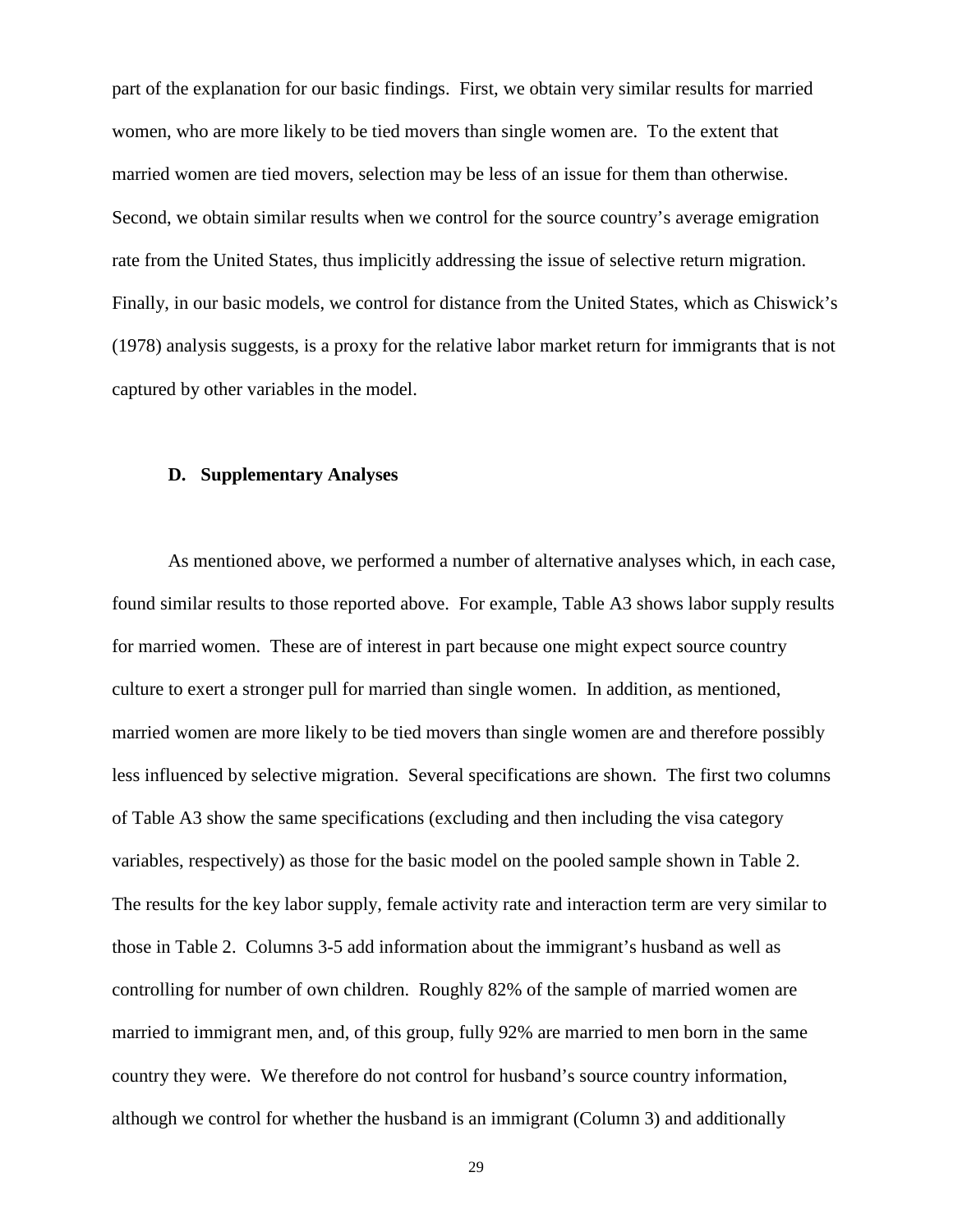whether he is an immigrant from the same source country as the respondent (Column 4).<sup>20</sup> Finally, in Column 5, we restrict the sample to women whose husbands were immigrants born in the same country they were. The results are similar across all specifications, although the magnitudes and significance levels of the effect of pre-migration labor supply and its interaction with female relative activity are weaker for this restricted sample than for the full sample of married women. Importantly, the main effect of the female relative activity rate remains virtually unchanged, indicating a very large effect of source country culture on women who did not work before migrating.

In addition, in results not shown but available on request, we attempted the following alternative analyses of labor supply. In each case the findings were very similar to those presented above, giving us confidence that our conclusions about source country culture hold across different groups and under different specifications. First, labor supply results were similar for single women, less educated women (those with less than twelve years of schooling), and highly educated women (those with at least twelve years of schooling). Second, findings were similar when we used labor force participation or employment as the dependent variable in logit analyses. Third, we added each source country's female 1980-90 emigration rate as an explanatory variable in the basic labor supply models, and the results were unchanged. The emigration rate had a positive, but insignificant effect on United States labor supply. The positive impact is consistent with the positive selection among stayers, although this effect did not influence our basic conclusions about pre-migration labor supply and source country female participation. Therefore, possible plans for return migration are not part of the explanation for the basic labor supply results in Tables 2 and 3. Fourth, we controlled for region and religious tradition in the basic labor supply model. The results, also available from the authors on request,

<span id="page-31-0"></span><sup>&</sup>lt;sup>20</sup> While the NIS has some information on when a respondent's immigrant spouse came to the United States, the information is missing for about 29% of the immigrant spouses. When we estimated the basic models in Table A3 including the spouse's years since migration and its square, the results were similar to those in Table A3. The main effect of the spouse's years since migration was negative, with a positive quadratic term, with a negative partial derivative for almost all of the sample.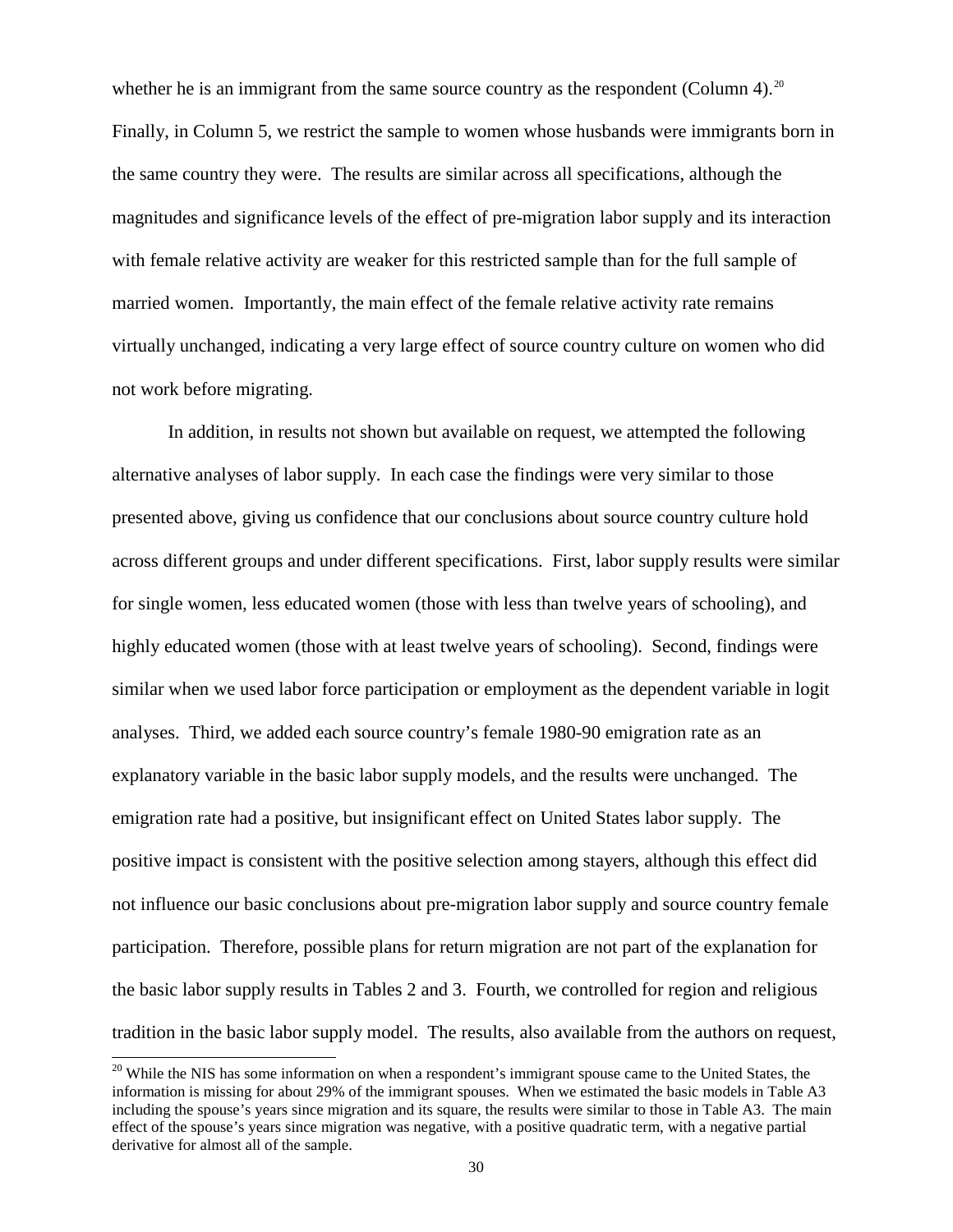for pre-migration employment and source country female labor supply were again unchanged. Not surprisingly, the religious tradition variables had negative effects relative to the omitted category—No Religion. Thus, the basic labor supply results shown in Tables 2 and 3 also hold up within region and religious groups.<sup>[21](#page-32-0)</sup> Finally, in our basic analyses of labor supply, we additionally controlled for schooling in the United States. The results were again very similar.

# **V. Conclusions**

In this paper we use New Immigrant Survey data to investigate the impact of immigrant women's own labor supply prior to migrating and source country characteristics to provide evidence on the role of culture and social capital in affecting their wages and labor supply in the United States. We find, as expected, that women who migrate from countries with relatively high levels of female labor supply work more in the United States. Importantly, most of this effect remains when we further control for each woman's own labor supply prior to migrating, which itself also strongly affects labor supply in the United States. Moreover, we find a significantly negative interaction between pre-migration labor supply and source country female labor supply. This means that the impact of source country female labor supply is much stronger for those who did not themselves work for pay before migrating than among those with work experience in their source country, while the impact of pre-migration work experience is larger for those from source countries with low female labor supply than for those from high female labor supply countries. We obtain broadly similar effects analyzing the determinants of hourly earnings among the employed in the United States, although the effects are not always significant.

<span id="page-32-0"></span><sup>&</sup>lt;sup>21</sup> Respondents were allowed to list more than one religious tradition, and 13 of the 2769 women (i.e., 0.47%) with complete data listed a second religion that was different from the first one they listed (including No Religion as a possible second option). Our basic analysis used the respondent's first response to the religion question in forming the dummy variables, but the results were virtually identical when we excluded the 13 women who listed more than one religion or included these respondents with a dummy variable indicating multiple responses to the religion question.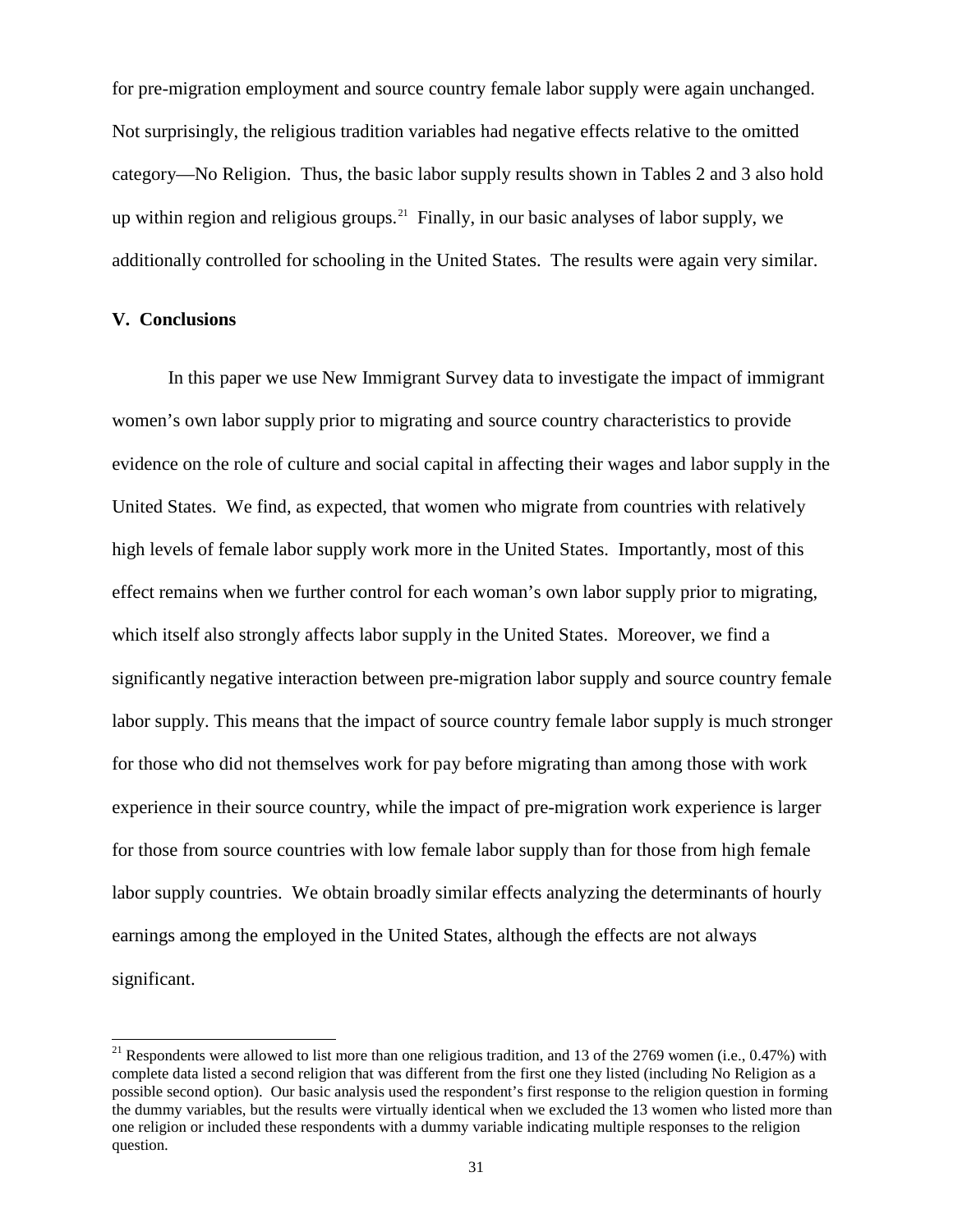These results suggest an important role for source country environment in affecting immigrant women's labor supply, since the effect of source country female labor supply on immigrant women's work hours in the United States is still strong even controlling for the immigrant's own pre-migration labor supply. While either culture (preferences) or social capital shaped by the source country environment could explain this pattern of findings, we show that, given plausible values of labor supply elasticities, most of the impact of source country female labor supply is not due to its impact on wages, suggesting that culture rather than social capital is the primary factor accounting for the source country effect. The negative interaction effects between previous work experience and source country female labor supply on immigrant women's US work hours and wages suggest that culture and social capital can substitute for individual job-related human capital in affecting preparedness for work and work orientation in the United States.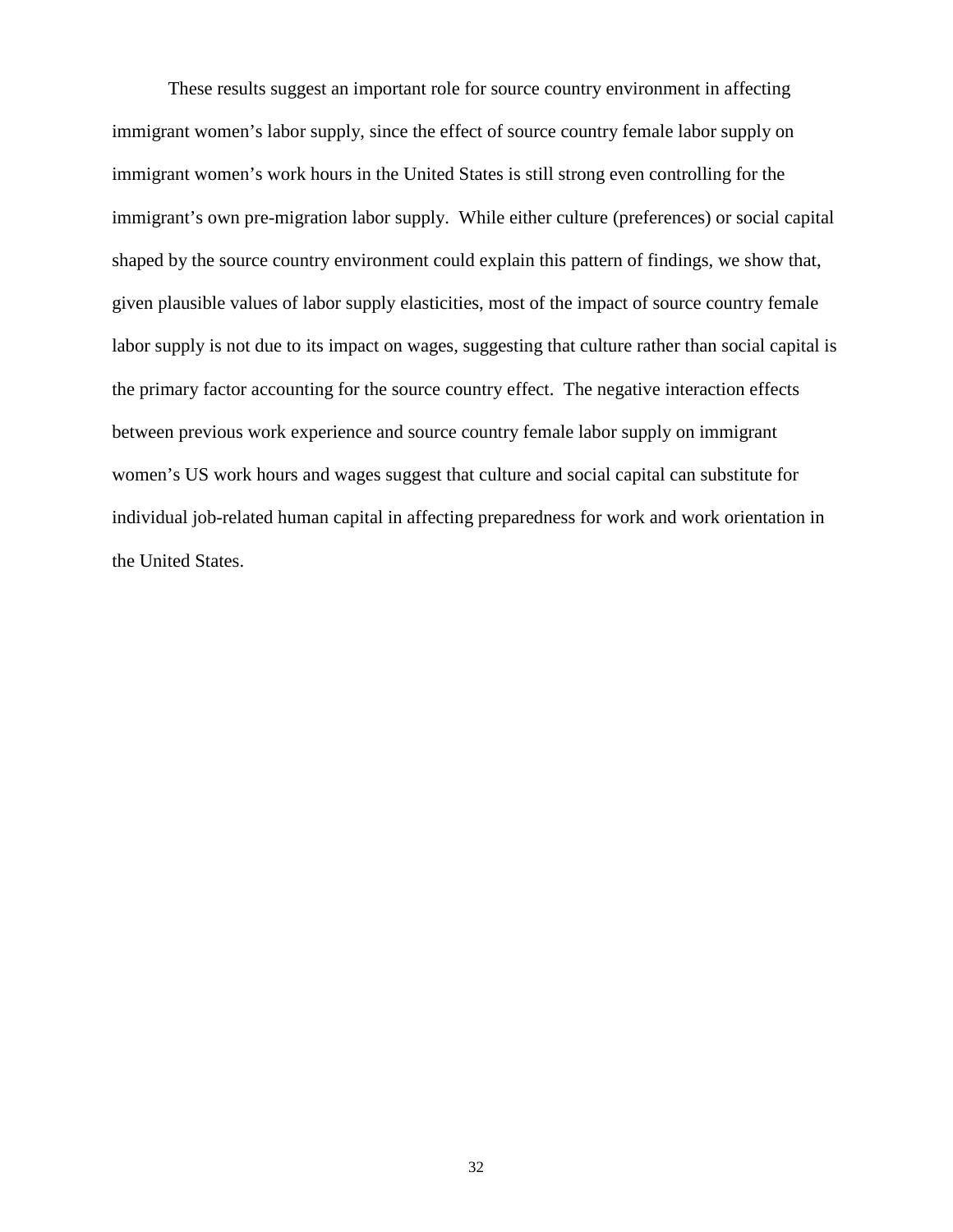#### **References**

- Ahmed, Bashir and J. Gregory Robinson, "Estimates of Emigration of the Foreign-Born Population: 1980-1990," U.S. Bureau of the Census Population Division Working Paper No. 9, December 1994.
- Akresh, Ilana Redstone, "Occupational Trajectories of Legal US Immigrants: Downgrading and Recovery," *Population and Development Review* 34, no. 3 (September 2008): 435-456.
- Antecol, Heather, "An Examination of Cross-Country Differences in the Gender Gap in Labor Force Participation Rates," *Labour Economics* 7, no. 4 (July 2000): 409-426.
- Antecol, Heather, "Why Is There Interethnic Variation in the Gender Wage Gap? The Role of Cultural Factors," *Journal of Human Resources* 36, no. 1 (Winter 2001): 119-143.
- Barro, Robert J., and Jong-Wha Lee, "Sources of Economic Growth." Carnegie-Rochester *Conference Series on Public Policy* 40, (1994): 1–46.
- Blau, Francine D. "The Fertility of Immigrant Women: Evidence from High-Fertility Source Countries," in George J. Borjas and Richard B. Freeman, eds., Immigration and the Work force: Economic Consequences for the United States and Source Areas. Chicago, IL: University of Chicago Press, 1992, pp. 93-133.
- Blau, Francine D. and Lawrence M. Kahn, "Understanding International Differences in the Gender Pay Gap," *Journal of Labor Economics* 21, No. 1 (January 2003): 106-144.
- Blau, Francine D. and Lawrence M. Kahn, "The U.S. Gender Pay Gap in the 1990s: Slowing Convergence," *Industrial and Labor Relations Review* 60, No. 1 (October 2006): 45-66.
- Blau, Francine D. and Lawrence M. Kahn, "Changes in the Labor Supply Behavior of Married Women: 1980-2000," *Journal of Labor Economics* 25, No. 3 (July 2007a): 393-438.
- Blau, Francine D. and Lawrence M. Kahn, "Gender and Assimilation among Mexican Americans," in George Borjas, ed., Mexican Immigration to the United States (Chicago: University of Chicago Press, 2007b), pp. 57-106.
- Blau, Francine D., Lawrence M. Kahn, Albert Yung-Hsu Liu, and Kerry L. Papps, "The Transmission of Women's Fertility, Human Capital, and Work Orientation Across Immigrant Generations," .*Journal of Population Economics*, forthcoming.
- Blau, Francine D., Lawrence M. Kahn and Kerry L. Papps, "Gender, Source Country Characteristics and Labor Market Assimilation Among Immigrants: 1980-2000," *Review of Economics and Statistics* 93, No. 1 (February 2011): 43-58.
- Bleakley, Hoyt and Aimee Chin, "Language Skills and Earnings: Evidence from Childhood Immigrants" *Review of Economics and Statistics* 86, No. 2 (May 2004): 481-496.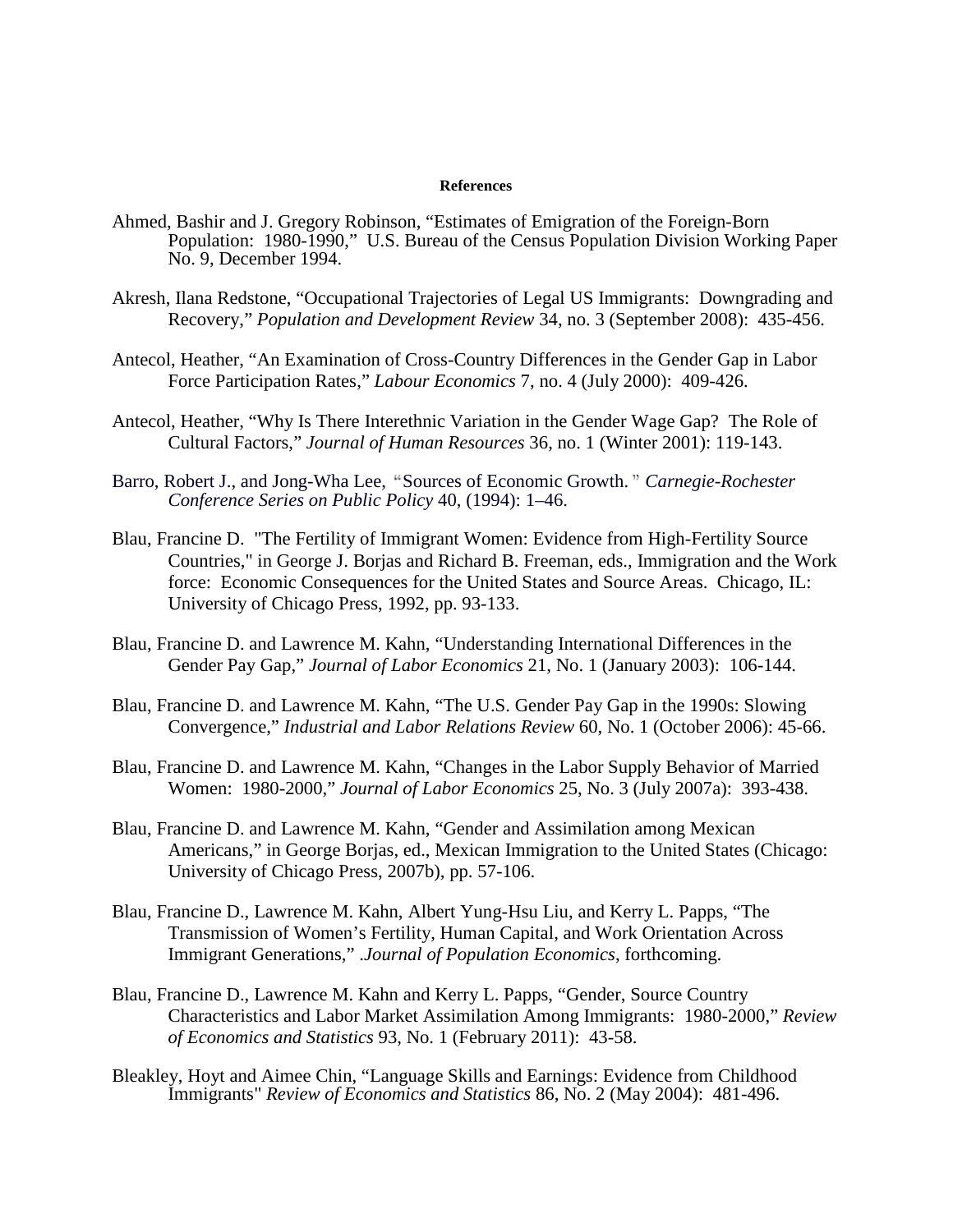- Borjas, George J., "Assimilation, Changes in Cohort Quality, and the Earnings of Immigrants." *Journal of Labor Economics* 3, No. 4 (October 1985): 463-489.
- Borjas, George J., "Ethnic Capital and Intergenerational Mobility," *Quarterly Journal of Economics* 107, No. 1 (February 1992): 123-150.
- Chiswick, Barry R., "The Effect of Americanization on the Earnings of Foreign Born Men." *Journal of Political Economy* 86, No. 5 (October 1978): 897-921.
- Coleman, James S., "Social Capital in the Creation of Human Capital," *American Journal of Sociology* 94, Supplement (1988): S95-S120.
- Cooke, Thomas J., Paul Boyle, and Kenneth Couch, "A Longitudinal Analysis of Family Migration and the Gender Gap in Earnings in the United States and Great Britain," *Demography* 46, No. 1 (February 2009): 147-167.
- Dasgup**t**a, Partha. "Social Capital," in Steven N. Durlauf and Lawrence E. Blume, eds., *The New Palgrave Dictionary of Economics*, 2nd edition. (The New Palgrave Dictionary of Economics Online. Palgrave Macmillan, 2008).
- Fernández, Raquel and Alessandra Fogli, "Fertility: The Role of Culture and Family Experience," *Journal of the European Economic Association* 4, Nos. 2-3 (April-May 2006): 552-561.
- Fernández, Raquel and Alessandra Fogli, "Culture: An Empirical Investigation of Beliefs, Work, and Fertility,"*American Economic Journal: Macroeconomics* 1 (January 2009): 146-177.
- Goldin, Claudia, "The U-Shaped Female Labor Force Function in Economic Development and Economic History," in T. Paul Schultz, ed., *Investment in Women's Human Capital* (Chicago: University of Chicago Press, 1995), pp. 61-90.
- Heckman, James J., "Sample Selection Bias as a Specification Error," *Econometrica* 47, No. 1 (January 1979): 153-162.
- Jaeger, David A., "Reconciling the Old and New Census Bureau Education Questions: Recommendations for Researchers," *Journal of Business & Economic Statistics* 15, issue 3 (July 1997): 300-309.
- Hoefer, Michael, Nancy Rytina, and Christopher Campbell, "Estimates of the Unauthorized Immigrant Population Residing in the United States: January 2006," U.S. Department of Homeland Security, Office of Immigration Statistics Policy Directorate Report, August 2007.
- Lubotsky, Darren, "Chutes or Ladders? A Longitudinal Analysis of Immigrant Earnings," *Journal of Political Economy* 115, no. 5 (October 2007): 820-867.
- Mammen, Kristin and Christina Paxson, "Women's Work and Economic Development," *Journal of Economic Perspectives* 14, No. 4 (Fall 2000): 141-164.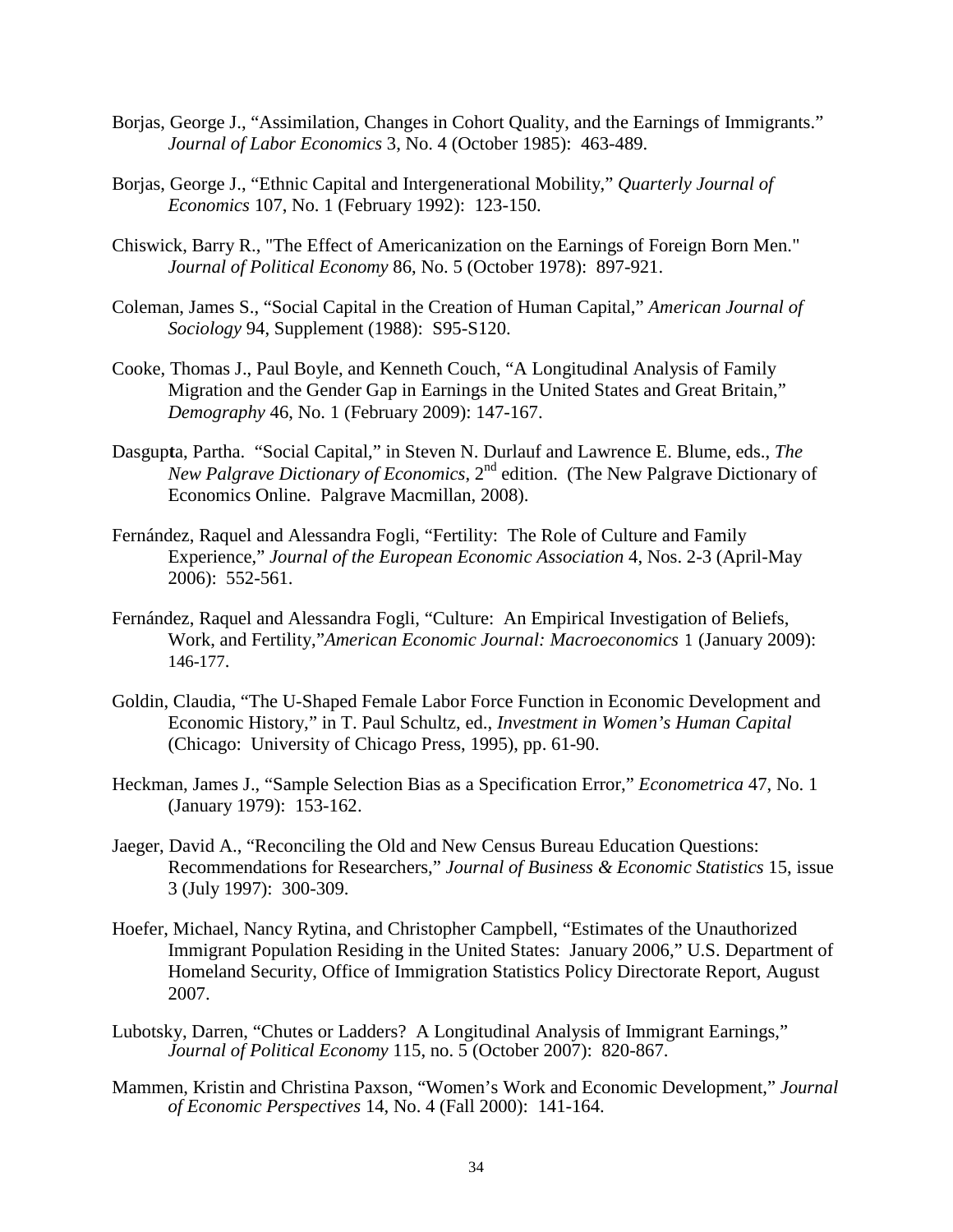- Mincer, Jacob, "Family Migration Decisions," *Journal of Political Economy* 86, no. 5 (October 1978): 749–73.
- Neal, Derek, "The Measured Black-White Wage Gap among Women Is Too Small," *Journal of Political Economy* 112, No. 1 (February 2004, pt. 2 Supplement): S1-S28.
- Neal, Derek A. and William R. Johnson, "The Role of Premarket Factors in Black-White Wage Differences," *Journal of Political Economy* 104, No. 5 (October 1996): 869-895.
- Olivetti, Claudia and Barbara Petrongolo, "Unequal Pay or Unequal Employment? A Cross-Country Analysis of Gender Gaps," *Journal of Labor Economics* 26, No. 4 (October 2008): 621-654.
- United Nations Statistics Division (UNSD), "Fertility Rate (13700): Total Fertility Rate" (UN Pop. Div. Quinquennial Estimates and Projections) http://unstats.un.org/unsd/cdb/cdb\_series\_xrxx.asp?series\_code=13700.
- United Nations Statistics Division (UNSD), "GDP (22918): Gross Domestic Product at Market Prices, Constant US\$" (World Bank Estimates) http://unstats.un.org/unsd/cdb/cdb\_series\_xrxx.asp?series\_code=29918.
- United Nations Statistics Division (UNSD), "Population (13660): Population Total" (UN Pop. Div. Annual Estimates and Projections) [code 13660] http://unstats.un.org/unsd/cdb/cdb\_series\_xrxx.asp?series\_code=13660.
- United Nations Statistics Division (UNSD), "Economic Activity Rate (4270): Economic Activity Rate by Sex, Thirteen Age Groups, 1950-2010" (ILO Estimates and Projections) http://unstats.un.org/unsd/cdb/cdb\_series\_xrxx.asp?series\_code=4270.
- United Nations Statistics Division (UNSD), "Economically Activity Population (4230): Economically Active Population by Sex, Thirteen Age Groups, 1950-2010" (ILO Estimates and Projections) http://unstats.un.org/unsd/cdb/cdb\_series\_xrxx.asp?series\_code=4230.
- U.S. Arms and Control Disarmament Agency, World Military Expenditures and Arms Transfers (various issues).
- U.S. Department of Justice, Annual Report of the Immigration and Naturalization Service. Washington, D.C.: U.S. Government Printing Office, various issues.
- U.S. Department of State, World Military Expenditures and Arms Transfers (various issues).
- U.S. Immigration and Naturalization Service, Statistical Yearbook of the Immigration and Naturalization Service Washington, D.C.: U.S. Government Printing Office, various issues.
- Wilson, William Julius, *The Truly Disadvantaged: The Inner City, the Underclass, and Public Policy*. Chicago, IL: University of Chicago Press, 1987.
- World Almanac and Book of Facts. New York: World Almanac Books, 1999.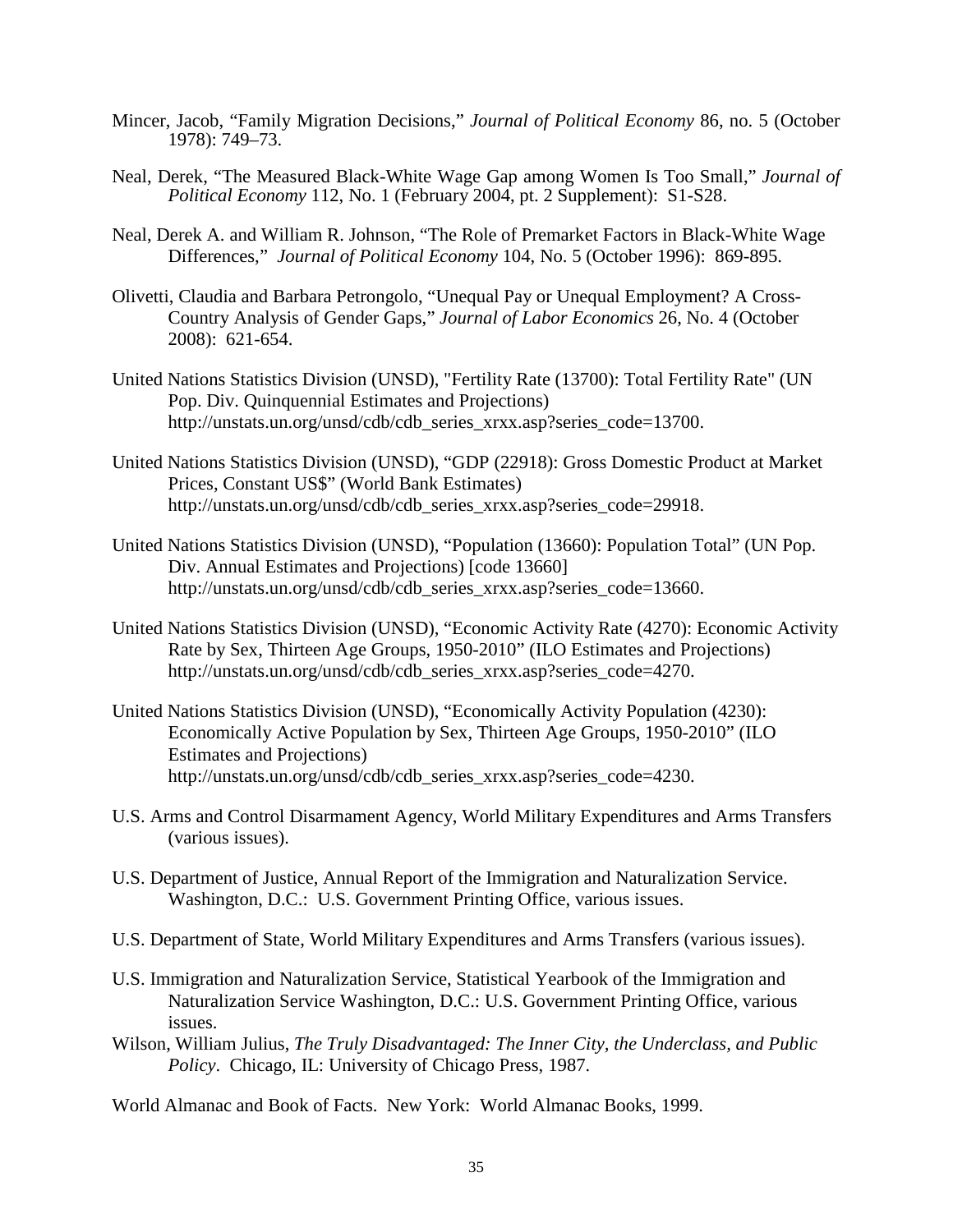### **Appendix: Construction of the Source Country Variables**

The source country characteristics described below were collected at five-year intervals for the period 1950 to 2000 and were originally used in Blau, Kahn and Papps (2011). This initial data set was developed to match the source country listings in US Census data. To form a consistent list of source countries, we combine some countries which were not available in some Census years (e.g. subsets of countries in Africa, the Pacific Islands, and the West Indies) and countries that split or combined between 1980 and 2000 (e.g. the former USSR countries, East and West Germany, former Czechoslovakia, and former Yugoslavia). Some countries were combined because data on source country characteristics were only available in a combined form. The data set includes 106 source countries in total. The characteristics for each composite group are the average values over constituent countries weighted by each country's population age 18 to 65 from the 2000 Census 1% extract. Due to missing values of source country variables in some years, we have, in cases, interpolated for intervening years, used earliest (most recent) values for preceding (subsequent) years, and imputed source country characteristics from neighboring countries. Source country characteristics were matched to arrival cohorts as follows: 1950-1959: 1955; 1960-1964: 1960; 1965-1969: 1965; 1970-1974: 1970; 1975-1979: 1975; 1980-1984: 1980; 1985-1990: 1985; 1991-1994: 1990; 1995-2000: 1995.

We then merged the data set into the NIS's list of source countries. In some cases, we had to aggregate countries from the source country data set, since the NIS includes only 29 source countries or country groups. In the aggregation, we used separate weighted averages by gender by source country for immigrants who arrived in the last 5 years, taken from the 2000 Census of Population. The averages used Census sampling weights.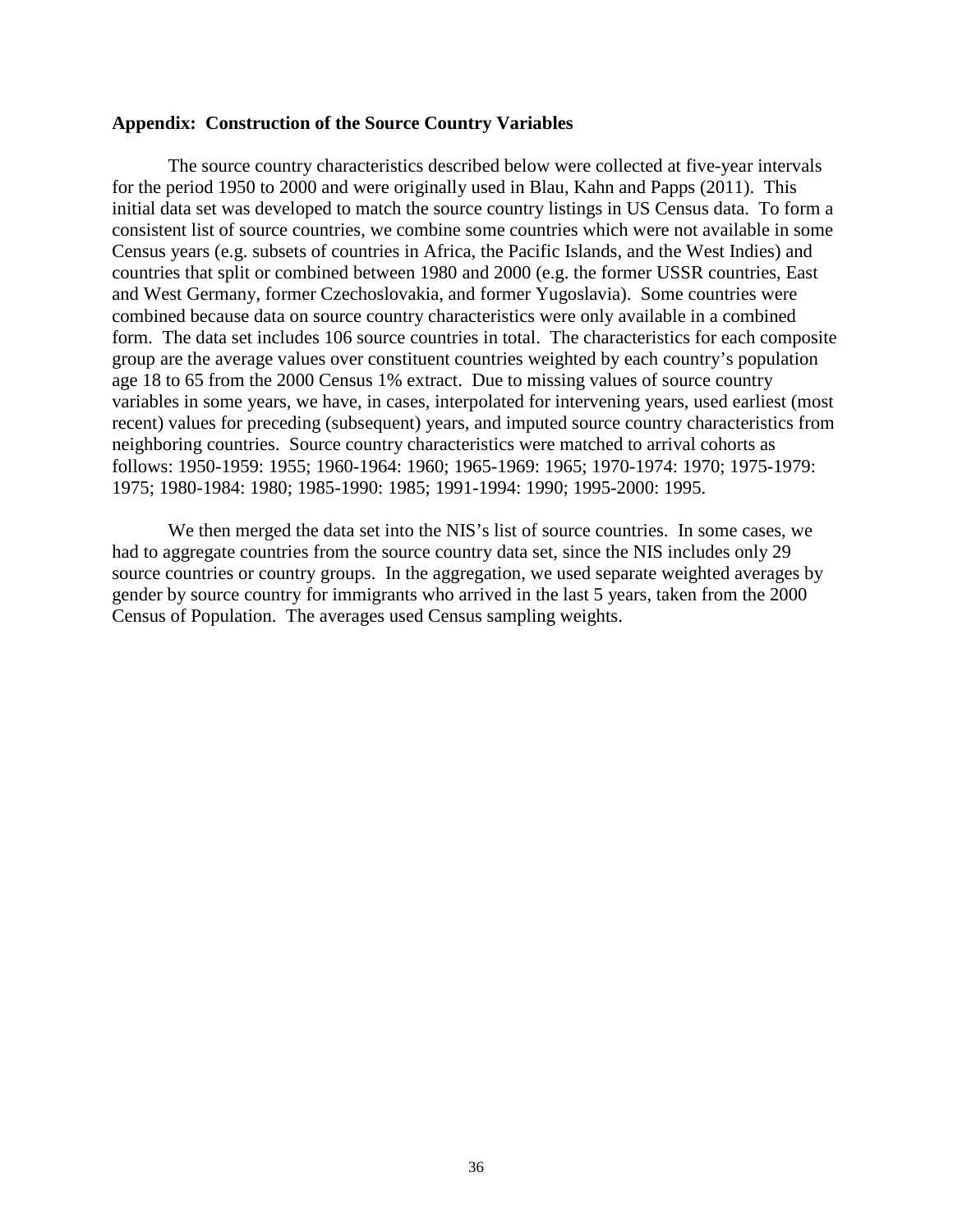| <b>Source Country Characteristics: Definitions and Sources</b> |
|----------------------------------------------------------------|
|----------------------------------------------------------------|

| <b>Variable</b>                                   | <b>Description</b>                                                                                                                                                                                                                                                                                                                                                                                                                                                                                                                                                                                                                                                                                              |
|---------------------------------------------------|-----------------------------------------------------------------------------------------------------------------------------------------------------------------------------------------------------------------------------------------------------------------------------------------------------------------------------------------------------------------------------------------------------------------------------------------------------------------------------------------------------------------------------------------------------------------------------------------------------------------------------------------------------------------------------------------------------------------|
| <b>Fertility</b>                                  | Total fertility rate: the number of children that would be born per woman, assuming no<br>female mortality at child bearing ages and the age-specific fertility rates of a specified<br>country and reference period. The data are available between 1955 and 2000 at five<br>year intervals. Source: United Nations Statistics Division, Series 13700 (2006).                                                                                                                                                                                                                                                                                                                                                  |
| <b>GDP</b> per Capita                             | GDP per capita (1995 US \$): GDP is an aggregate measure of production equal to the<br>sum of the gross values added of all resident institutional units engaged in production.<br>The total population of a country may comprise either all usual residents of the<br>country (de jure population) or all persons present in the country (de facto population)<br>at the time of the census. The data are available annually between 1960 and 2000.<br>Source: United Nations Statistics Division, Series 29918 and 13660 (2006), with<br>supplemental data from U.S. Arms and Control Disarmament Agency and U.S.<br>Department of State, World Military Expenditures and Arms Transfers (various<br>issues). |
| <b>Female/Male Activity</b><br>Rate               | Female LFP / Male LFP: Economically active population ("usually active" or<br>"currently active" (currently active is also known as "the labor force")) comprises all<br>persons who furnish the supply of labor for the production of economic goods and<br>services (employed and unemployed, including those seeking work for the first time),<br>as defined by the System of National Accounts (SNA). The rates are calculated for<br>individuals age 15 and up. The data are available between 1950 and 2000 at ten year<br>intervals and in 1995. Source: United Nations Statistics Division, Series 4270 and<br>4230 (2006).                                                                             |
| <b>Primary School</b><br><b>Enrollment Rate</b>   | Female or male primary school enrollment rate: Gross enrollment ratio is the ratio of<br>total enrollment, regardless of age, to the population of the age group that officially<br>corresponds to that level of education in question. The World Bank data are available<br>in 1970, 1975, 1980, 1985, and 1990-1998; Barro-Lee data are available between 1960<br>and 1985 at five year intervals. Source: World Bank World Development Indicators<br>CD-Rom, Series SE.PRM.ENRR.FE (2002), with supplemental data from Barro and<br>Lee (1994).                                                                                                                                                              |
| <b>Secondary School</b><br><b>Enrollment Rate</b> | Female or male secondary school enrollment rate: Gross enrollment ratio is the ratio of<br>total enrollment, regardless of age, to the population of the age group that officially<br>corresponds to that level of education in question. The World Bank data are available<br>in 1970, 1975, 1980, 1985, and 1990-1998; Barro-Lee data are available between 1960<br>and 1985 at five year intervals. Source: World Bank World Development Indicators<br>CD-Rom, Series SE.SEC.ENRR.FE (2002), with supplemental data from Barro and<br>Lee (1994).                                                                                                                                                            |
| <b>English-Speaking</b><br>Country                | English speaking country. Source: Bleakley and Chin (2004); their data were from the<br>World Almanac and Book of Facts (1999).                                                                                                                                                                                                                                                                                                                                                                                                                                                                                                                                                                                 |
| <b>English Official</b><br>Language               | English is an official language of the country (for non-English-Speaking countries).<br>Source: Bleakley and Chin (2004); their data were from the World Almanac and Book<br>of Facts (1999).                                                                                                                                                                                                                                                                                                                                                                                                                                                                                                                   |
| <b>Emigration Rate</b>                            | Annual female emigration rate: the annual number of female emigrants between 1980<br>and 1990 divided by the average of the 1980 and 1990 female immigrant populations.<br>Source: Annual emigration estimates by country from Ahmed and Robinson (1994).                                                                                                                                                                                                                                                                                                                                                                                                                                                       |
| <b>Distance to US</b>                             | Distance to the U.S. (miles): computed as the distance between the capital of the<br>foreign country and the closest of three U.S. gateways – New York, Los Angeles or<br>Miami. See http://www.indo.com/distance/ and<br>http://www.cia.gov/cia/publications/factbook                                                                                                                                                                                                                                                                                                                                                                                                                                          |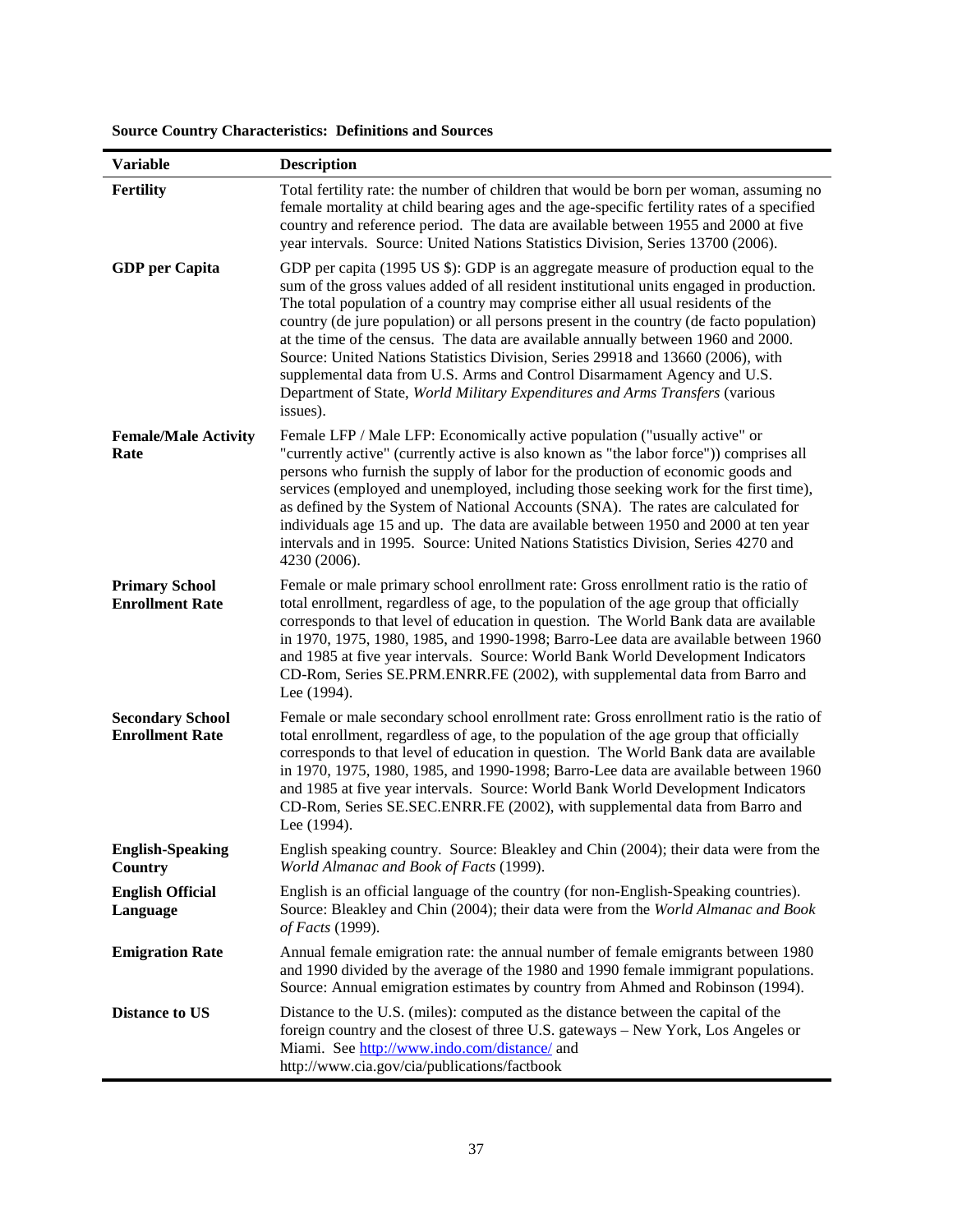|                                     |          |                    |          |                     |         | Latin America and |          |                         |
|-------------------------------------|----------|--------------------|----------|---------------------|---------|-------------------|----------|-------------------------|
|                                     |          | <b>Full Sample</b> |          | South and East Asia |         | Caribbean         |          | Europe and Central Asia |
|                                     | Women    | Men                | Women    | Men                 | Women   | Men               | Women    | Men                     |
| A. Personal Characteristics         |          |                    |          |                     |         |                   |          |                         |
| Annual Work Hours in US             | 735.486  | 1399.277           | 618.773  | 1214.536            | 815.425 | 1520.228          | 888.304  | 1470.217                |
| Currently In Labor Force in US      | 0.594    | 0.907              | 0.588    | 0.879               | 0.585   | 0.932             | 0.667    | 0.906                   |
| Currently in School in US           | 0.088    | 0.081              | 0.072    | 0.060               | 0.080   | 0.067             | 0.128    | 0.071                   |
| <b>Currently Employed</b>           | 0.407    | 0.724              | 0.350    | 0.636               | 0.434   | 0.794             | 0.513    | 0.747                   |
| Annual Work Hours Before Migrating  | 1041.368 | 1512.841           | 1128.387 | 1532.505            | 860.416 | 1345.353          | 1368.044 | 1812.899                |
| <b>Worked Before Migrating</b>      | 0.532    | 0.686              | 0.531    | 0.674               | 0.471   | 0.625             | 0.721    | 0.809                   |
| Log hourly earnings in US           | 2.290    | 2.494              | 2.334    | 2.632               | 2.155   | 2.353             | 2.425    | 2.724                   |
| Married, Spouse Present             | 0.785    | 0.780              | 0.859    | 0.829               | 0.717   | 0.756             | 0.820    | 0.830                   |
| Number of Own Children              | 1.757    | 1.531              | 1.417    | 1.549               | 2.330   | 1.860             | 1.133    | 1.141                   |
| Age                                 | 37.932   | 38.166             | 38.195   | 40.466              | 38.995  | 37.752            | 36.331   | 38.144                  |
| Years of Schooling Before Migrating | 11.902   | 12.601             | 12.644   | 13.802              | 10.144  | 10.464            | 14.130   | 14.084                  |
| Years of Schooling in US            | 0.381    | 0.579              | 0.430    | 0.603               | 0.276   | 0.472             | 0.535    | 0.605                   |
| <b>Years Since Migration</b>        | 4.686    | 5.964              | 2.860    | 4.055               | 6.794   | 8.395             | 3.792    | 4.950                   |
| Other Visa                          | 0.086    | 0.095              | 0.076    | 0.133               | 0.134   | 0.118             | 0.020    | 0.037                   |
| Family Visa                         | 0.625    | 0.476              | 0.666    | 0.448               | 0.655   | 0.572             | 0.475    | 0.368                   |
| <b>Employment Visa</b>              | 0.101    | 0.145              | 0.203    | 0.331               | 0.026   | 0.040             | 0.081    | 0.124                   |
| <b>Diversity Visa</b>               | 0.073    | 0.120              | 0.030    | 0.046               | 0.007   | 0.015             | 0.256    | 0.285                   |
| Refugee Visa                        | 0.061    | 0.084              | 0.025    | 0.034               | 0.040   | 0.063             | 0.165    | 0.180                   |
| Legalization Visa                   | 0.055    | 0.080              | 0.000    | 0.008               | 0.138   | 0.193             | 0.002    | 0.005                   |
| Born in South/East Asia             | 0.347    | 0.282              | 1.000    | 1.000               | 0.000   | 0.000             | 0.000    | 0.000                   |
| Born in Latin America/Caribbean     | 0.393    | 0.389              | 0.000    | 0.000               | 1.000   | 1.000             | 0.000    | 0.000                   |
| Born in Sub-Saharan Africa          | 0.062    | 0.087              | 0.000    | 0.000               | 0.000   | 0.000             | 0.000    | 0.000                   |
| Born in Europe/Central Asia         | 0.137    | 0.171              | 0.000    | 0.000               | 0.000   | 0.000             | 1.000    | 1.000                   |
| Hispanic                            | 0.344    | 0.328              | 0.012    | 0.016               | 0.857   | 0.824             | 0.008    | 0.007                   |
| Asian, Nonhispanic                  | 0.340    | 0.277              | 0.946    | 0.940               | 0.008   | 0.009             | 0.017    | 0.013                   |
| Black, Nonhispanic                  | 0.104    | 0.140              | 0.005    | 0.002               | 0.110   | 0.144             | 0.003    | 0.007                   |
| Other, Nonhispanic                  | 0.011    | 0.011              | 0.019    | 0.031               | 0.008   | 0.004             | 0.000    | 0.002                   |
| White, Nonhispanic                  | 0.202    | 0.244              | 0.017    | 0.011               | 0.018   | 0.019             | 0.973    | 0.971                   |

# **Table 1: Means for the Full Sample and by Birth Region, Adult Immigrants, NIS**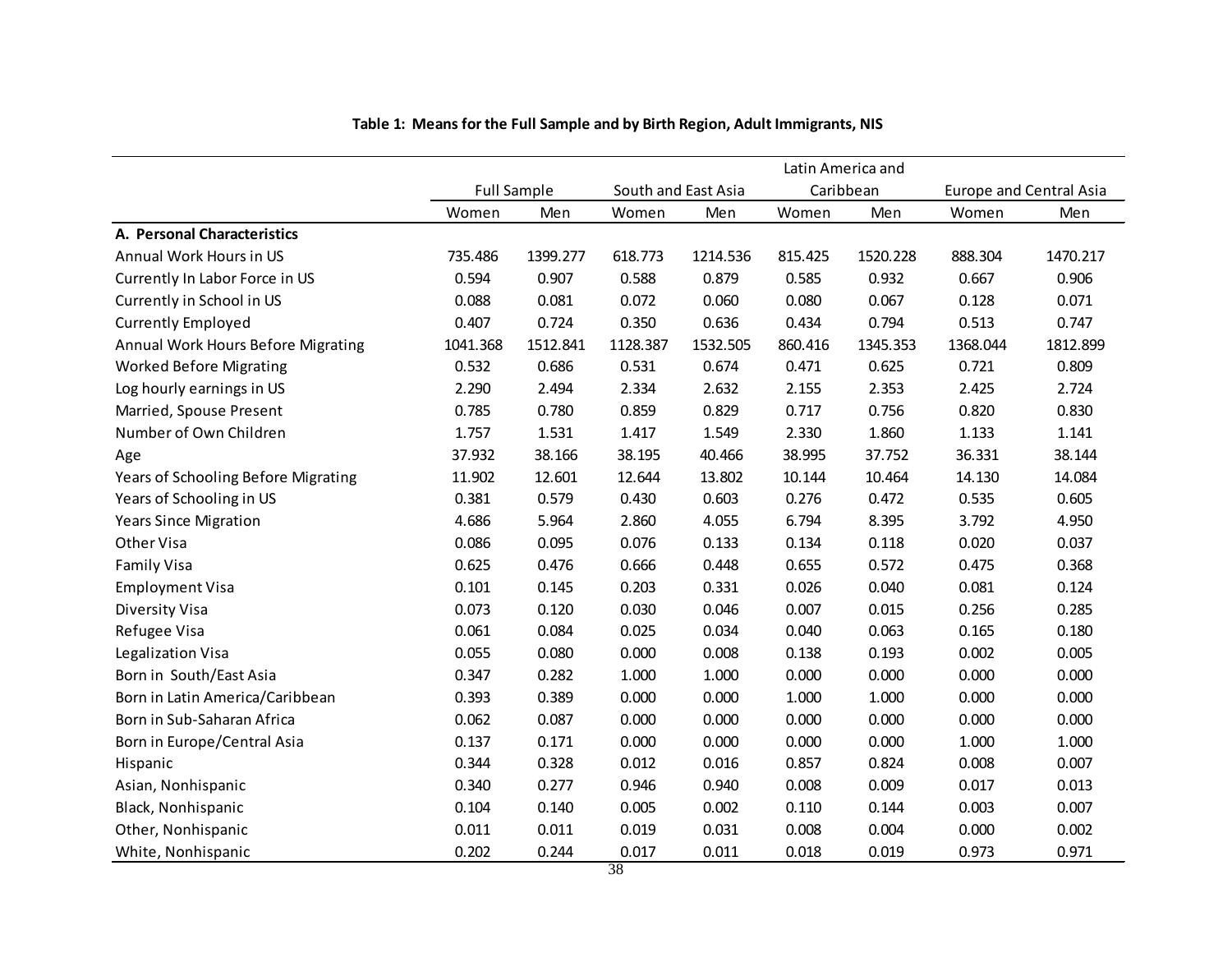|                                                            |                    |          |                     |          | Latin America and |          |                                |          |
|------------------------------------------------------------|--------------------|----------|---------------------|----------|-------------------|----------|--------------------------------|----------|
|                                                            | <b>Full Sample</b> |          | South and East Asia |          | Caribbean         |          | <b>Europe and Central Asia</b> |          |
|                                                            | Women              | Men      | Women               | Men      | Women             | Men      | Women                          | Men      |
| <b>B. Source Country Characteristics</b>                   |                    |          |                     |          |                   |          |                                |          |
| Female/Male Activity Ratio in Source Country               | 0.598              | 0.591    | 0.667               | 0.651    | 0.490             | 0.486    | 0.728                          | 0.723    |
| <b>Fertility in Source Country</b>                         | 3.125              | 3.295    | 2.921               | 3.030    | 3.407             | 3.582    | 1.647                          | 1.721    |
| Real GDP in Source Country (1995 US dollars)               | 4169.415           | 4079.772 | 3650.272            | 3315.347 | 2271.098          | 2095.232 | 9917.695                       | 9821.048 |
| Female/Male Secondary Enrollment Rate in<br>Source Country | 63.480             | 63.487   | 62.428              | 67.669   | 57.587            | 51.813   | 94.119                         | 93.483   |
| Female/Male Primary Enrollment Rate in<br>Source Country   | 101.611            | 104.986  | 101.841             | 110.101  | 108.523           | 108.223  | 99.215                         | 100.158  |
| Distance from Source Country to US (miles)                 | 4199.027           | 4082.135 | 7035.855            | 7036.534 | 1309.577          | 1268.126 | 4326.533                       | 4281.970 |
| <b>English-Speaking Source Country</b>                     | 0.059              | 0.076    | 0.000               | 0.000    | 0.059             | 0.077    | 0.065                          | 0.115    |
| English-Official but not English-Speaking                  |                    |          |                     |          |                   |          |                                |          |
| Source Country                                             | 0.204              | 0.192    | 0.491               | 0.514    | 0.000             | 0.000    | 0.000                          | 0.000    |
| <b>Proportion Refugees</b>                                 | 0.072              | 0.077    | 0.046               | 0.040    | 0.039             | 0.047    | 0.214                          | 0.194    |
| Sample size                                                | 2861               | 2622     | 1011                | 900      | 980               | 728      | 488                            | 499      |

# **Table 1 (cont'd): Means for the Full Sample and by Birth Region, Adult Immigrants, NIS**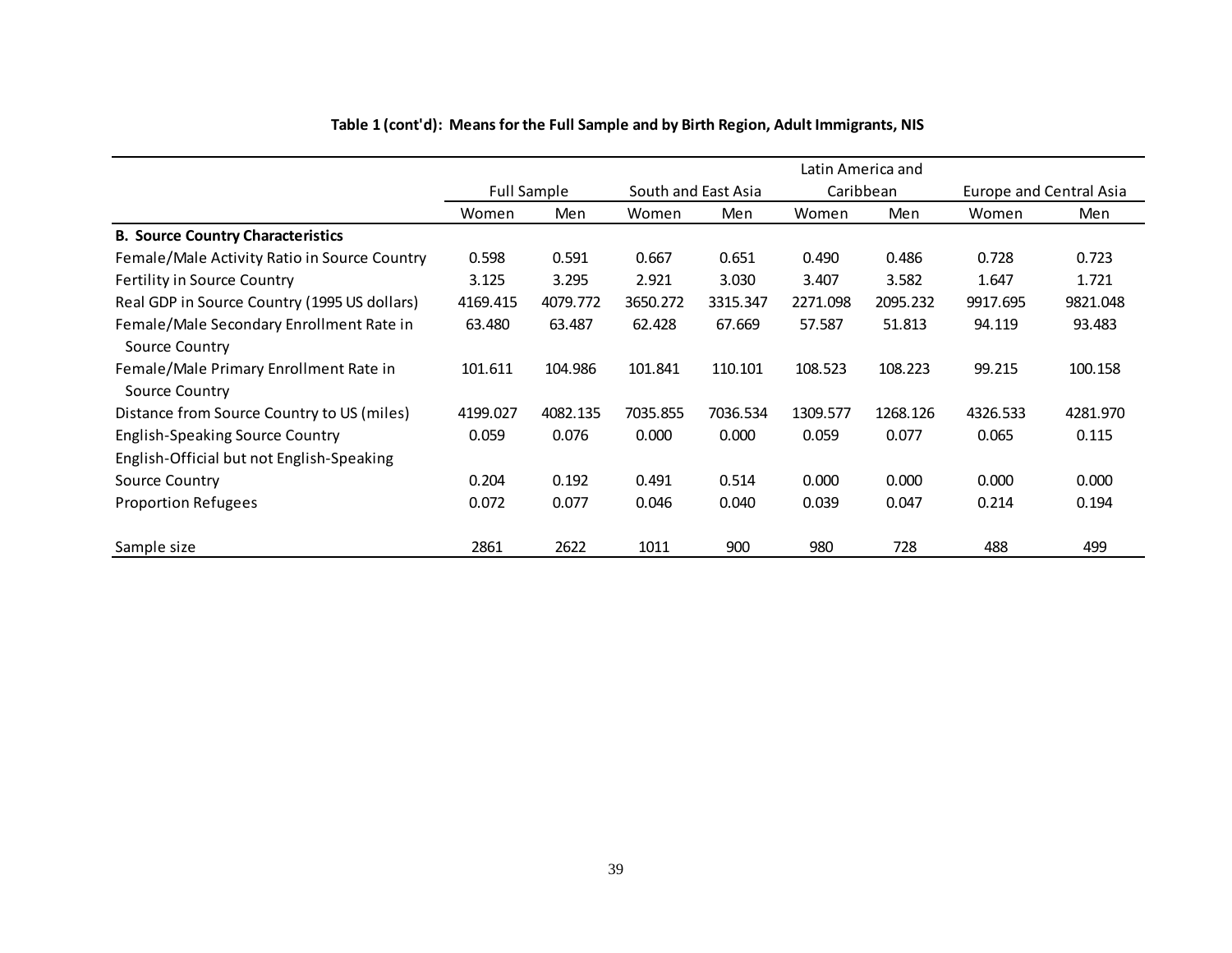|                                              | ,,,,,,,,, |                                   |             |                     |                        |                                                              |
|----------------------------------------------|-----------|-----------------------------------|-------------|---------------------|------------------------|--------------------------------------------------------------|
|                                              | (1)       | (2)                               | (3)         | (4)                 | (5)                    | (6)                                                          |
| Annual Work Hours Before Migrating           | $0.101**$ | $0.104**$                         |             | $0.100**$           | $0.236**$              | $0.217**$                                                    |
|                                              | (0.015)   | (0.015)                           |             | (0.015)             | (0.052)                | (0.053)                                                      |
| Female/Male Activity Ratio in Source Country |           |                                   |             | 982.301** 883.039** |                        | 1117.018 ** 917.687 **                                       |
|                                              |           |                                   | (260.354)   | (253.166)           | (243.831)              | (219.276)                                                    |
| Interaction: Annual Work Hours Before        |           |                                   |             |                     | $-0.222**$             | $-0.193*$                                                    |
| Migrating x Female/Male Activity Ratio       |           |                                   |             |                     | (0.071)                | (0.073)                                                      |
| Married, Spouse Present                      |           | $-186.398** -188.218** -162.119*$ |             |                     | $-172.546**-171.304**$ | $-167.548**$                                                 |
|                                              | (51.906)  | (59.113)                          | (59.555)    | (57.509)            | (57.453)               | (57.915)                                                     |
| Years of Schooling Before Migrating          | 15.670**  | 11.876*                           | 17.365**    | 12.179*             | 11.536*                | 11.662*                                                      |
|                                              | (4.697)   | (4.864)                           | (4.738)     | (4.722)             | (4.716)                | (4.938)                                                      |
| Years Since Migration (YSM)                  | 137.957** | 140.377**                         | 141.136**   | 142.323**           | 141.601**              | 121.725**                                                    |
|                                              | (10.316)  | (11.112)                          | (10.070)    | (10.725)            | (10.593)               | (9.438)                                                      |
| YSM squared (/100)                           |           |                                   |             |                     |                        | -366.620**-364.177**-364.149**-371.043**-368.464**-304.644** |
|                                              | (42.991)  | (43.010)                          | (45.401)    | (45.097)            | (44.781)               | (39.725)                                                     |
| Fertility in Source Country                  |           | $-35.442$                         | 42.385      | 32.749              | 30.549                 | 32.540                                                       |
|                                              |           | (47.452)                          | (42.654)    | (36.069)            | (34.675)               | (35.786)                                                     |
| Real GDP in Source Country (\$US/1000)       |           | $-1.915$                          | 2.873       | 3.346               | 2.447                  | 3.673                                                        |
|                                              |           | (8.085)                           | (7.066)     | (6.584)             | (6.641)                | (5.708)                                                      |
| Female Secondary Enrollment Rate in Source   |           | 2.098                             | 2.952       | 2.182               | 2.047                  | 2.144                                                        |
| Country                                      |           | (2.330)                           | (1.867)     | (1.617)             | (1.599)                | (1.473)                                                      |
| Female Primary Enrollment Rate in Source     |           | $-2.236$                          | $-2.028$    | $-2.144$            | $-2.222$               | 1.165                                                        |
| Country                                      |           | (2.122)                           | (2.077)     | (2.065)             | (2.039)                | (1.686)                                                      |
| Distance from Source Country to US           |           | $-39.274*$                        | $-61.194**$ | $-63.299**$         | $-62.929**$            | $-41.812*$                                                   |
| (miles/1000)                                 |           | (18.346)                          | (19.905)    | (18.597)            | (18.245)               | (17.494)                                                     |
| English-Speaking Source Country              |           | 31.080                            | $-139.015$  | $-116.874$          | $-106.963$             | $-17.000$                                                    |
|                                              |           | (154.822)                         | (142.473)   | (136.711)           | (134.463)              | (114.442)                                                    |
| English-Official but not English-Speaking    |           | 276.826**                         | 380.203**   | 404.700**           | 395.647**              | 321.082**                                                    |
| Source Country                               |           | (92.393)                          | (80.557)    | (82.262)            | (82.092)               | (66.290)                                                     |
| <b>Family Visa</b>                           |           |                                   |             |                     |                        | 193.079*                                                     |
|                                              |           |                                   |             |                     |                        | (72.409)                                                     |
| <b>Employment Visa</b>                       |           |                                   |             |                     |                        | 410.335**                                                    |
|                                              |           |                                   |             |                     |                        | (134.603)                                                    |
| Diversity Visa                               |           |                                   |             |                     |                        | 153.012                                                      |
|                                              |           |                                   |             |                     |                        | (97.697)                                                     |
| Refugee Visa                                 |           |                                   |             |                     |                        | 600.809**                                                    |
|                                              |           |                                   |             |                     |                        | (89.049)                                                     |
| Legalization Visa                            |           |                                   |             |                     |                        | 538.123**                                                    |
| N                                            | 2861      | 2861                              | 2861        | 2861                | 2861                   | 2861                                                         |
| Adjusted R squared                           | 0.220     | 0.226                             | 0.219       | 0.231               | 0.233                  | 0.249                                                        |

#### **Table 2: Selected OLS Results for the Determinants of Annual Work Hours (including zeroes), Adult Immigrant Women**

+ p<0.10, \* p<0.05, \*\* p<0.01

Note: Sample includes those who migrated at age 18 or later and who are currently no more than 65 years old. Standard errors are clustered at the source country level. Other controls include race/ethnicity, age and age squared.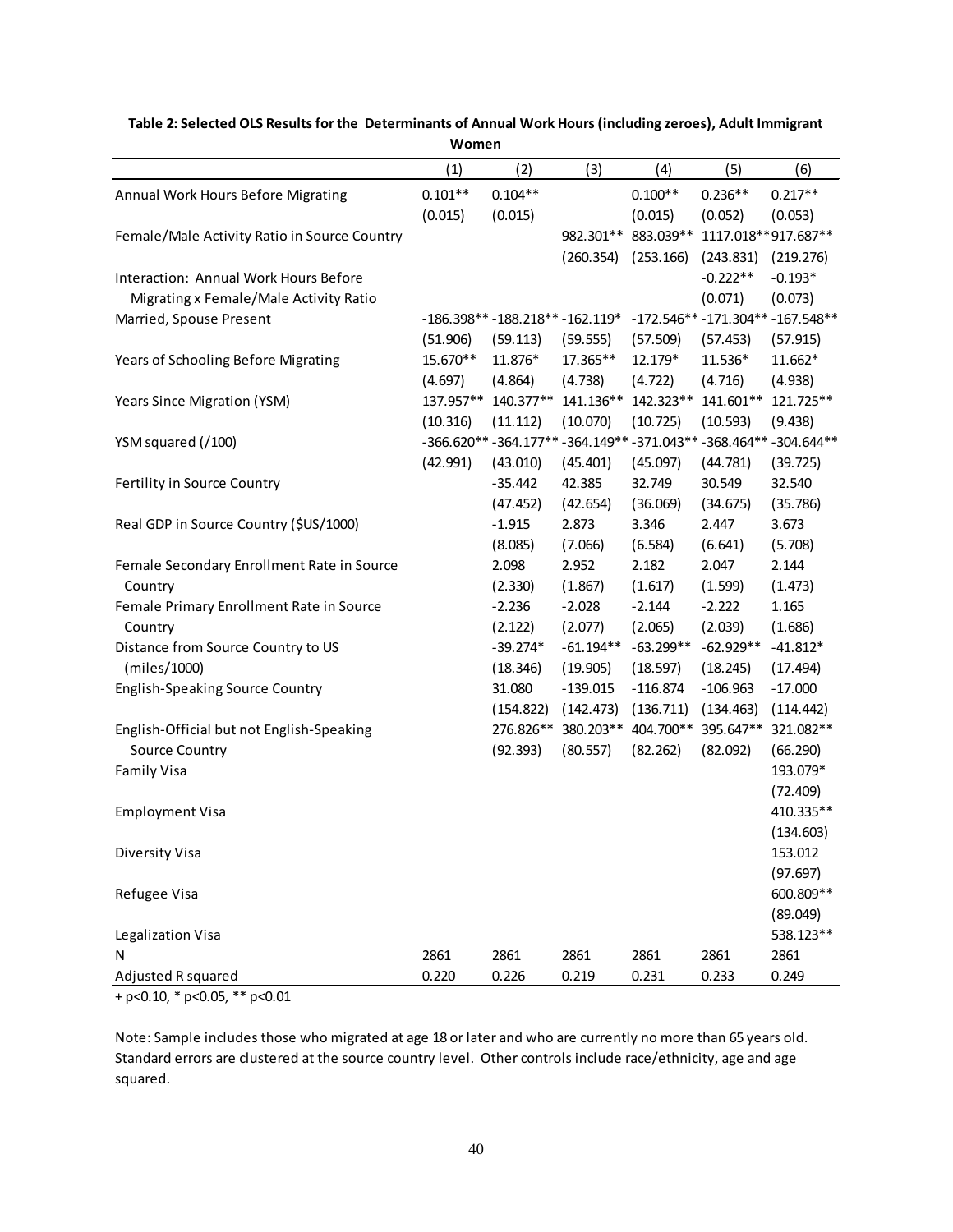### **Table 3: Effects of Pre-Migration Employment and Source Country Female Labor Supply on Immigrant Women's Annual Work Hours**

|                                   | Low Female Relative Activity Rate High Female Relative Activity Rate |           |           |                   |  |  |
|-----------------------------------|----------------------------------------------------------------------|-----------|-----------|-------------------|--|--|
|                                   | (25th percentile)                                                    |           |           | (75th percentile) |  |  |
| <b>Premigration Employment</b>    | $262.6***$                                                           | $252.9**$ | $159.6**$ | $162.6**$         |  |  |
| % of Mean Hours                   | 35.7%                                                                | 34.2%     | 21.7%     | 22.1%             |  |  |
| Visa category variables included? | no                                                                   | ves       | no        | ves               |  |  |

### **A. Hours Effects of Pre-Migration Employment vs. No Pre-Migration Employment**

### **B. Hours Effect of High vs. Low Female Female Activity Rate Country**

|                                                       |           | No Pre-Migration Work Experience | <b>Worked Before Migration</b> |          |  |
|-------------------------------------------------------|-----------|----------------------------------|--------------------------------|----------|--|
| 75th vs. 25th Percentile Female Activity Rate Country | $259.0**$ | $212.8**$                        | 156.0*                         | $123.5*$ |  |
| % of Mean Hours                                       | 35.2%     | 28.9%                            | 21.2%                          | 16.8%    |  |
| Visa category variables included?                     | no        | ves                              | no                             | ves      |  |

\* p<.05 \*\*p<.01

Note: Estimates are based on Table 2 models interacting pre-migration employment and female relative activity ratio. Premigration hours are set to the mean among those who worked (roughly 2000 hours). The 25th percentile country is Dominican Republic (relative activity rate=0.47); and the 75th percentile country is Sub-Saharan Africa (relative activity rate=.70).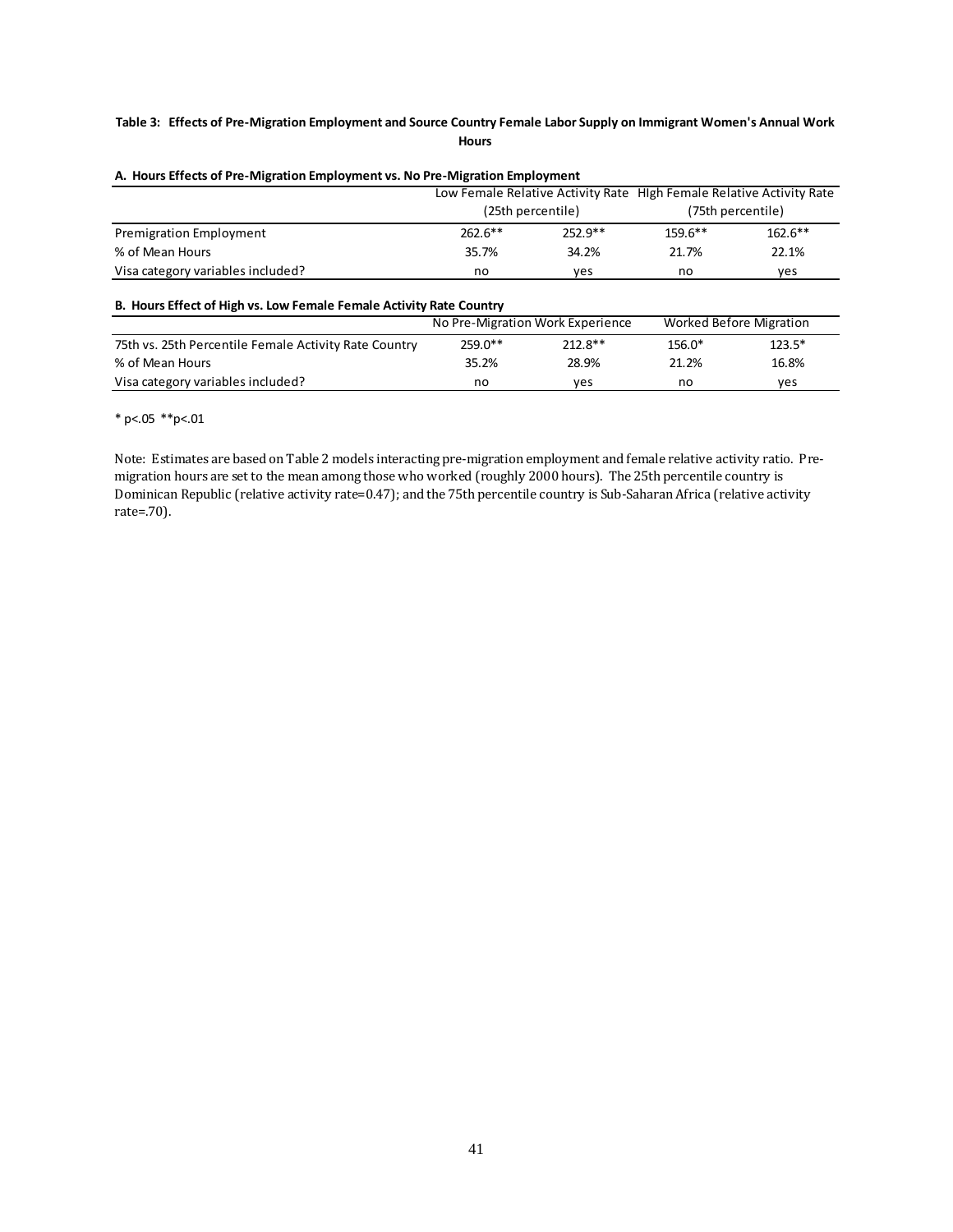|                                              | (1)        | (2)        | - 0-7<br>(3) | (4)        | (5)        | (6)       |
|----------------------------------------------|------------|------------|--------------|------------|------------|-----------|
| <b>Worked Before Migrating</b>               | 0.043      | 0.053      |              | 0.053      | $0.238*$   | $0.191 +$ |
|                                              | (0.042)    | (0.045)    |              | (0.045)    | (0.115)    | (0.102)   |
| Female/Male Activity Ratio in Source Country |            |            | 0.320        | 0.321      | 0.500      | $0.554+$  |
|                                              |            |            | (0.328)      | (0.318)    | (0.330)    | (0.277)   |
| Interaction: Worked Before Migrating x       |            |            |              |            | $-0.315$   | $-0.270$  |
| Female/Male Activity Ratio                   |            |            |              |            | (0.195)    | (0.195)   |
| Married, Spouse Present                      | $-0.050$   | $-0.060$   | $-0.048$     | $-0.053$   | $-0.055$   | $-0.039$  |
|                                              | (0.051)    | (0.044)    | (0.042)      | (0.042)    | (0.041)    | (0.026)   |
| Years of Schooling Before Migrating          | $0.045**$  | $0.040**$  | $0.041**$    | $0.040**$  | $0.039**$  | $0.032**$ |
|                                              | (0.007)    | (0.006)    | (0.007)      | (0.007)    | (0.006)    | (0.005)   |
| Years of Schooling in US                     | $0.130**$  | $0.132**$  | $0.131**$    | $0.133**$  | $0.132**$  | $0.132**$ |
|                                              | (0.021)    | (0.017)    | (0.017)      | (0.017)    | (0.017)    | (0.018)   |
| Years Since Migration (YSM)                  | $0.045**$  | $0.050**$  | $0.050**$    | $0.050**$  | $0.050**$  | $0.032**$ |
|                                              | (0.010)    | (0.011)    | (0.011)      | (0.011)    | (0.010)    | (0.007)   |
| YSM squared (/100)                           | $-0.121**$ | $-0.132**$ | $-0.133**$   | $-0.132**$ | $-0.128**$ | $-0.074*$ |
|                                              | (0.037)    | (0.033)    | (0.033)      | (0.034)    | (0.033)    | (0.032)   |
| Fertility in Source Country                  |            | $-0.026$   | 0.001        | $-0.003$   | $-0.005$   | 0.007     |
|                                              |            | (0.048)    | (0.053)      | (0.051)    | (0.050)    | (0.049)   |
| Real GDP in Source Country (1995 \$US/1000)  |            | 0.000      | 0.002        | 0.002      | 0.002      | 0.004     |
|                                              |            | (0.008)    | (0.008)      | (0.008)    | (0.008)    | (0.006)   |
| Female Secondary Enrollment Rate in Source   |            | $-0.001$   | $-0.001$     | $-0.002$   | $-0.001$   | $-0.001$  |
| Country                                      |            | (0.003)    | (0.002)      | (0.002)    | (0.002)    | (0.002)   |
| Female Primary Enrollment Rate in Source     |            | 0.002      | 0.003        | 0.003      | 0.003      | 0.002     |
| Country                                      |            | (0.002)    | (0.003)      | (0.002)    | (0.002)    | (0.002)   |
| Distance from Source Country to US           |            | $-0.018$   | $-0.025+$    | $-0.026+$  | $-0.026+$  | $-0.022$  |
| (miles/1000)                                 |            | (0.013)    | (0.015)      | (0.014)    | (0.014)    | (0.014)   |
| English-Speaking Source Country              |            | $0.345*$   | $0.291 +$    | $0.289 +$  | $0.288 +$  | 0.129     |
|                                              |            | (0.150)    | (0.155)      | (0.152)    | (0.153)    | (0.177)   |
| English-Official but not English-Speaking    |            | $0.343**$  | $0.373**$    | $0.383**$  | $0.387**$  | $0.277**$ |
| Source Country                               |            | (0.113)    | (0.107)      | (0.102)    | (0.103)    | (0.091)   |
| <b>Family Visa</b>                           |            |            |              |            |            | $0.154**$ |
|                                              |            |            |              |            |            | (0.039)   |
| <b>Employment Visa</b>                       |            |            |              |            |            | $0.639**$ |
|                                              |            |            |              |            |            | (0.095)   |
| Diversity Visa                               |            |            |              |            |            | $-0.088$  |
|                                              |            |            |              |            |            | (0.113)   |
| Refugee Visa                                 |            |            |              |            |            | $0.111*$  |
|                                              |            |            |              |            |            | (0.053)   |
| Legalization Visa                            |            |            |              |            |            | $0.211**$ |
|                                              |            |            |              |            |            | (0.071)   |
| N                                            | 1005       | 1005       | 1005         | 1005       | 1005       | 1005      |
| Adjusted R squared                           | 0.277      | 0.310      | 0.310        | 0.311      | 0.311      | 0.395     |

### **Table 4: Selected OLS Results for the Determinants of Log Hourly Earnings, Adult Immigrant Women**

+ p<0.10, \* p<0.05, \*\* p<0.01

Note: Sample includes those who migrated at age 18 or later and are no more than 65 years old. Standard errors are clustered at the source country level. Sample excludes those currently enrolled in school. Individuals with hourly earnings less than \$1 or greater than \$250 are excluded. Other controls include race/ethnicity, age and age squared. Omitted visa category is "other". Self-employed are excluded.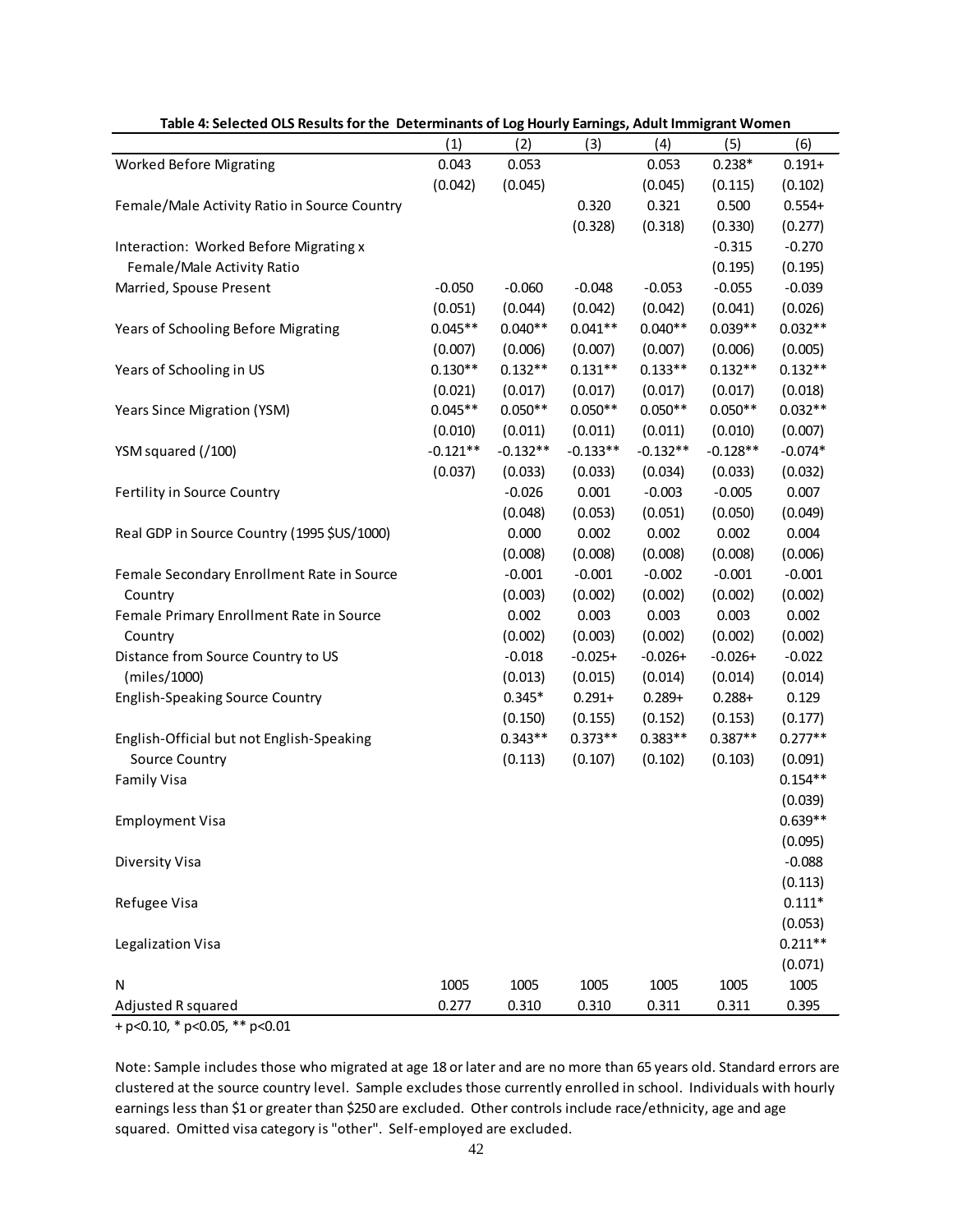|                                                    | (1)        | (2)       |
|----------------------------------------------------|------------|-----------|
| <b>Worked Before Migrating</b>                     | $0.218*$   | 0.149     |
|                                                    | (0.111)    | (0.128)   |
| Female/Male Activity Ratio in Source Country       | 0.454      | $0.474*$  |
|                                                    | (0.309)    | (0.203)   |
| Interaction: Worked Before Migrating x             | $-0.298$   | $-0.238$  |
| Female/Male Activity Ratio                         | (0.186)    | (0.187)   |
| Fertility in Source Country                        | $-0.008$   | 0.001     |
|                                                    | (0.047)    | (0.043)   |
| Real GDP in Source Country (\$US/1000)             | 0.002      | 0.004     |
|                                                    | (0.007)    | (0.006)   |
| Female Secondary Enrollment Rate in Source Country | $-0.002$   | $-0.001$  |
|                                                    | (0.002)    | (0.002)   |
| Female Primary Enrollment Rate in Source Country   | 0.003      | 0.002     |
|                                                    | (0.002)    | (0.002)   |
| Distance from Source Country to US                 | $-0.021$   | $-0.012$  |
| (miles/1000)                                       | (0.013)    | (0.024)   |
| <b>English-Speaking Source Country</b>             | $0.297*$   | 0.127     |
|                                                    | (0.146)    | (0.162)   |
| English-Official but not English-Speaking          | $0.362**$  | $0.227 +$ |
| <b>Source Country</b>                              | (0.090)    | (0.119)   |
| Married, Spouse Present                            | $-0.036$   | $-0.008$  |
|                                                    | (0.041)    | (0.075)   |
| Years of Schooling Before Migrating                | $0.038**$  | $0.029**$ |
|                                                    | (0.007)    | (0.010)   |
| Years of Schooling in US                           | $0.132**$  | $0.130**$ |
|                                                    | (0.017)    | (0.018)   |
| Years Since Migration (YSM)                        | $0.046**$  | 0.023     |
|                                                    | (0.012)    | (0.022)   |
| YSM squared (/100)                                 | $-0.116**$ | $-0.052$  |
|                                                    | (0.037)    | (0.069)   |
| <b>Inverse Mills Ratio</b>                         | $-0.0729$  | $-0.1596$ |
|                                                    | (0.0812)   | (0.3792)  |
| Visa Type Dummies?                                 | no         | yes       |
| N                                                  | 1004       | 1004      |

# **Table 5 : Selected Results for Log Wage Regressions, All Women, With Selectivity Bias Correction (NIS)**

+ p<0.10, \* p<0.05, \*\* p<0.01.

Note: Based on a Heckman two step model that includes number of own children in the first step. Other controls in the wage regressions include age, age squared, and race/ethnicity.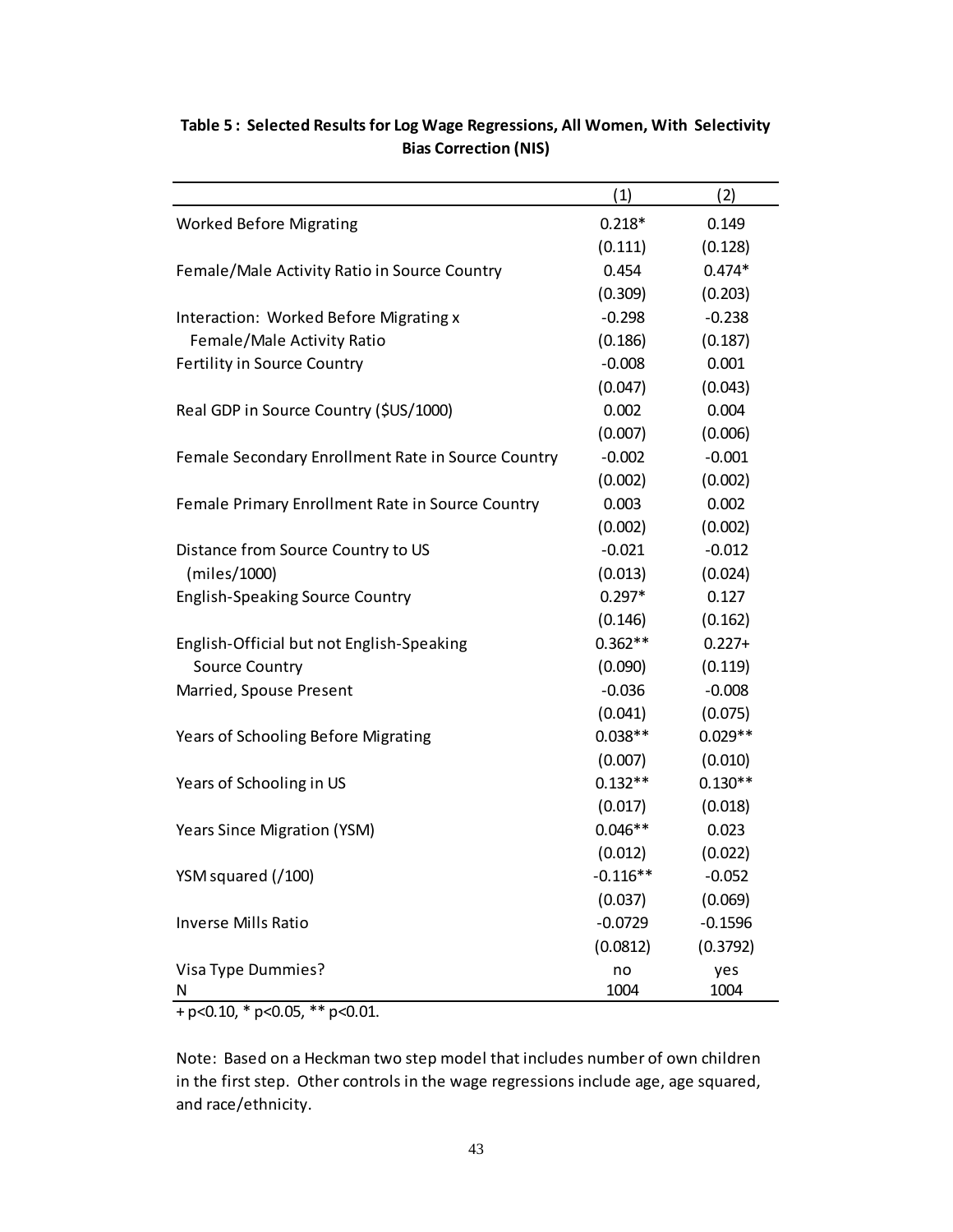# **Table 6: Effects of Pre-Migration Employment and Source Country Female Labor Supply on Immigrant Women's Log Hourly Earnings**

### **A. Effect of Pre-Migration Work Experience**

|                                   | (25th percentile) |       | Low Female Relative Activity Rate High Female Relative Activity Rate<br>(75th percentile) |          |  |
|-----------------------------------|-------------------|-------|-------------------------------------------------------------------------------------------|----------|--|
| <b>OLS</b>                        | .089+             | 0.064 | 0.016                                                                                     | 0.001    |  |
| Selection: Heckman                | .078+             | 0.037 | 0.009                                                                                     | $-0.018$ |  |
| Visa category variables included? | no                | ves   | no                                                                                        | yes      |  |

### **B. Effect of High vs. Low Female Female Activity Rate Country**

|                                   |       | No Pre-Migration Work Experience | Worked Before Migration |       |
|-----------------------------------|-------|----------------------------------|-------------------------|-------|
| OLS                               | 0.116 | $.129 +$                         | 0.043                   | 0.066 |
| Selection: Heckman                | 0.106 | $.110*$                          | 0.036                   | 0.055 |
| Visa category variables included? | no    | ves                              | no                      | ves   |
|                                   |       |                                  |                         |       |

 $+ p < 10 * p < 05 * p < 01$ 

Note: Estimates are based on Table 4, columns 5 and 6, and Table 5. Pre-migration hours are set to the mean among those who worked (roughly 2000 hours). The 25th percentile country is Dominican Republic (relative activity rate=0.47); and the 75th percentile country is Sub-Saharan Africa (relative activity rate=.70).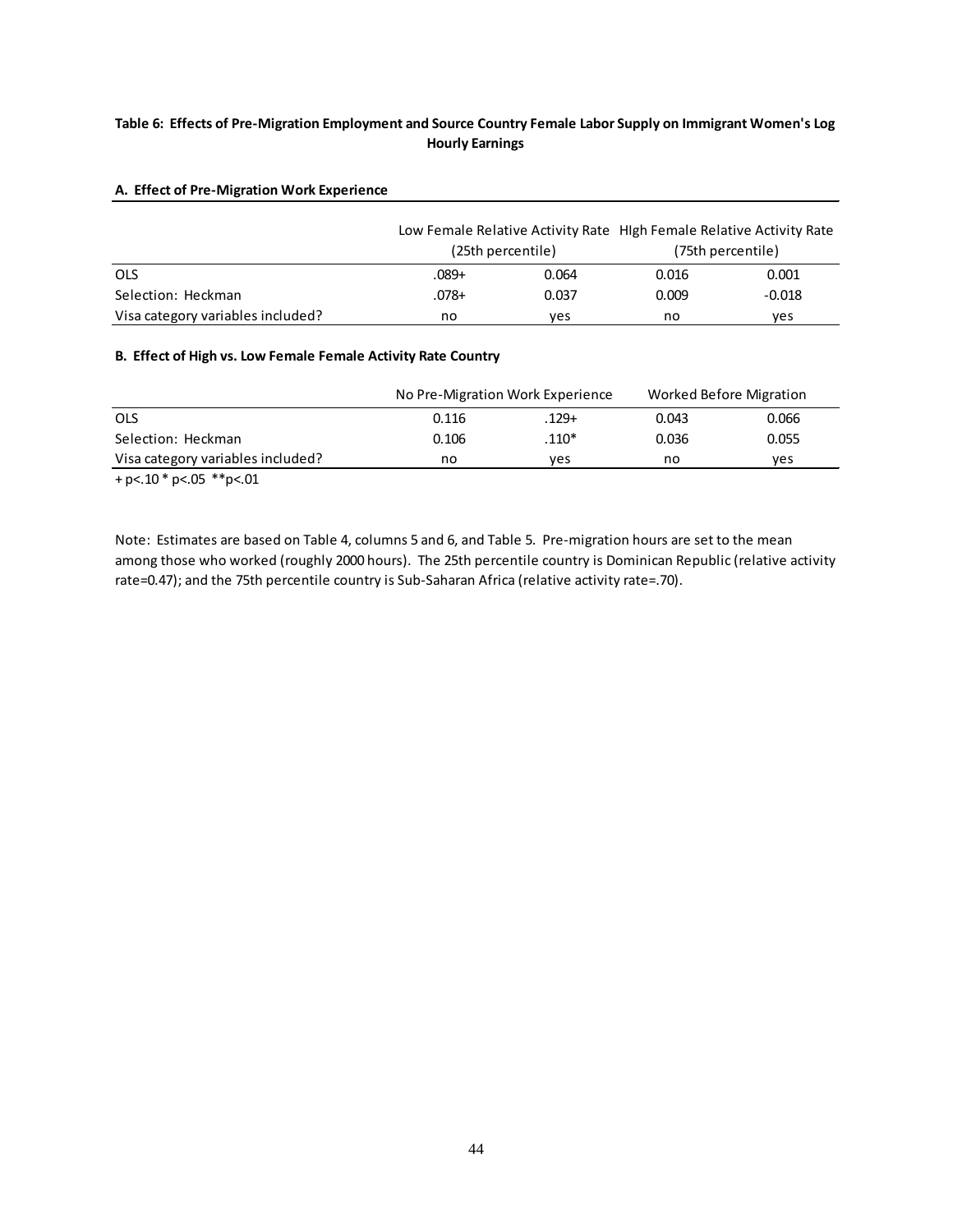|                                 | 2000 Census |         |         | 2005 ACS |
|---------------------------------|-------------|---------|---------|----------|
|                                 | Male        | Female  | Male    | Female   |
| Variable                        | Mean        | Mean    | Mean    | Mean     |
| Employed                        | 0.716       | 0.430   | 0.815   | 0.461    |
| In Labor Force                  | 0.763       | 0.486   | 0.862   | 0.523    |
| Hours Worked                    | 1,435.7     | 764.4   | 1,634.4 | 826.4    |
| Age                             | 32.35       | 33.46   | 33.03   | 33.99    |
| Married - Spouse Present        | 0.404       | 0.588   | 0.411   | 0.595    |
| Number of Children in Household | 0.600       | 0.949   | 0.591   | 0.925    |
| In(Hourly Earnings)             | 2.39        | 2.23    | 2.42    | 2.29     |
| <b>Educational Attainment</b>   | 11.75       | 11.96   | 11.82   | 12.27    |
| Latin America and Caribbean     | 0.548       | 0.487   | 0.605   | 0.520    |
| Europe and Central Asia         | 0.131       | 0.143   | 0.094   | 0.112    |
| South and East Asia             | 0.212       | 0.264   | 0.195   | 0.258    |
| Sub-Saharan Africa              | 0.038       | 0.038   | 0.044   | 0.043    |
|                                 |             |         |         |          |
| Sample size                     | 112,876     | 103,825 | 20,000  | 20,579   |

**Table A1: Means for Recent Immigrants Using the 5% Sample of the 2000 Census and the 2005 ACS (ages 18-65)**

Notes: Sample is restricted to individuals who migrated to the US within the last 5 years, were at least 18 years old when they migrated, are currently not older than 65, do not have an allocated source country. Means are weighted by the Census provided person weight. Education categories are constructed according to Jaeger (1997). Individuals with any self-employment income, with a selfemployment worker class, or with hourly earnings below \$1/hr or abor \$250/hr are excluded from hourly earnings mean.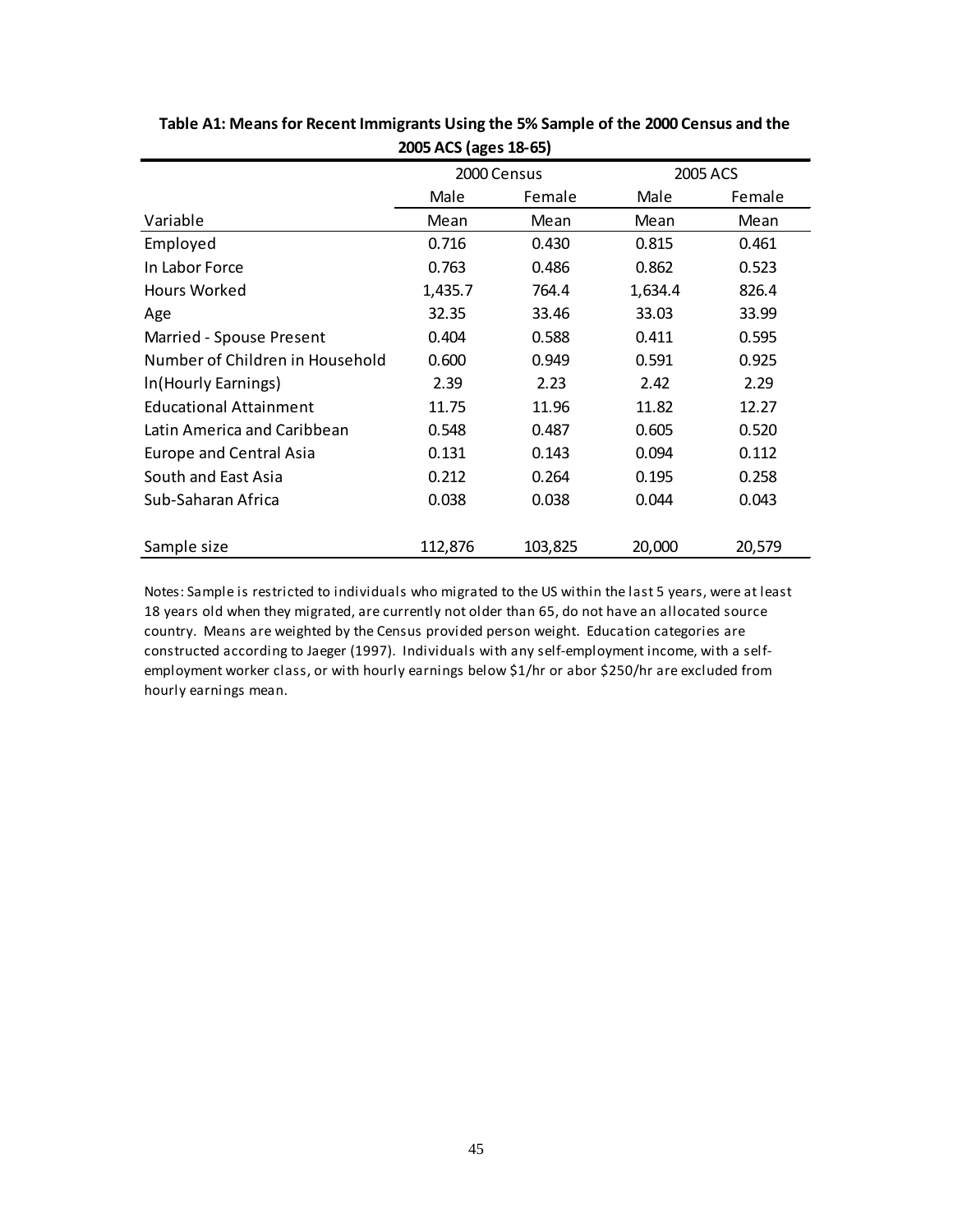| men                                          |           |           |            |           |           |                                                              |  |
|----------------------------------------------|-----------|-----------|------------|-----------|-----------|--------------------------------------------------------------|--|
|                                              | (1)       | (2)       | (3)        | (4)       | (5)       | (6)                                                          |  |
| Annual Work Hours Before Migrating           | $0.108**$ | $0.107**$ |            | $0.107**$ | 0.041     | 0.030                                                        |  |
|                                              | (0.024)   | (0.025)   |            | (0.025)   | (0.087)   | (0.088)                                                      |  |
| Female/Male Activity Ratio in Source Country |           |           | 67.563     | 186.970   | 5.628     | $-118.371$                                                   |  |
|                                              |           |           | (310.597)  | (325.281) | (462.931) | (372.161)                                                    |  |
| Interaction: Annual Work Hours Before        |           |           |            |           | 0.114     | 0.138                                                        |  |
| Migrating x Female/Male Activity Ratio       |           |           |            |           | (0.127)   | (0.128)                                                      |  |
| Married, Spouse Present                      | 220.940** | 206.756** | 225.436**  | 206.947** | 206.728** | 152.399*                                                     |  |
|                                              | (60.521)  | (61.746)  | (66.242)   | (61.522)  | (61.621)  | (54.953)                                                     |  |
| Years of Schooling Before Migrating          | 24.477**  | 22.000**  | 23.461**   | 22.043**  | 22.114**  | 20.395*                                                      |  |
|                                              | (6.992)   | (7.696)   | (7.212)    | (7.737)   | (7.676)   | (8.326)                                                      |  |
| Years Since Migration (YSM)                  | 138.731** | 137.706** | 134.050**  | 138.476** | 138.714** | 98.596**                                                     |  |
|                                              | (21.076)  | (21.514)  | (21.057)   | (21.628)  | (21.458)  | (21.147)                                                     |  |
| YSM squared (/100)                           |           |           |            |           |           | -389.934**-394.820**-391.416**-397.371**-398.325**-262.579** |  |
|                                              | (87.036)  | (91.244)  | (92.291)   | (92.258)  | (91.911)  | (84.413)                                                     |  |
| Fertility in Source Country                  |           | 82.233*   | $96.321 +$ | 99.771*   | 99.456*   | 109.436**                                                    |  |
|                                              |           | (32.116)  | (48.398)   | (45.452)  | (45.798)  | (37.081)                                                     |  |
| Real GDP in Source Country (\$US/1000)       |           | 6.077     | 5.891      | 6.964     | 7.017     | 12.193*                                                      |  |
|                                              |           | (7.464)   | (7.205)    | (7.320)   | (7.380)   | (4.721)                                                      |  |
| Male Secondary Enrollment Rate in Source     |           | $5.424+$  | $6.098 +$  | $5.689+$  | $5.622+$  | $4.265+$                                                     |  |
| Country                                      |           | (3.014)   | (3.277)    | (3.180)   | (3.156)   | (2.343)                                                      |  |
| Male Primary Enrollment Rate in Source       |           | $-1.139$  | $-1.347$   | $-0.945$  | $-0.831$  | $-1.353$                                                     |  |
| Country                                      |           | (2.654)   | (2.528)    | (2.664)   | (2.612)   | (1.814)                                                      |  |
| Distance from Source Country to US           |           | $-2.986$  | $-3.622$   | $-8.523$  | $-8.124$  | $-1.884$                                                     |  |
| (miles/1000)                                 |           | (20.570)  | (21.902)   | (22.671)  | (22.890)  | (17.200)                                                     |  |
| <b>English-Speaking Source Country</b>       |           | 92.114    | 61.108     | 56.720    | 62.312    | 53.667                                                       |  |
|                                              |           | (155.689) | (160.986)  | (161.275) | (159.778) | (132.506)                                                    |  |
| English-Official but not English-Speaking    |           | 34.388    | 35.504     | 54.451    | 52.127    | $-33.772$                                                    |  |
| Source Country                               |           | (89.448)  | (112.746)  | (110.617) | (112.703) | (67.415)                                                     |  |
| <b>Family Visa</b>                           |           |           |            |           |           | 354.804**                                                    |  |
|                                              |           |           |            |           |           | (92.668)                                                     |  |
| <b>Employment Visa</b>                       |           |           |            |           |           | 642.683**                                                    |  |
|                                              |           |           |            |           |           | (158.680)                                                    |  |
| Diversity Visa                               |           |           |            |           |           | $-43.706$                                                    |  |
|                                              |           |           |            |           |           | (85.641)                                                     |  |
| Refugee Visa                                 |           |           |            |           |           | 759.675**                                                    |  |
|                                              |           |           |            |           |           | (103.749)                                                    |  |
| Legalization Visa                            |           |           |            |           |           | 309.345**                                                    |  |
|                                              |           |           |            |           |           | (106.442)                                                    |  |
|                                              |           |           |            |           |           |                                                              |  |
| N                                            | 2622      | 2622      | 2622       | 2622      | 2622      | 2622                                                         |  |
| Adjusted R squared                           | 0.222     | 0.226     | 0.214      | 0.226     | 0.226     | 0.257                                                        |  |

#### **Table A2: Selected OLS Results for the Determinants of Annual Work Hours (including zeroes), Adult Immigrant Men**

 $+ p < 0.10, * p < 0.05, ** p < 0.01$ 

Note: Sample includes those who migrated at age 18 or later and who are currently no more than 65 years old. Standard errors are clustered at the source country level. Other controls include race/ethnicity, age and age squared.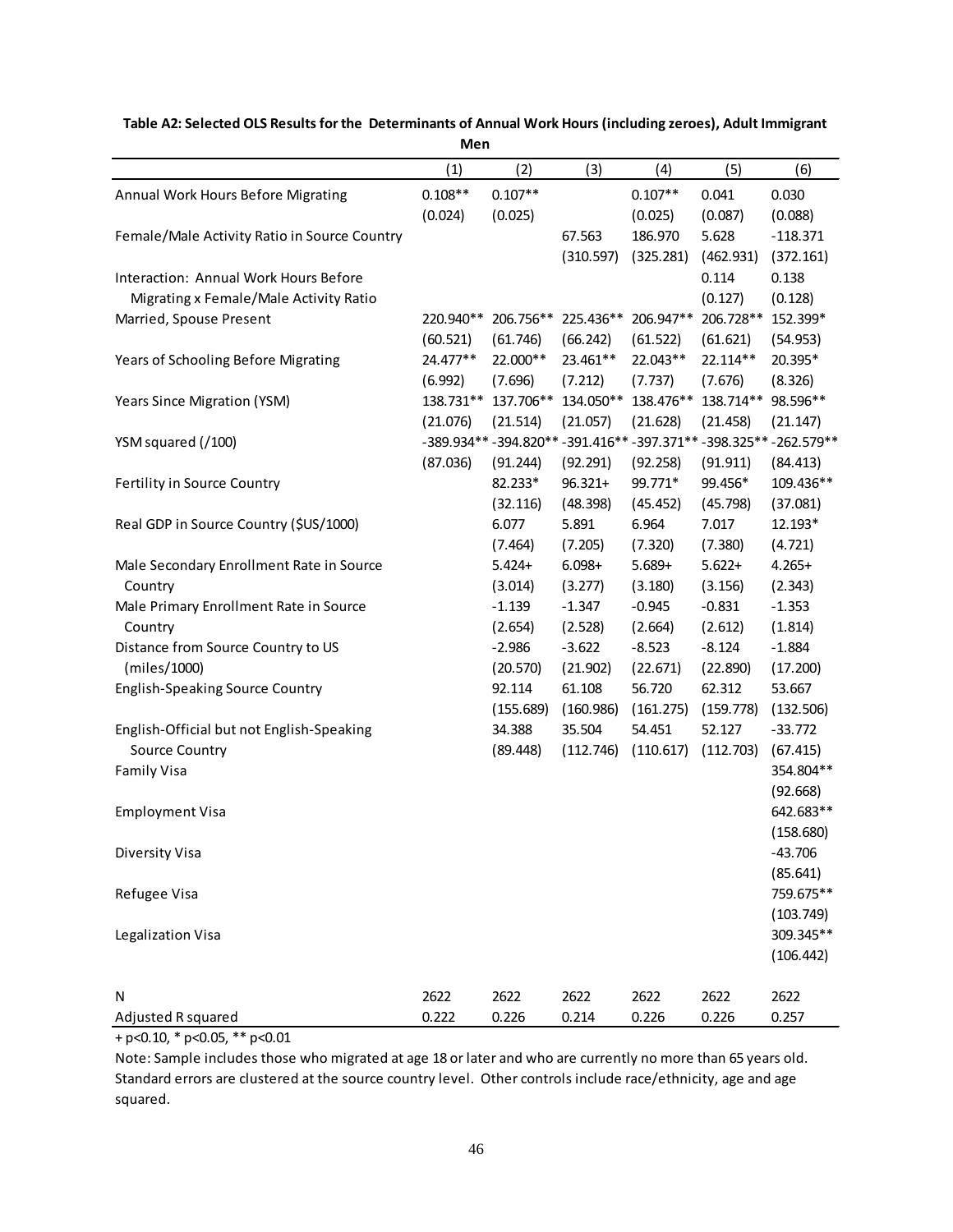|                                              | All Married Immigrant Women |              |              |              | Spouse from         |
|----------------------------------------------|-----------------------------|--------------|--------------|--------------|---------------------|
|                                              | (1)                         | (2)          | (3)          | (4)          | Same Country<br>(5) |
| Annual Work Hours Before Migrating           | $0.226**$                   | $0.213**$    | $0.195**$    | $0.195**$    | $0.126+$            |
|                                              | (0.061)                     | (0.065)      | (0.061)      | (0.061)      | (0.071)             |
| Female/Male Activity Ratio in Source Country | 1089.217**                  | 978.268**    | 933.060**    | 933.413**    | 929.280**           |
|                                              | (289.545)                   | (266.435)    | (229.604)    | (228.758)    | (233.331)           |
| Interaction: Annual Work Hours Before        | $-0.224*$                   | $-0.205*$    | $-0.177+$    | $-0.177+$    | $-0.075$            |
| Migrating x Female/Male Activity Ratio       | (0.089)                     | (0.094)      | (0.089)      | (0.089)      | (0.096)             |
| Fertility in Source Country                  | 43.811                      | 46.949       | 64.557       | 64.712       | 79.659              |
|                                              | (34.420)                    | (37.330)     | (39.639)     | (39.258)     | (57.162)            |
| Real GDP in Source Country (\$US/1000)       | $-5.469$                    | $-3.098$     | $-3.703$     | $-3.699$     | 2.794               |
|                                              | (7.772)                     | (6.911)      | (7.787)      | (7.765)      | (9.234)             |
| Female Secondary Enrollment Rate in Source   | $5.274**$                   | 4.983**      | $5.215***$   | $5.183**$    | 3.637               |
| Country                                      | (1.587)                     | (1.529)      | (1.595)      | (1.627)      | (2.628)             |
| Female Primary Enrollment Rate in Source     | $-2.854$                    | $-0.817$     | $-0.731$     | $-0.758$     | $-1.715$            |
| Country                                      | (2.622)                     | (2.400)      | (2.451)      | (2.454)      | (3.015)             |
| Distance from Source Country to US           | $-67.058**$                 | $-53.022*$   | $-62.601*$   | $-62.748*$   | $-67.842**$         |
| (miles/1000)                                 | (21.603)                    | (22.872)     | (23.080)     | (22.957)     | (24.215)            |
| <b>English-Speaking Source Country</b>       | $-8.069$                    | 42.562       | 5.515        | 1.191        | $-240.029$          |
|                                              | (189.826)                   | (171.626)    | (173.835)    | (170.811)    | (159.742)           |
| English-Official but not English-Speaking    | 453.412**                   | 406.910**    | 437.524**    | 436.347**    | 460.664**           |
| Source Country                               | (94.767)                    | (77.471)     | (67.839)     | (68.110)     | (71.167)            |
| Years of Schooling Before Migrating          | 11.973*                     | 13.179*      | 2.072        | 2.001        | $-12.290$           |
|                                              | (5.649)                     | (5.829)      | (6.911)      | (6.890)      | (7.888)             |
| Years Since Migration (YSM)                  | 144.112**                   | 131.550**    | 130.278**    | 129.840**    | 116.052**           |
|                                              | (10.834)                    | (11.111)     | (10.767)     | (10.576)     | (15.831)            |
| YSM squared (/100)                           | $-405.382**$                | $-361.893**$ | $-365.382**$ | $-364.048**$ | $-329.787**$        |
|                                              | (48.351)                    | (48.670)     | (47.052)     | (46.740)     | (60.084)            |
| Number of Own Children Ever Born             |                             |              | $-69.105**$  | $-68.937**$  | $-74.270**$         |
|                                              |                             |              | (17.617)     | (17.758)     | (21.938)            |

# **Table A3: Selected OLS Regression Results, Annual Work Hours, Married Women**